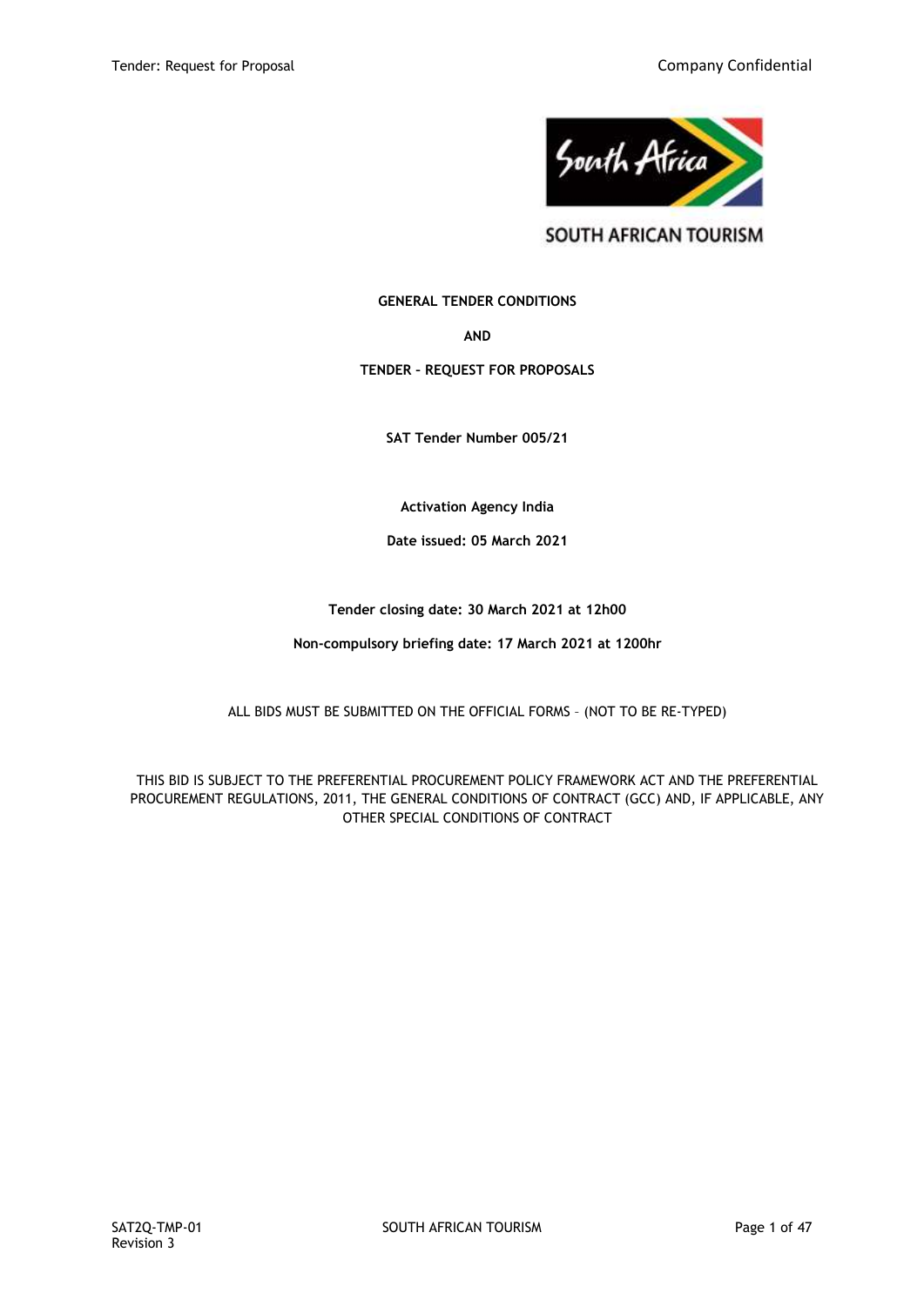## **INDEX PAGE**

 $\mathbf{r}$ 

| $\mathbf{1}$   | <b>INTRODUCTION</b>                                                        |                |
|----------------|----------------------------------------------------------------------------|----------------|
| $\overline{2}$ | <b>CLOSING DATE</b>                                                        | 3              |
| 3              | E-PROCUREMENT TENDER PORTAL AND TENDER DOCUMENTS MARKING                   | $3 - 4$        |
| $\overline{4}$ | <b>CONTACT INFORMATION</b>                                                 | 4              |
| 5              | SECURITY AND INTEGRITY CLEARANCE                                           | $4 - 5$        |
| 5.1            | <b>FALSE INFORMATION</b>                                                   | 5              |
| 5.2            | VAT, DUTIES AND OTHER TAXES                                                | 5              |
| 6              | SPECIAL TENDER CONDITIONS                                                  | 5              |
| 6.1            | <b>TENDER SECURITY</b>                                                     | 5              |
| 6.2            | DOWNSCALING OF WORK                                                        | 5              |
| 6.3            | <b>VALIDITY PERIOD</b>                                                     | 5              |
| 6.4            | <b>COMPLETENESS OF THE SOLUTION</b>                                        | 6              |
| 6.5            | CONTRACTUAL IMPLICATIONS                                                   | 6              |
| 6.6            | <b>CONDITIONS OF PAYMENT</b>                                               | $6 - 7$        |
| 6.7            | <b>QUALITY ASSURANCE</b>                                                   | $\overline{7}$ |
| 6.8            | INTELLECTUAL PROPERTY RIGHTS                                               | $\overline{7}$ |
| 6.9            | AWARDING OF CONTRACT                                                       | $\overline{7}$ |
| 6.10           | CONFLICT OF INTEREST, CORRUPTION AND FRAUD                                 | $7 - 8$        |
| 6.11           | MISREPRESENTATION DURING THE LIFECYCLE OF THE CONTRACT                     | 8              |
| 6.12           | PREPARATION COST                                                           | 8              |
| 6.13           | <b>INDEMNITY</b>                                                           | 8              |
| 6.14           | <b>PRECEDENCE</b>                                                          | 8              |
| 6.15           | <b>LIMITATION OF LIABILITY</b>                                             | 8              |
| 6.16           | <b>TAX COMPLIANCE</b>                                                      | 9              |
| 6.17           | TENDER DEFAULTERS AND RESTRICTED SUPPLIERS                                 | 9              |
| 6.18           | <b>GOVERNING LAW</b>                                                       | 9              |
| 6.19           | RESPONSIBILITY FOR SUB-CONTRACTORS AND BIDDER'S PERSONNEL                  | 9              |
| 6.20           | <b>CONFIDENTIALITY</b>                                                     | 9              |
| 6.21           | SOUTH AFRICAN TOURISM PROPRIETARY INFORMATION                              | 10             |
| 6.22           | <b>AVAILABILITY OF FUNDS</b>                                               | 10             |
| 6.23           | ANTI-CORRUPTION COMPLIANCE                                                 | 10             |
| 6.24           | <b>FRONTING</b>                                                            | 10             |
| 6.25           | SUPPLIER DUE DILIGENCE                                                     | 10             |
| 6.26           | DURATION OF CONTRACT                                                       | 10             |
| $\overline{7}$ | TERMINATION OF CONTRACT                                                    | 11             |
| 8              | PROPOSAL SUBMISSION                                                        | 11             |
| 9              | ANNEXURE A - DETAIL SPECIFICATION OF GOODS AND SERVICES                    | $12 - 29$      |
| 10             | ANNEXURE B - COMPANY INFORMATION                                           | $30 - 32$      |
| 11             | ANNEXURE C: DETAILED BREAKDOWN OF TOTAL COST AND STANDARD SERVICES         | 33             |
| 12             | <b>TIME FRAMES</b>                                                         | 33             |
| 13             | ANNEXURE D: ACCEPTANCE OF GENERAL TENDER CONDITIONS                        | $34 - 35$      |
| $14 - 15$      | ANNEXURE E: DECLARATION OF INTEREST FOR TENDERS + SBD4                     | 36 - 40        |
| 16             | ANNEXURE G: NATIONAL TREASURY CENTRALISED SUPPLIER DATABASE                | 41             |
| 17             | ANNEXURE H: DECLARATION OF BIDDER'S PAST SUPPLY CHAIN MANAGEMENT PRACTICES | 42 - 43        |
| $18 - 19$      | ANNEXURE I: CERTIFICATE OF INDEPENDENT BID DETERMINATION (SBD9)            | 44 - 46        |
| 20             | <b>BID DECLARATION</b>                                                     | 47             |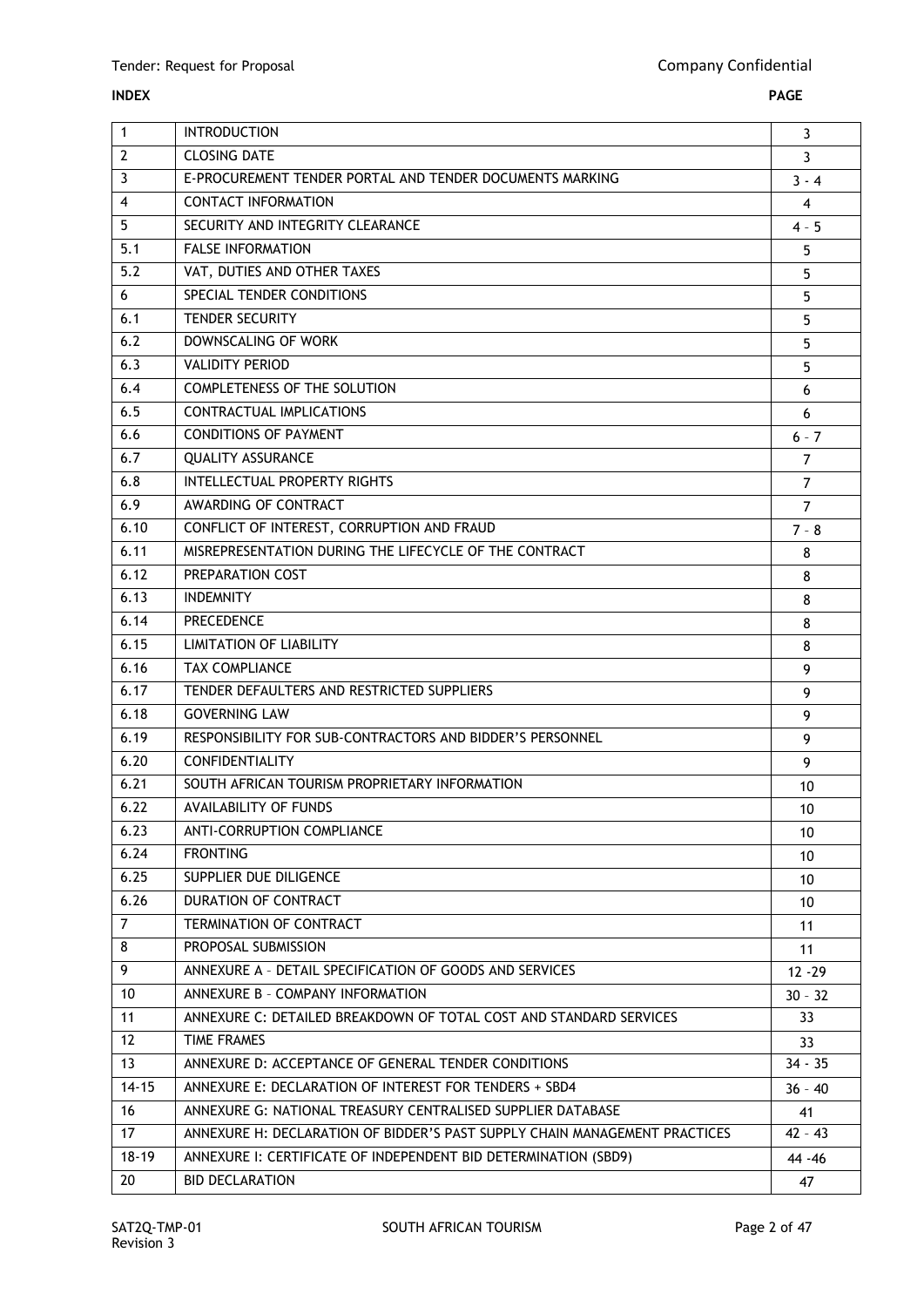## **1 INTRODUCTION**

The South African Tourism Board (South African Tourism) was established by section 2 of the Tourism Act No 72 of 1993 and continues to exist in terms of section 9 of the new Tourism Act No 3 of 2014. SA Tourism is a schedule 3 A Public Entity in terms of schedule 3 of the Public Finance Management Act 1 of 1999.

The mandate of South African Tourism in terms of the Tourism Act is to provide for the development and promotion of sustainable tourism for the benefit of the Republic, its residents and its visitors. It is common cause that tourism is a strategic industry in terms of the National Tourism Sector Strategy as it supports government objectives of alleviating the triple challenges of unemployment, poverty and inequality.

The scope of South African Tourism's business includes four distinct areas of business focus and delivery, with different target markets and segments:

- I. International leisure tourism (travel trade and consumer); and domestic leisure tourism (travel trade and consumer)
- II. Business events through the delivery unit the South African National Convention Bureau (Meetings, Incentives, Conferences, Exhibitions);
- III. Quality assurance of the tourism sector/industry through the delivery of both Visitor Experience and the Tourism Grading Council of South Africa.
- IV. Corporate enhancing the South African Tourism brand

Section 217 of the Constitution of the Republic of South Africa, 1996, prescribes that goods and services must be contracted through a system that is fair, equitable, transparent, competitive and cost-effective and also confers a constitutional right on every potential supplier to offer goods and services to the public sector when needed.

The submission of proposals will be in terms of this document. All information requested, must be supplied and all annexures completed, whether such information or annexure refers to the eventual tender or not. This information will form part of the eventual tender and must therefore be completed, as there will not be an opportunity to do so later. Thus, it essential that the information supplied is both correct and true.

South African Tourism has a detailed evaluation methodology premised on Treasury Regulation 16A.3 promulgated under Section 76 of the Public Finance Management Act, 1999 (Act, No. 1 of 1999), the Preferential Procurement Policy Framework Act 2000 (Act, No.5 of 2000) read with Preferential Procurement Regulations 2017, and the Broad-Based Black Economic Empowerment Act, 2003 (Act, No. 53 of 2003).

## **2 CLOSING DATE**

The closing date for the submission of proposals is **12h00 on Friday, 30 March 2021**. No late submissions will be accepted.

#### **3 E-PROCUREMENT TENDER PORTAL AND TENDER DOCUMENTS MARKING**

3.1 South African Tourism has developed and implemented an online e-Procurement Portal which will enable bidders to respond to procurement opportunities as and when they are issued by South African Tourism.

The portal is the official procurement portal for South African Tourism, which ensures an open, transparent, and competitive environment for any person participating in its procurement processes.

The portal enables a bidder to register as a supplier on the system and to RSVP to tender briefings and to submit tender responses on the portal.

The Portal's URL ([https://e-procurement.southafrica.net\)](https://e-procurement.southafrica.net/) is compatible with Google Chrome, Microsoft Edge, Internet Explorer, FireFox and Safari. Interested bidders should with immediate effect consider registering and submitting their bid proposals on the portal which has specifically been developed and implemented for this purpose.

The supplier user manual can be viewed and downloaded on South African Tourism's website at [https://www.southafrica.net/gl/en/corporate/page/tenders.](https://www.southafrica.net/gl/en/corporate/page/tenders)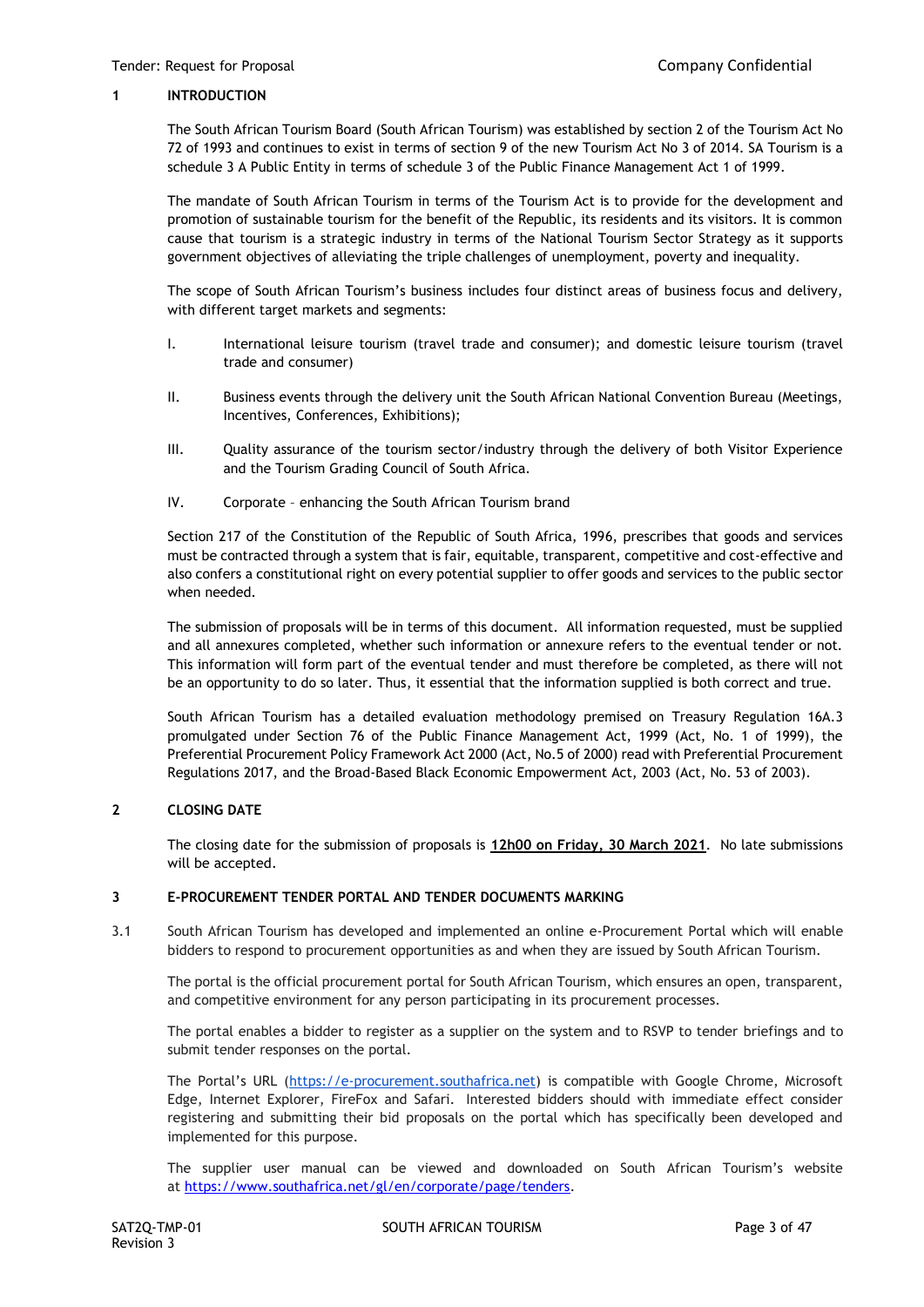All bidders should therefore take note that the physical drop-offs and courier of bid responses to South African Tourism's physical address is no longer permitted. South African Tourism will not consider these bid proposals unless they are submitted through the e-procurement portal.

Prospective tenderers must periodically review both <http://www.southafrica.net/gl/en/corporate/page/tenders> and [https://e-procurement.southafrica.net](https://e-procurement.southafrica.net/) for updated information or amendments with regard to this tender, prior to due dates.

- 3.2 Failure on the part of the tenderer to sign/mark this tender form and thus to acknowledge and accept the conditions in writing or to complete the attached forms, questionnaires and specifications in all respects, may invalidate the tender.
- 3.3 Tenders must be completed in black ink where mechanical devices, e.g. typewriters or printers, are not used.
- 3.4 Tenderers will check the numbers of the pages and satisfy themselves that none are missing or duplicated. No liability will be accepted regarding claims arising from the fact that pages are missing or duplicated.

## **4. CONTACT AND COMMUNICATION**

- 4.1 A nominated official of the bidder(s) can make enquiries in writing, to the specified person, Ajay Shah via email [ajay@southafrica.net.](mailto:ajay@southafrica.net) Bidder(s) must reduce all telephonic enquiries to writing and send to the above email address.
- 4.2 Bidders are to communicate any technical enquiries through the nominated official in writing, no later than 17 March 2021.

All responses will be published by 18 March 2021 on the following links:

[https://www.southafrica.net/gl/en/corporate/page/tenders;](https://www.southafrica.net/gl/en/corporate/page/tenders) and

[https://e-procurement.southafrica.net.](https://e-procurement.southafrica.net/)

- 4.2 Any communication to an official or a person acting in an advisory capacity for South African Tourism in respect of the bid after the closing date and the award of the bid by the Bidder(s) is discouraged.
- 4.3 All communication between the Bidder(s) and South African Tourism must be done in writing within the prescribed period.
- 4.4 Whilst all due care has been taken in connection with the preparation of this bid, South African Tourism makes no representations or warranties that the content of the bid or any information communicated to or provided to Bidder(s) during the bidding process is, or will be, accurate, current or complete. South African Tourism and its employees and advisors will not be liable with respect to any information communicated which may not be accurate, current or complete.
- 4.5 If Bidder(s) finds or reasonably believes it has found any discrepancy, ambiguity, error or inconsistency in this bid or any other information provided by South African Tourism (other than minor clerical matters), the Bidder(s) must promptly notify South African Tourism in writing of such discrepancy, ambiguity, error or inconsistency to afford South African Tourism an opportunity to consider what corrective action is necessary (if any).
- 4.6 Any actual discrepancy, ambiguity, error or inconsistency in the bid or any other information provided by South African Tourism will, if possible, be corrected and provided to all Bidder(s) without attribution to the Bidder(s) who provided the written notice.
- 4.7 All persons (including Bidder(s)) obtaining or receiving the bid and any other information in connection with the Bid or the Tendering process must keep the contents of the Bid and other such information confidential, and not disclose or use the information except as required for developing a proposal in response to this Bid.

#### 5 **SECURITY AND INTEGRITY CLEARANCE**

All information documents, records and books provided by South African Tourism to any tenderer, in connection with the invitation to tender or otherwise, are strictly private and confidential. These will not be disclosed by any tenderer to any third party, except with the express consent of South African Tourism, which will be granted in writing prior to such disclosure. South African Tourism, however, reserves the right to disclose any information provided by any tenderer to any of the employees of South African Tourism for successful tenders.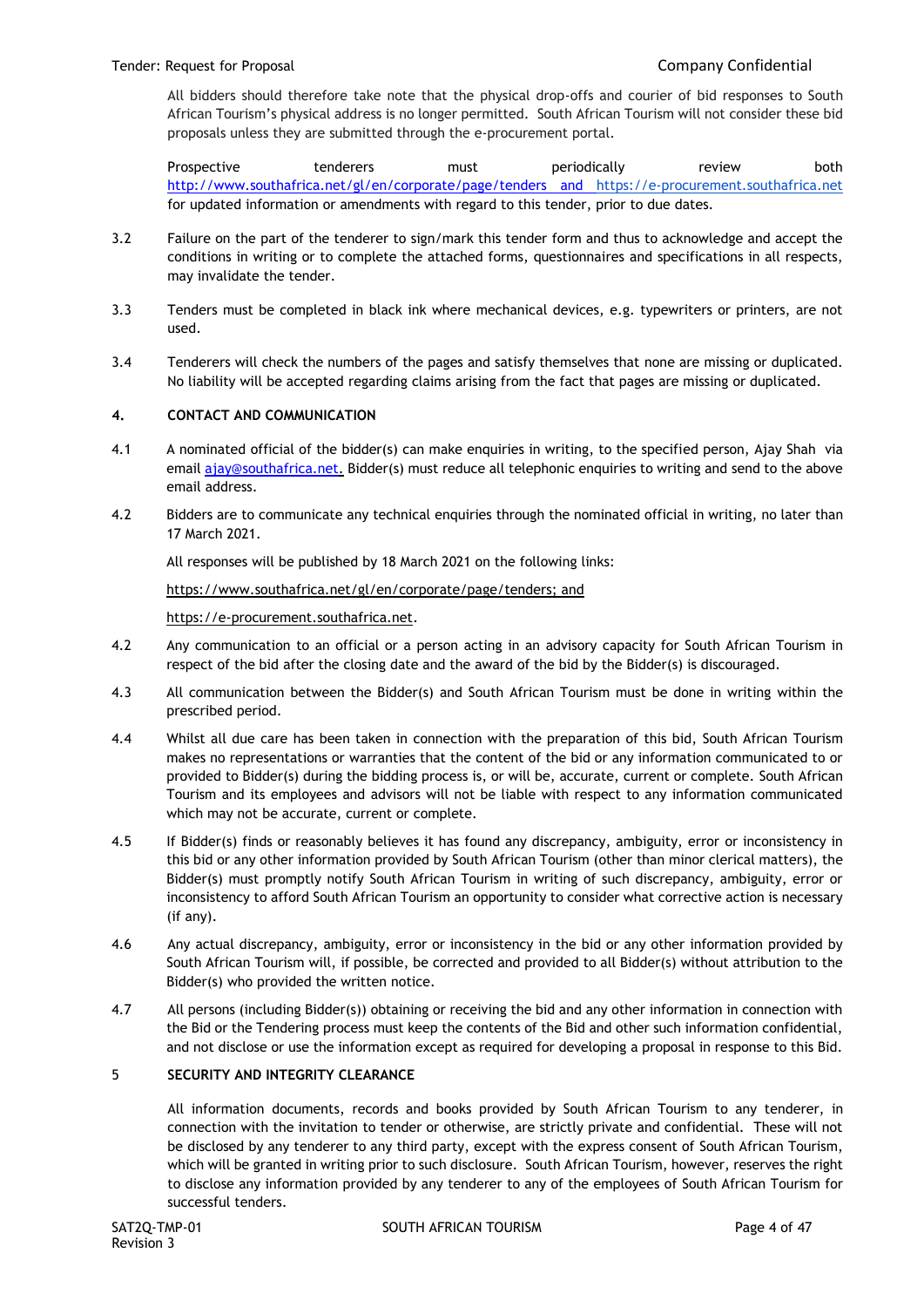A proposal for the award will be rejected if South African Tourism determines that the supplier recommended for the award, has engaged in corrupt or fraudulent activities in competing for the contract in question.

South African Tourism may require contractors to permit South African Tourism to inspect their accounts and records relating to the performance of the contract and to have them audited by auditors appointed by South African Tourism.

## **5.1 FALSE INFORMATION**

Should the Tenderer:

- provide and/or provides South African Tourism intentionally or negligently with false and/or misleading information;
- intentionally or negligently omits any material fact;
- render any statement that may be misleading;
- or any subsequent information or representation of information, as it relates to this tender

Shall entitle South African Tourism, in its sole discretion forthwith, to disqualify the Tenderer and/or to immediately terminate any agreements subsequently entered into without prejudice to any of the rights South African Tourism has in terms of such agreement and/or any law.

## **5.2 VAT, DUTIES AND OTHER TAXES**

Prices must be quoted inclusive of VAT and all other relevant taxes and duties (where applicable) should be shown separately.

5.2.1 The full price under this tender must be quoted in Indian Rupees (INR).

## **6 SPECIAL TENDER CONDITIONS**

This tender and its acceptance will be subject to the terms and conditions described below.

South African Tourism is/will not be liable for any costs incurred in the preparation and delivery of tenders. South African Tourism will however consider contributing set amounts only to shortlisted agencies for this tender who will participate during phase two of the tender process to assist with the preparation of final agency pitches.

All documents, samples and materials submitted as part of a tender become the property of South African Tourism, and yet in any event South African Tourism will not be liable for loss or damage to any documents, samples and materials submitted.

## **6.1 TENDER SECURITY**

South African Tourism requires no proposal surety but reserves the right to review this position at contractual stages.

## **6.2 DOWNSCALING OF WORK**

South African Tourism reserves the right to downscale the required services and associated costs, should the need arise. In such cases, South African Tourism will only downscale such services after every completed contractual period of 12 months. At least 3 months' written notice of such downscaling will be provided to the successful bidder.

## **6.3 VALIDITY PERIOD**

The tender proposal must remain valid for at least six (6) months after the tender due date. All contributions/prices indicated in the proposal and other recurrent costs must remain firm for the period of the contract.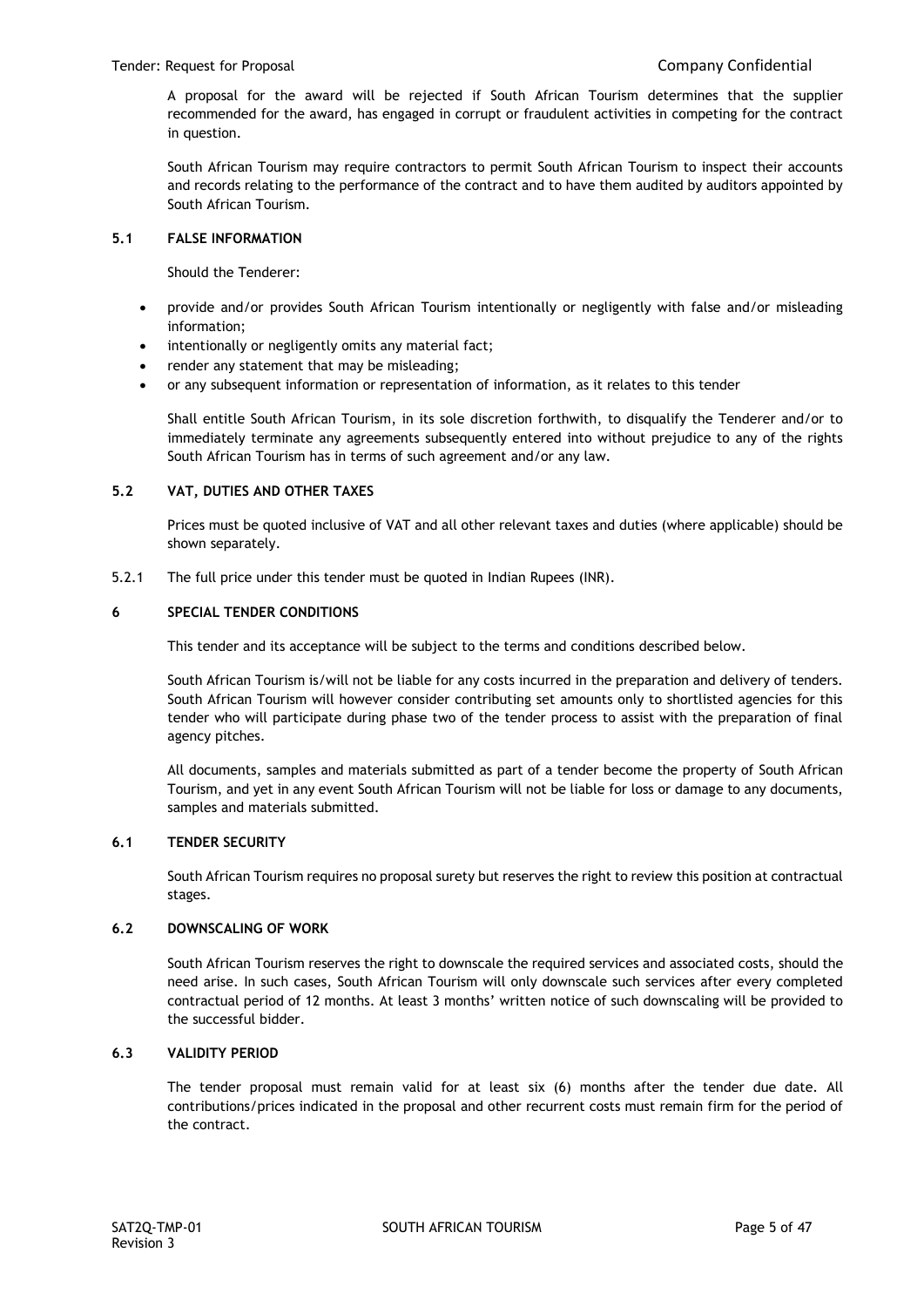## **6.4 COMPLETENESS OF THE SOLUTION**

The tenderer must complete all documents in full and submit these with the proposal. Failure to comply with these requirements may invalidate the tenderer or disqualify the proposal.

Notwithstanding any possible shortcomings and/or inconsistencies in the specifications, the tenderer must ensure that the solution offered will form a complete, cost-effective and functional proposal for the whole project solution.

## **6.5 CONTRACTUAL IMPLICATIONS**

The tenderer must complete all documents in full and submit these with the proposal. Failure to comply with these requirements may invalidate the tenderer or disqualify the proposal.

- 6.5.1 Upon submission of the tender response, the Tenderer is unconditionally bound by the terms and conditions of the Request for Proposal (RFP) and the tender response. In the event of any conflict or confusion arising between the terms and conditions of the RFP and the tender response, the RFP shall prevail.
- 6.5.2 The Tenderer acknowledges that awarding of the Tender is based solely on the information supplied in the tender response, accordingly, the relevant Terms and Conditions of the Request for Proposal and the tender response will be incorporated in the subsequent written agreement, unless otherwise provided by South African Tourism.
- 6.5.3 Other than providing rights to South African Tourism, nothing in this Tender Request and tender response should be construed to give rise to South African Tourism having any obligations or liabilities whatsoever, express or implied.
- 6.5.4 The successful Tenderer shall only be entitled to render services and/or provide goods to South African Tourism once a separate written contract, which should be aligned to "GOVERNMENT PROCUREMENT GENERAL CONDITIONS OF CONTRACT" (Please visit [http://www.treasury.gov.za/divisions/ocpo/sc/GeneralConditions/default.aspx\)](http://www.treasury.gov.za/divisions/ocpo/sc/GeneralConditions/default.aspx) for further information issued in 2010 in this respect) and a service level agreement has been signed by both the Tenderer and South African Tourism, whereupon the Request for Proposal and tender response will cease to have force and effect.
- 6.5.5 The successful tenderer will assume sole responsibility, regardless of any third party or subcontracting agreements it may enter.
- 6.5.6 The terms and conditions of this Request for Proposal and any agreement entered between South African Tourism and Tenderer because of a successful proposal by the Tenderer to this Request for Proposal (RFP) shall always be interpreted and subject to the laws of the Republic of South Africa and the jurisdiction of the South Gauteng High Court in Johannesburg. The terms and conditions of this sub-clause 6.5.6 shall survive any subsequent contractual provision or agreement attempting to evade, amend or nullify the said provisions of this sub-clause 6.5.6 to the Request for Proposal.

#### **6.6 CONDITIONS OF PAYMENT**

No service should be provided to South African Tourism in terms of this tender and no amount will become due and payable by South African Tourism before:

- a cost estimate and relevant  $3<sup>rd</sup>$  party supporting documents (where applicable) has been provided by the service provider/supplier.

- an official purchase order or similar written instruction has been issued to the supplier where service delivery will be within the specified time scale after the receipt of the official purchase order or similar written instruction; and

Unless otherwise determined in the contract or other agreement, all payments due to creditors will be settled within 30 days from receipt of an invoice or, in the case of civil claims, from the date of settlement or court judgment. This implies that amounts owing will be paid within 30 days from receipt of invoice if the goods, works or services were delivered to the satisfaction of South African Tourism.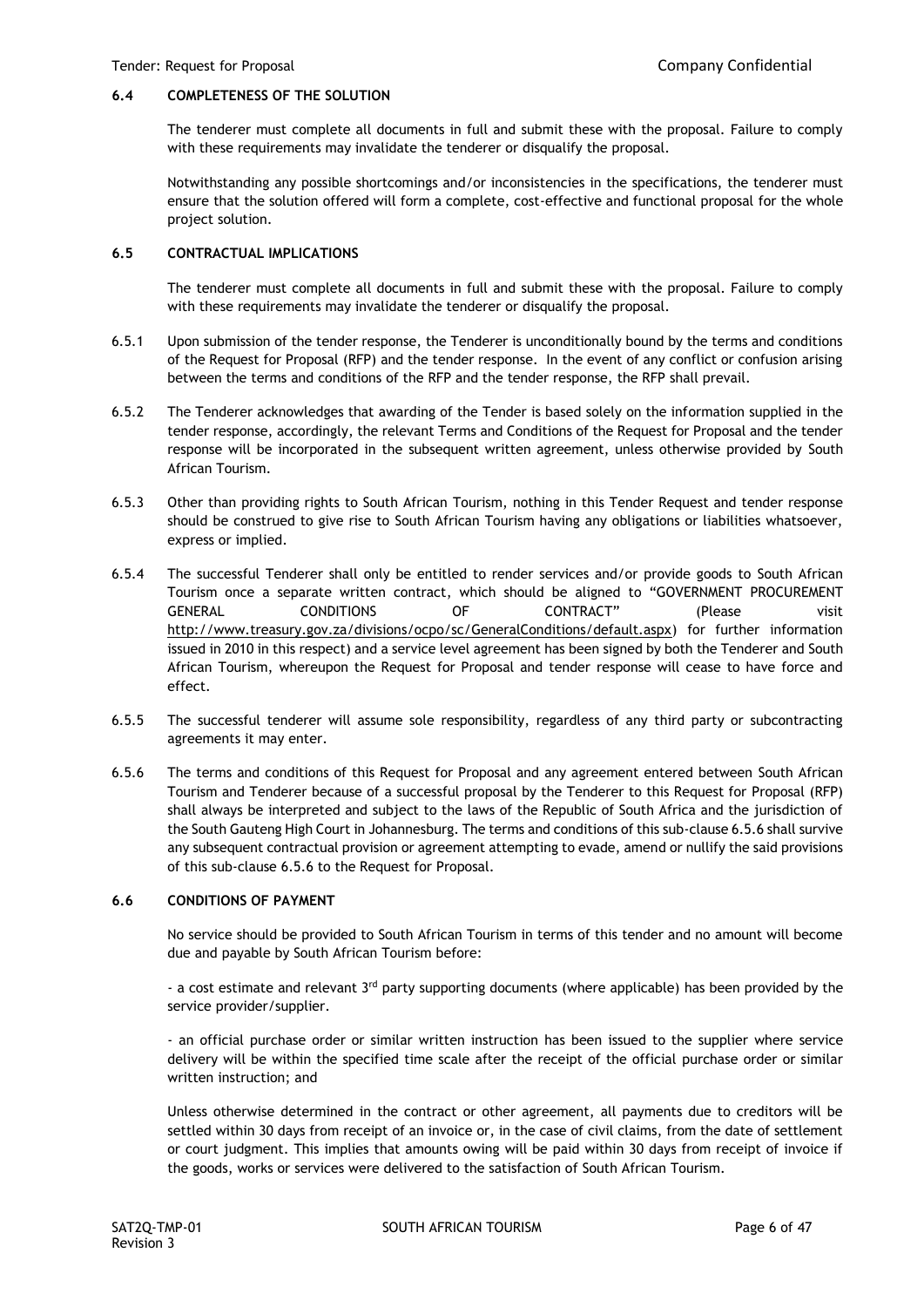Notwithstanding any provisions in this document, no payment will become due or payable unless the invoice is accompanied with:

- a statement, reconciling all monies already paid and still outstanding; and

- all relevant supporting documentation.

All invoices to be issued must be issued in the relevant currency in which the contract is done with South African Tourism. No GST or VAT may be levied on work that meets the criteria of an export.

The tenderer shall be responsible for any foreign exchange losses incurred due to currency fluctuations, without having any recourse whatsoever against South African Tourism for such loss.

## **6.7 QUALITY ASSURANCE**

All services rendered by the Tenderer, its personnel, agents or sub-contractors will be subject to on-going evaluation to determine its effectiveness and will be so guaranteed for the full contract period by the Tenderer after acceptance by South African Tourism.

## **6.8 INTELLECTUAL PROPERTY RIGHTS**

All intellectual property rights, applicable to the awarded bidder, including, but not limited to, copyright, trademarks, design rights, patent rights, and other similar rights in the Request for Proposal and the tender response and in any works or products created as a result of the performance of the Tenderer in relation to this Request for Proposal and tender response, will vest in, and are hereby assigned to South African Tourism, unless specifically agreed otherwise, in the form of individual written Agreements signed by both parties.

## **6.9 AWARDING OF CONTRACT**

Proven relevant experience and success, as well as the ability to deliver services required, will be important considerations. By the submission of tender, each submitter warrants that he/she/it is highly skilled, professional, competent, and experienced in the area for which he/she has tendered. Any work performed by a successful tenderer will be evaluated.

The tenderer also warrants that the service provided will be of a superior standard and is unlikely to cause undue difficulties.

The proposal may be awarded, in part or in full, at the sole discretion of South African Tourism, to one or more concerns on a non-exclusive basis. Proposals that are qualified by a tenderer's own conditions may be rejected as being invalid, and failure of the submitter to renounce such conditions when called upon to do so may invalidate the proposal. This tender will be awarded on a project fee basis.

South African Tourism may request clarification or additional information regarding any aspect of the proposal. The tenderer must supply the requested information within 24 hours after the request has been made, otherwise, the tenderer may be disqualified. South African Tourism may also request a demonstration/presentation and submitters must comply with such a request within 24 hours or within such a time as mutually agreed.

## **6.10 CONFLICT OF INTEREST, CORRUPTION AND FRAUD**

South African Tourism reserves its right to disqualify any bidder who either itself or any of whose members (save for such members who hold a minority interest in the bidder through shares listed on any recognised stock exchange), indirect members (being any person or entity who indirectly holds at least a 15% interest in the bidder other than in the context of shares listed on a recognised stock exchange), directors or members of senior management, whether in respect of South African Tourism or any other government organ or entity and whether from the Republic of South Africa or otherwise ("Government Entity")

- (a) engages in any collusive tendering, anti-competitive conduct, or any other similar conduct, including but not limited to any collusion with any other bidder in respect of the subject matter of this bid;
- (b) seeks any assistance, other than assistance officially provided by a Government Entity, from any employee, advisor or other representatives of a Government Entity to obtain an unlawful advantage in relation to procurement or services provided or to be provided to a Government Entity;
- (c) makes or offers any gift, gratuity, anything of value or another inducement, whether lawful or unlawful, to any of South African Tourism officers, directors, employees, advisors or other representatives;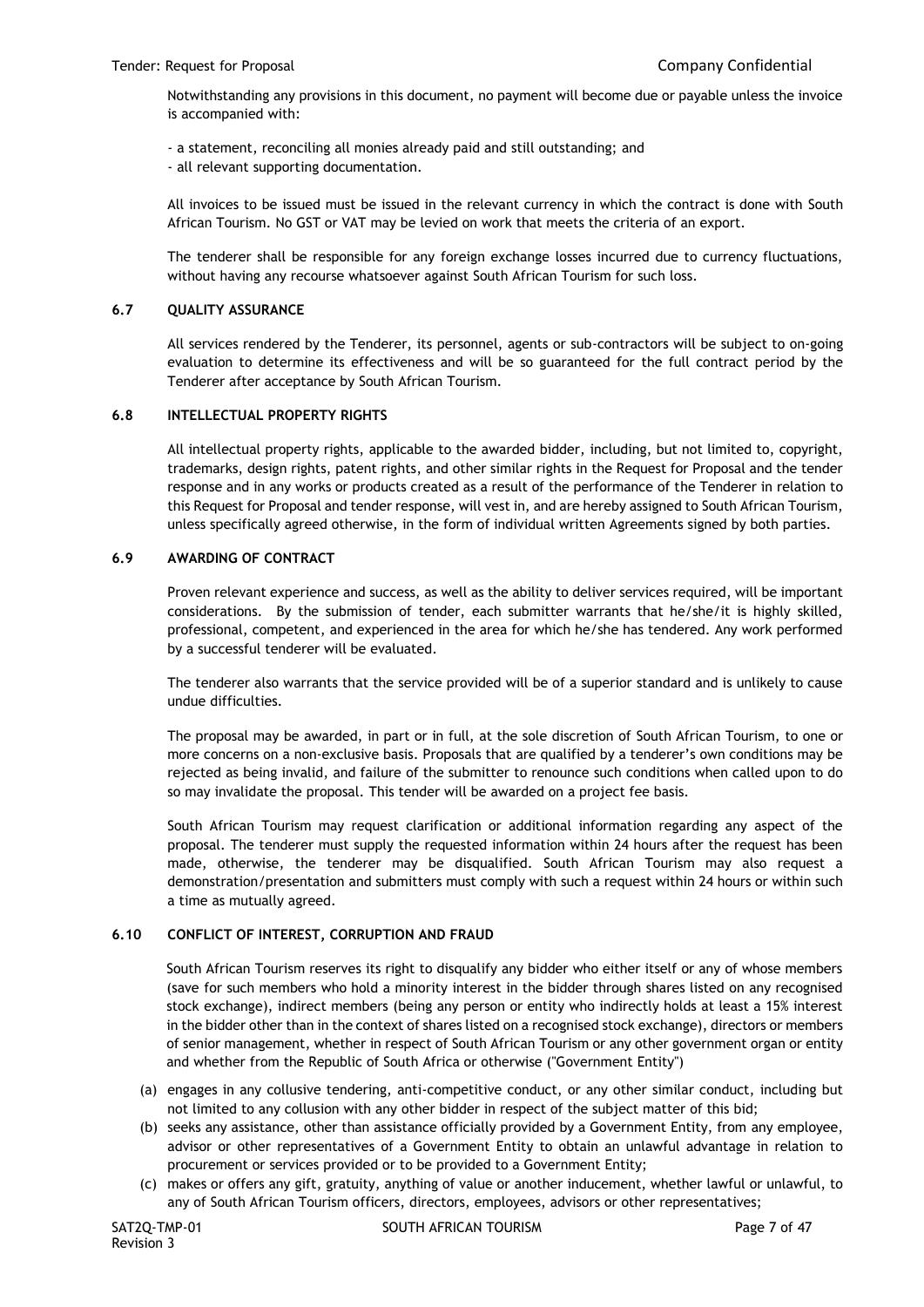- (d) makes or offers any gift, gratuity, anything of any value or other inducement, to any Government Entity's officers, directors, employees, advisors or other representatives to obtain any unlawful advantage in relation to procurement or services provided or to be provided to a Government Entity;
- (e) accepts anything of value or an inducement that would or may provide financial gain, advantage or benefit in relation to procurement or services provided or to be provided to a Government Entity;
- (f) pays or agrees to pay to any person any fee, commission, percentage, brokerage fee, gift or any other consideration, that is contingent upon or results from, the award of any tender, contract, right or entitlement which is in any way related to procurement or the rendering of any services to a Government Entity;
- (g) has in the past engaged in any matter referred to above; or
- (h) has been found guilty in a court of law on charges of fraud and/or forgery, regardless of whether a prison term was imposed and despite such bidder, member or director's name not specifically appearing on the List of Tender Defaulters kept at National Treasury.

## **6.11 MISREPRESENTATION DURING THE LIFECYCLE OF THE CONTRACT**

The bidder should note that the terms of its Tender will be incorporated in the proposed contract by reference and that South African Tourism relies upon the bidder's Tender as a material representation in making an award to a successful bidder and in concluding an agreement with the bidder.

It follows therefore that misrepresentations in a Tender may give rise to service termination and a claim by South African Tourism against the bidder notwithstanding the conclusion of the Service Level Agreement between South African Tourism and the bidder for the provision of the Service in question. In the event of a conflict between the bidder's proposal and the Service Level Agreement concluded between the parties, the Service Level Agreement will prevail.

## **6.12 PREPARATION COSTS**

The Bidder will bear all its costs in preparing, submitting and presenting any response or Tender to this bid. Furthermore, no statement in this bid will be construed as placing South African Tourism, its employees or agents under any obligation whatsoever, including in respect of costs, expenses or losses incurred by the bidder(s) in the preparation of their response to this bid.

## **6.13 INDEMNITY**

If a bidder breaches the conditions of this bid and, as a result of that breach, South African Tourism incurs costs or damages (including, without limitation, the cost of any investigations, procedural impairment, repetition of all or part of the bid process and/or enforcement of intellectual property rights or confidentiality obligations), then the bidder indemnifies and holds South African Tourism harmless from any and all such costs which South African Tourism may incur and for any damages or losses South African Tourism may suffer.

## **6.14 PRECEDENCE**

This document will prevail over any information provided during any briefing session whether oral or written, unless such written information provided, expressly amends this document by reference.

Prospective tenderers must periodically review the following links for updated information or amendments with regard to this tender, prior to due dates.

## [https://www.southafrica.net/gl/en/corporate/page/tenders;](https://www.southafrica.net/gl/en/corporate/page/tenders) or

[https://e-procurement.southafrica.net.](https://e-procurement.southafrica.net/)

## **6.15 LIMITATION OF LIABILITY**

A bidder participates in this bid process entirely at its own risk and cost. South African Tourism shall not be liable to compensate a bidder on any grounds whatsoever for any costs incurred or any damages suffered because of the Bidder's participation in this Bid process.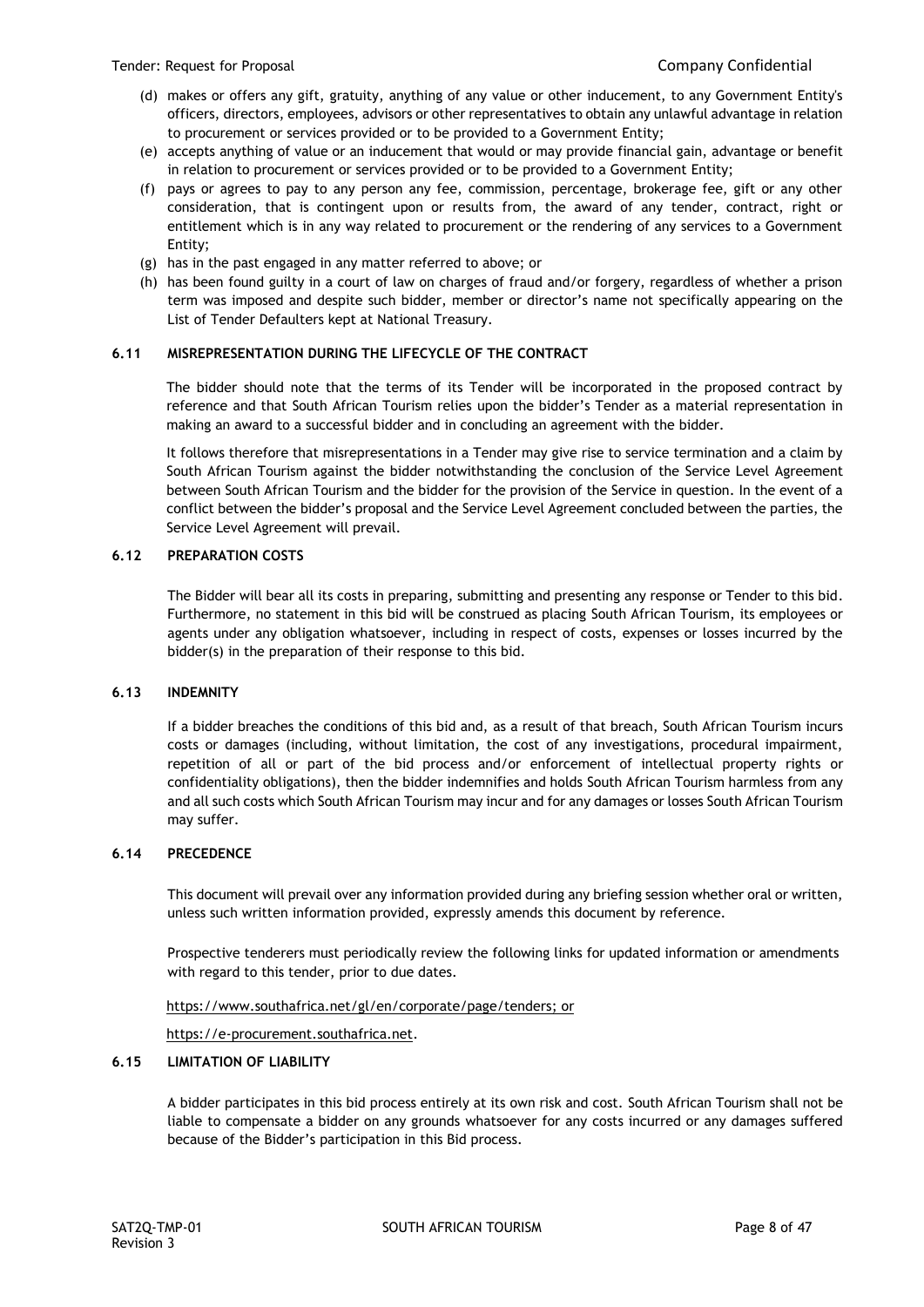## **6.16 TAX COMPLIANCE (Only applicable to legal entities registered within South Africa)**

No tender shall be awarded to a bidder who is not tax compliant. South African Tourism reserves the right to withdraw an award made, or cancel a contract concluded with a successful bidder if it is established that such bidder was in fact not tax compliant at the time of the award or has submitted a fraudulent Tax Clearance Certificate to South African Tourism, or whose verification against the Central Supplier Database (CSD) proves non-compliant. South African Tourism further reserves the right to cancel a contract with a successful bidder if such bidder does not remain tax compliant for the full term of the contract.

The Central Supplier Database (CSD) and the tax compliance status PIN are the approved methods of verifying the tax compliance of a bidder. The South African Revenues Services (SARS) does not issue Tax Clearance Certificates anymore but has introduced an online provision via e-Filing, for bidders to print their own Tax Clearance Certificates which they can submit with their bids or price quotations.

South African Tourism will therefore accept printed or copies of Tax Clearance Certificates submitted by bidders but will verify their authenticity on e-Filing.

This is applicable for all individual bidders and their sub-contractors (if any) and also consortiums or joint ventures.

## **6.17 TENDER DEFAULTERS AND RESTRICTED SUPPLIERS**

No tender shall be awarded to a bidder whose name (or any of its members, directors, partners or trustees) appear on the Register of Tender Defaulters kept by National Treasury, or who have been placed on National Treasury's List of Restricted Suppliers. South African Tourism reserves the right to withdraw an award, or cancel a contract concluded with a Bidder should it be established, at any time, that a bidder has been blacklisted with National Treasury by another government institution.

## **6.18 GOVERNING LAW**

The law of the Republic of India governs this bid and the bid response process. The bidder agrees to submit to the exclusive jurisdiction of the Indian courts in any dispute of any kind that may arise out of or in connection with the subject matter of this bid, the bid itself and all processes associated with the bid.

## **6.19 RESPONSIBILITY FOR SUB-CONTRACTORS AND BIDDER'S PERSONNEL**

A bidder is responsible for ensuring that its personnel (including agents, officers, directors, employees, advisors and other representatives), its sub-contractors (if any) and personnel of its sub-contractors comply with all terms and conditions of this bid. If South African Tourism allows a bidder to make use of subcontractors, such sub-contractors will always remain the responsibility of the bidder and South African Tourism will not under any circumstances be liable for any losses or damages incurred by or caused by such sub-contractors.

## **6.20 CONFIDENTIALITY**

Except as may be required by operation of law, by a court or by a regulatory authority having appropriate jurisdiction, no information contained in or relating to this bid or a bidder's tender(s) will be disclosed by any bidder or other person not officially involved with South African Tourism's examination and evaluation of a Tender.

No part of the bid may be distributed, reproduced, stored or transmitted, in any form or by any means, electronic, photocopying, recording or otherwise, in whole or in part except for the purpose of preparing a Tender. This bid and any other documents supplied by South African Tourism remain proprietary to South African Tourism and must be promptly returned to South African Tourism upon request together with all copies, electronic versions, excerpts or summaries thereof or work derived therefrom.

Throughout this bid process and thereafter, bidder(s) must secure South African Tourism's written approval prior to the release of any information that pertains to (i) the potential work or activities to which this bid relates; or (ii) the process which follows this bid. Failure to adhere to this requirement may result in disqualification from the bid process and civil action.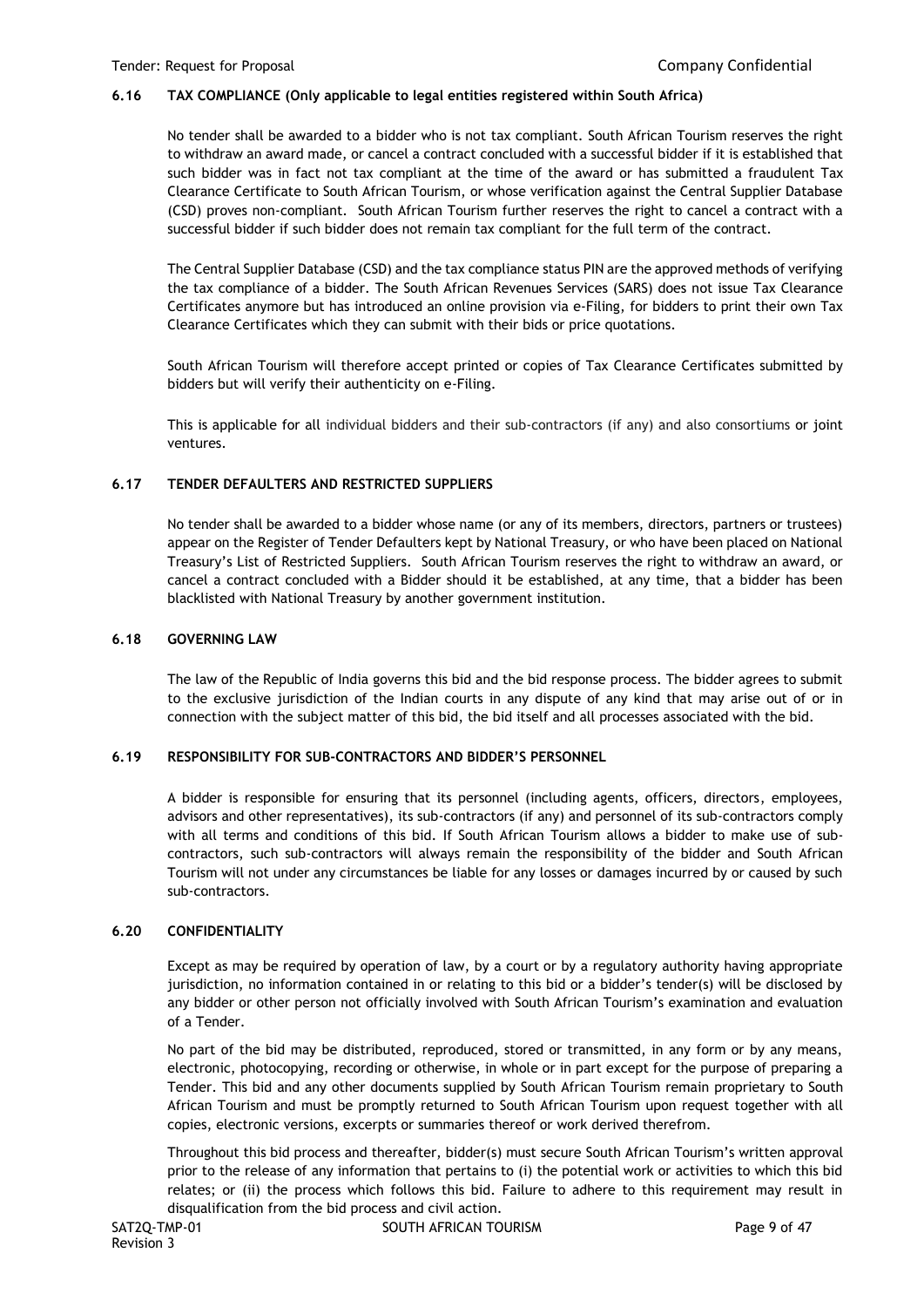## **6.21 SOUTH AFRICAN TOURISM PROPRIETARY INFORMATION**

Bidder will on their bid cover letter make declaration that they did not have access to any South African Tourism proprietary information or any other matter that may have unfairly placed that bidder in a preferential position in relation to any of the other bidder(s).

## **6.22 AVAILABILITY OF FUNDS**

Should funds no longer be available to pay for the execution of the responsibilities of this bid (RFP SAT 005/21), South African Tourism may terminate the Agreement at its own discretion or temporarily suspend all or part of the services by notice to the successful bidder who shall immediately make arrangements to stop the performance of the services and minimise further expenditure: Provided that the successful bidder shall thereupon be entitled to payment in full for the services delivered, up to the date of cancellation or suspension.

## **6.23 ANTI-CORRUPTION COMPLIANCE**

South African Tourism is committed to conducting its business ethically and to achieving and maintaining the highest standards of corporate governance, particularly in respect of anti-corruption compliance. We require all our business partners, suppliers, vendors, contractors and service providers, who play an important and valued role in our continuing business success, to behave ethically and to avoid engaging in corrupt business activities.

Successful bidders will be required to undertake contractually that, in carrying out their responsibilities on behalf of South African Tourism, neither they nor their owners, officers, directors, employees, or their agents or subcontractors will pay, offer, or promise to pay, or authorize the payment directly or indirectly, of any money, gift, or anything of value to any government official or anyone else for the purpose of influencing any act or decision of such official or of the government to obtain or retain business, or to direct business to any person.

## **6.24 FRONTING**

South African Tourism supports the spirit of broad-based black economic empowerment and recognises that real empowerment can only be achieved through individuals and businesses conducting themselves in accordance with the Constitution and in an honest, fair, equitable, transparent and legally compliant manner. Against this background, South African Tourism condemns any form of fronting.

South African Tourism, in ensuring that Bidders conduct themselves in an honest manner will, as part of the bid evaluation processes, conduct or initiate the necessary enquiries/investigations to determine the accuracy of the representation made in bid documents. Should any of the fronting indicators as contained in the Guidelines on Complex Structures and Transactions and Fronting, issued by the Department of Trade and Industry, be established during such enquiry/investigation, the onus will be on the Bidder/contractor to prove that fronting does not exist. Failure to do so within a period of 14 days from the date of the notification may invalidate the bid/contract and may also result in the restriction of the Bidder /contractor to conduct business with the public sector for a period not exceeding ten years, in addition to any other remedies South African Tourism may have against the Bidder/contractor concerned.

Should fronting be inferred or detected, it will be referred to the BEE commission for investigation.

#### **6.25 SUPPLIER DUE DILIGENCE**

South African Tourism reserves the right to conduct supplier due diligence prior to final award or at any time during the contract period. This may include site visits and requests for additional information.

#### **6.26 DURATION OF THE CONTRACT**

South African Tourism intends to enter into a 36 (thirty-six) month contract and service level agreement with the successful bidder. A service level agreement/contract, with performance indicators based on the specification of the bid, will be concluded with the successful bidder to facilitate contract management and performance monitoring. The said agreement will quantify cost-benefits and mitigate risks to South African Tourism whilst protecting the successful bidder from scope creep.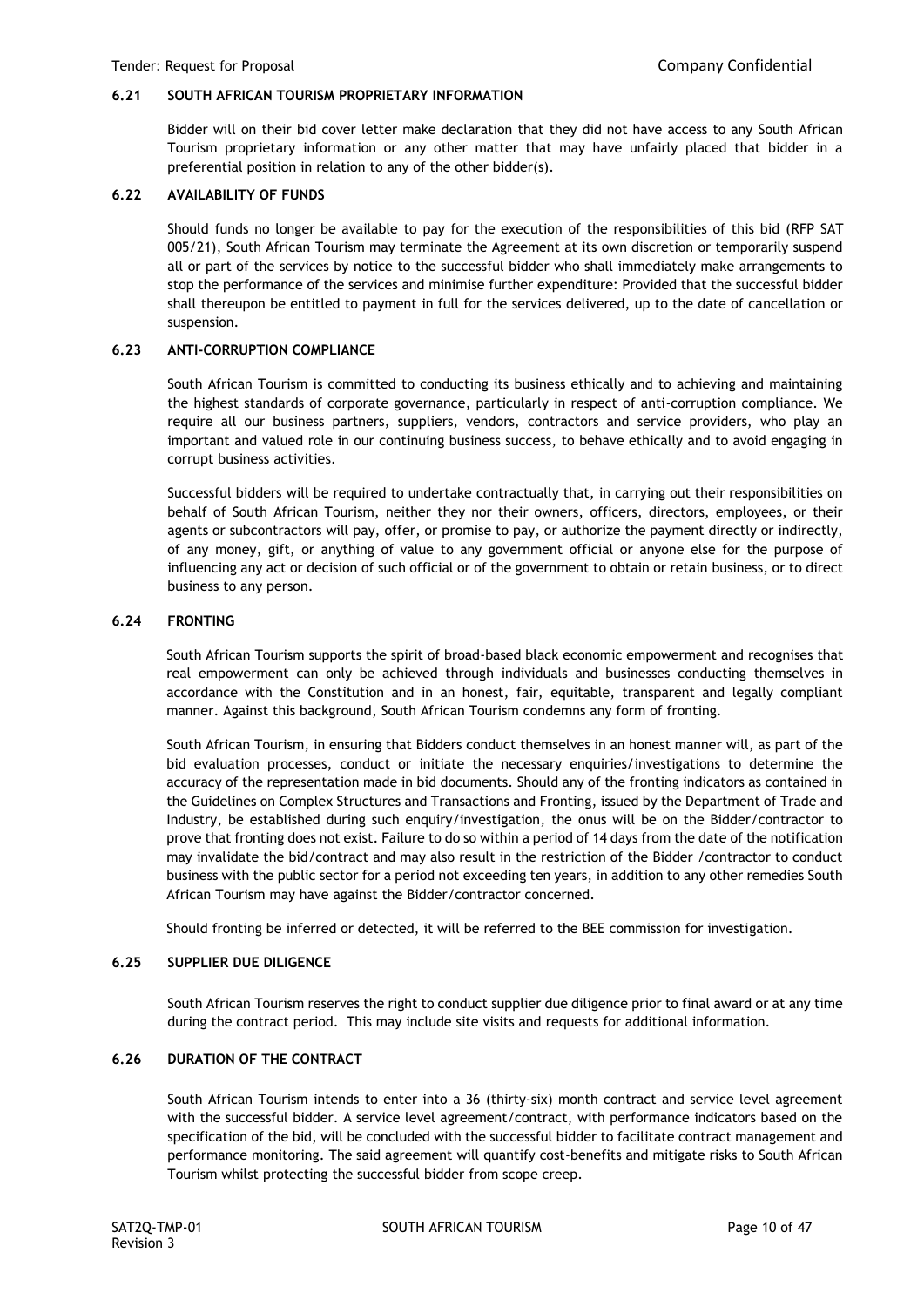Deliverables will be monitored continuously to ensure that products/services are delivered in accordance with the conditions of the contract. The preferred bidder will be required to submit performance reports, i.e. through a progress tracking report monthly until the completion of each individual project.

## **7 TERMINATION OF CONTRACT**

South African Tourism reserves the right to curtail the scope of any tender awarded or to curtail any aspect of any tenderer. In the event of any such curtailment, the tenderer will have no claim against South African Tourism.

South African Tourism also reserves the right to terminate, in South African Tourism's sole discretion and without providing any reason for the termination, the award of any proposal to any party if such party breaches, on 2 or more occasions, any component of the Service Level Agreement to be signed by both the supplier and South African Tourism.

## **8 PROPOSAL SUBMISSION**

All annexures must be completed in full, using the given numbering format. All attachments or references to attachments must be clearly marked and specific to the information required. Compliance or Noncompliance with detailed information must be indicated per paragraph as per numbering format if there are additional and/or alternative products/services, options must be separately tendered for in the form of a separate proposal, and with a complete schedule describing deviations from specifications and technical brochures must be submitted where applicable.

Own conditions submitted by small, micro-enterprises will be considered sympathetically by South African Tourism, however, South African Tourism reserves the right to call upon the tenderer to renounce such conditions.

If any of the conditions on this tender form conflict with any special conditions, stipulations or provisions incorporated in the tender, such special conditions, stipulations or provisions will apply.

## **ANNEXURES TO TENDER – REQUEST FOR PROPOSAL**

#### **8.1 ANNEXURE A: DETAILED SPECIFICATION OF GOODS & SERVICES**

#### **8.2 ANNEXURE B: COMPANY INFORMATION**

The affidavit provides vital information required to evaluate a tender. It is therefore compulsory that the document be completed and stamped by a Commissioner of Oath. (An oath commissioner is appointed by the Registrar of respective High Court under whose jurisdiction the appointment is to be made or a notary is adjusted by the State Government of the Central Government under Indian Notaries Act.)

In the case of more than one party participating in a joint venture that jointly submits a tender for work, the information of all legal entities participating in the joint venture must be provided.

#### **8.3 ANNEXURE C: DETAILED BREAKDOWN OF TOTAL COST AND STANDARD SERVICES**

## **8.4 ANNEXURE D: ACCEPTANCE OF GENERAL TENDER CONDITIONS OF SOUTH AFRICAN TOURISM**

## **8.5 ANNEXURE E: DECLARATION OF INTEREST FOR TENDERS**

#### **8.6 ANNEXURE F: TENDER ENTERPRISE DECLARATION AFFIDAVIT:**

An affidavit detailing the company structure, classification, sector, assets etc. of a firm is required. The affidavit provides vital information required to evaluate a tender e.g. the SMME/ HDI status of a firm may be ascertained from the information provided. It is therefore compulsory that the document be completed and stamped by a Commissioner of Oath. (SMME/HDI status for South African bidders only.)

## **8.7 ANNEXURE G: NATIONAL TREASURY CENTRALISED SUPPLIER DATABASE (only applicable to legal entities registered in the Republic of South Africa)**

(a) Bidders are required to be registered on the Central Supplier Database and the National Treasury shall verify the bidder's tax compliance status through the Central Supplier Database.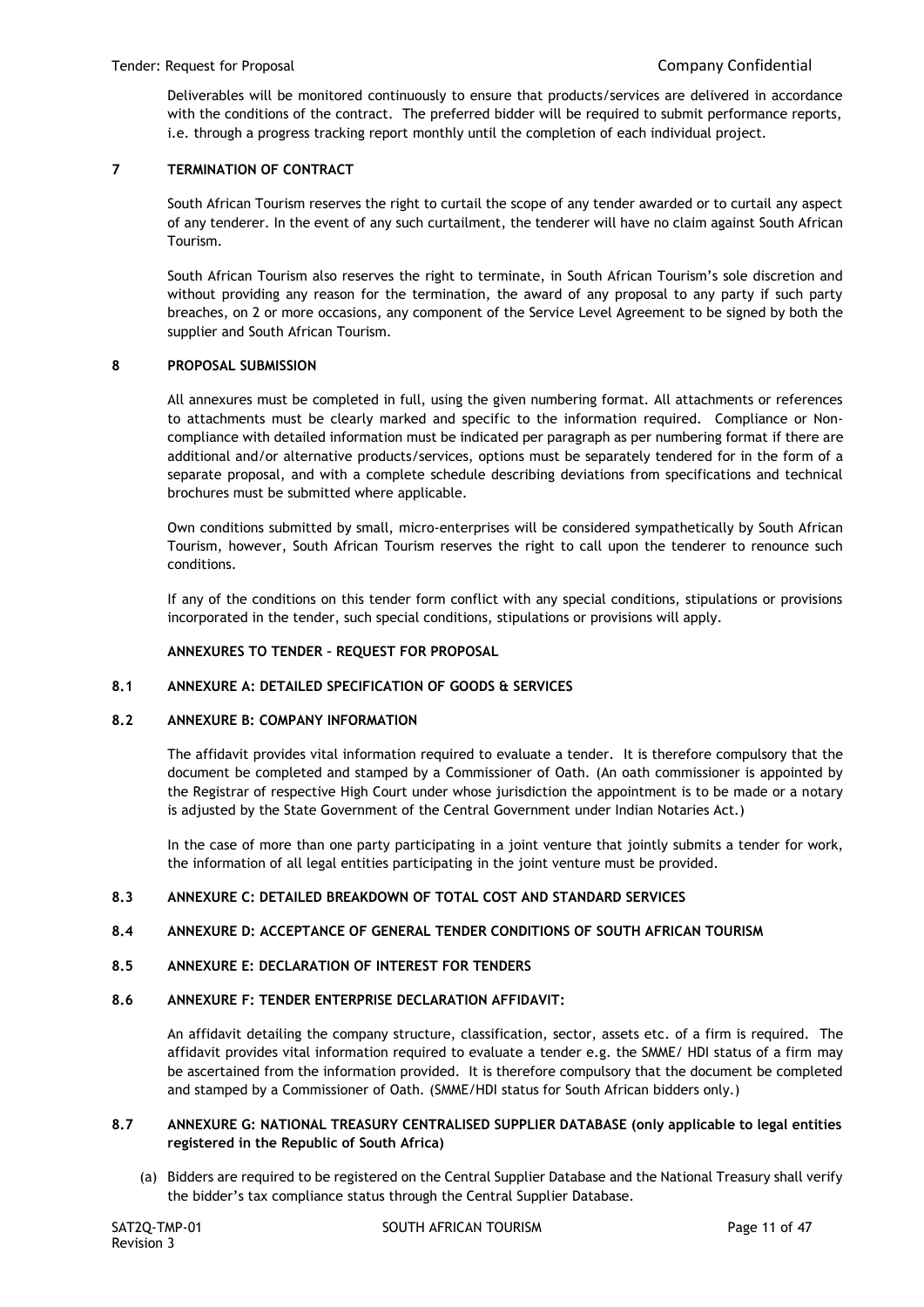- (b) Where Consortia / Joint Ventures / Sub-contractors are involved, each party must be registered on the Central Supplier Database and their tax compliance status will be verified through the Central Supplier Database. Consortia and Joint Ventures are also expected to register the respective Consortia and Joint Ventures on CSD.
- (c) Bidder(s) must be compliant when submitting a proposal to South African Tourism and remain compliant for the entire contract term with all applicable tax legislation, including but not limited to the Income Tax Act, 1962 (Act No. 58 of 1962) and Value Added Tax Act, 1991 (Act No. 89 of 1991).
- (d) It is a condition of this bid that the tax matters of the successful bidder be in order, or that satisfactory arrangements have been made with the South African Revenue Service (SARS) to meet the bidder's tax obligations.
- (e) The Tax Compliance status requirements are also applicable to foreign bidders/individuals who wish to submit bids.
- (f) It is a requirement that bidders grant a written confirmation when submitting this bid that SARS may on an ongoing basis during the tenure of the contract disclose the bidder's tax compliance status and by submitting this bid such confirmation is deemed to have been granted.

Bidders who are not registered on CSD can do so o[n https://secure.csd.gov.za/](https://secure.csd.gov.za/)

## **8.8 ANNEXURE H: DECLARATION OF BIDDER'S PAST SUPPLY CHAIN MANAGEMENT PRACTICES**

This annexure serves as a declaration to be used by institutions in ensuring that when goods and services are being procured, all reasonable steps are taken to combat the abuse of the supply chain management system.

The tender of any tenderer may be disregarded if that tenderer or any of its directors have:

- Abused the institution's supply chain management system;
- Committed fraud or any other improper conduct in relation to such system; or
- Failed to perform on any previous contract.

## **8.9 ANNEXURE K: CERTIFICATE OF INDEPENDENT BID DETERMINATION**

#### **9 ANNEXURE A: DETAILED SPECIFICATION OF GOODS AND SERVICES**

#### **9.1 BACKGROUND ON SOUTH AFRICAN TOURISM**

South African Tourism was established by section 2 of the Tourism Act No 72 of 1993 and continues to exist in terms of section 9 of the new Tourism Act No 3 of 2014. South African Tourism is a schedule 3 A Public Entity in terms of schedule 3 of the Public Finance Management Act 1 of 1999.

"Objects of the Tourism Act 3 of 2014" which are to:

- a. promote the practising of responsible tourism, contemplated in subsection (2) of the act, for the benefit of the Republic and for the enjoyment of all its residents and foreign visitors;
- b. provide for the effective domestic and international marketing of South Africa as a tourist destination;
- c. promote quality tourism products and services;
- d. promote growth in and development of the tourism sector; and
- e. enhance cooperation and coordination between all spheres of government in developing and managing tourism.

#### **9.2 SOUTH AFRICAN TOURISM'S BUSINESS UNITS AND COUNTRY OFFICES**

South African Tourism executes a broad spectrum of segment-specific marketing activities and support activities throughout the world through its various Business Units. Content created by preferred bidder maybe used by other offices below should be a need.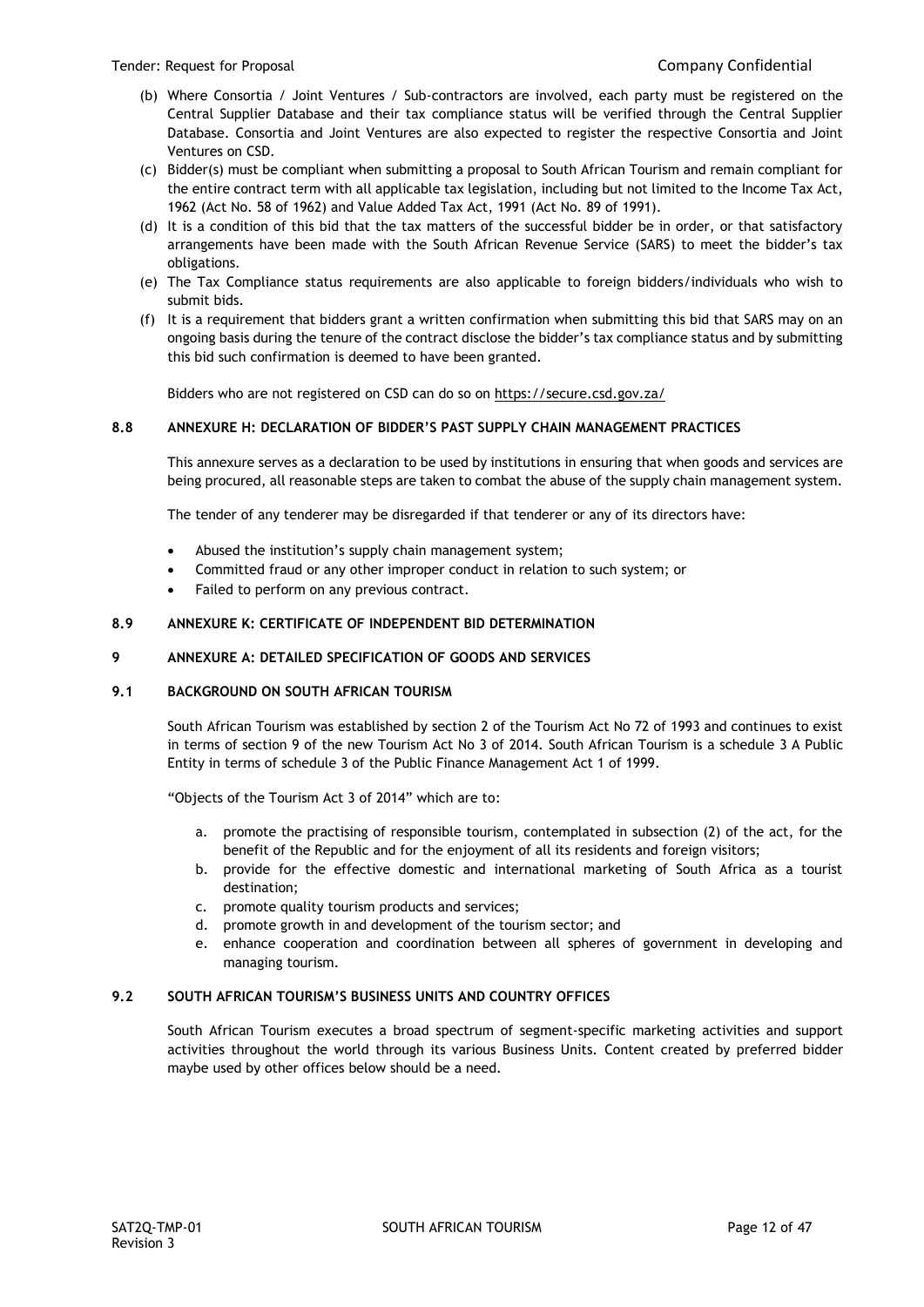# Details of these are as follows:

| 1              | Office of the CEO               | <b>Internal Audit</b>                                                |  |
|----------------|---------------------------------|----------------------------------------------------------------------|--|
|                |                                 | <b>Corporate Governance</b>                                          |  |
|                |                                 | <b>Corporate Legal Services</b>                                      |  |
|                |                                 | Strategy and Innovation                                              |  |
| $\overline{2}$ | <b>Chief Financial Officer</b>  | <b>Financial Management</b>                                          |  |
|                |                                 | Supply Chain and Asset Management                                    |  |
| 3              | <b>Chief Convention Bureau</b>  | Meetings, Incentives, Conference & Exhibitions                       |  |
|                | Officer                         | <b>Strategic Events and Exhibitions</b>                              |  |
|                |                                 | Business Events development and Services Support                     |  |
|                |                                 | Mega events including but not limited to Africa's Travel Indaba and  |  |
|                |                                 | Meetings Africa                                                      |  |
| 4              | <b>Chief Operations Officer</b> | Human Capital                                                        |  |
|                |                                 | Information and Communications Technology                            |  |
|                |                                 | Domestic (South Africa)                                              |  |
|                |                                 | Africa                                                               |  |
|                |                                 | East Africa (Kenya, Tanzania, Uganda)                                |  |
|                |                                 | West Africa * (Nigeria, Ghana)                                       |  |
|                |                                 | Africa Land Markets (Botswana, Lesotho, Malawi, Mozambique, Namibia, |  |
|                |                                 | Eswatini, Zambia, Zimbabwe)                                          |  |
|                |                                 | Angola                                                               |  |
|                |                                 | <b>Europe</b>                                                        |  |
|                |                                 | South Europe Hub                                                     |  |
|                |                                 | France *                                                             |  |
|                |                                 | Spain                                                                |  |
|                |                                 | Portugal                                                             |  |
|                |                                 | Italy                                                                |  |
|                |                                 | Central Europe hub                                                   |  |
|                |                                 | Germany *                                                            |  |
|                |                                 | Austria                                                              |  |
|                |                                 | Switzerland                                                          |  |
|                |                                 | <b>UK and Ireland Hub</b>                                            |  |
|                |                                 | $UK*$                                                                |  |
|                |                                 | Ireland                                                              |  |
|                |                                 | <b>North Europe Hub</b>                                              |  |
|                |                                 | Netherlands*                                                         |  |
|                |                                 |                                                                      |  |
|                |                                 | Belgium<br>Nordics                                                   |  |
|                |                                 |                                                                      |  |
|                |                                 | <b>Americas</b>                                                      |  |
|                |                                 | North Americas Hub                                                   |  |
|                |                                 | $US^*$                                                               |  |
|                |                                 | Canada                                                               |  |
|                |                                 | South Americas Hub                                                   |  |
|                |                                 | <b>Brazil</b>                                                        |  |
|                |                                 | Argentina                                                            |  |
|                |                                 | Chile                                                                |  |
|                |                                 | Asia, Australasia and the Middle East                                |  |
|                |                                 | Australasia                                                          |  |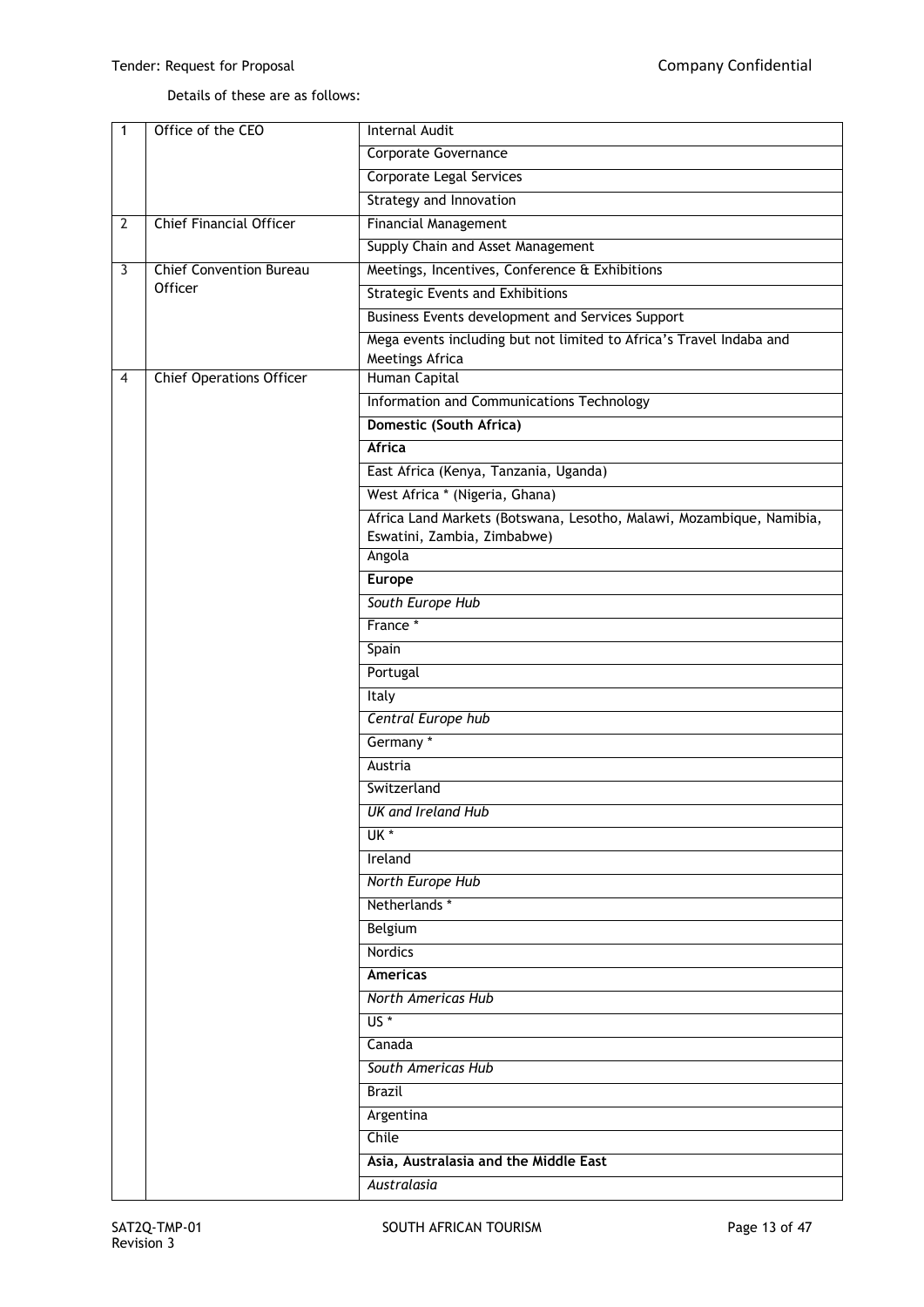|   |                                 | Australia*                                        |
|---|---------------------------------|---------------------------------------------------|
|   |                                 | New Zealand                                       |
|   |                                 | <b>MEISEA</b>                                     |
|   |                                 | India *                                           |
|   |                                 | Singapore                                         |
|   |                                 | Malaysia                                          |
|   |                                 | Turkey                                            |
|   |                                 | <b>UAE</b>                                        |
|   |                                 | Asia Pacific                                      |
|   |                                 | China*                                            |
|   |                                 | Japan*                                            |
|   |                                 | <b>South African Missions</b>                     |
| 5 | <b>Chief Marketing Officer</b>  | <b>Brand and Marketing</b>                        |
|   |                                 | <b>Global Public Relations and Communications</b> |
|   |                                 | Insights and Analytics                            |
| 6 | Chief Quality Assurance Officer | <b>Brand Experience</b>                           |
|   |                                 | <b>Global Trade Relations</b>                     |
|   |                                 | <b>Tourism Grading Council</b>                    |
|   |                                 | <b>Visitor Experience</b>                         |

## **\* SA Tourism operates physical offices**

## **9.3 Business Case**

Having regard for the aforementioned, South African Tourism is accordingly inviting reputable, experienced, and suitably qualified bidders to submit proposals for the provision of activation agencies. This process will enable South African Tourism to have at its disposal a maximum of three panel of preferred activation agencies.

Agencies selected onto the panel will have an equal opportunity to secure business and decisions will be based on both functional and financial presentations*.*

Indian travellers are not convinced that South Africa's value proposition as a tourist destination is compelling enough to drive visitation. This coupled with functional barriers such as an unpredictable visa issuance regime, safety and security concerns, lack of direct flights and limited product diversity have also proven to be points of impediment for travellers. SA Tourism is looking for activations agency that will allow the traveller to immerse themselves in Destination South Africa. The activations need to trigger emotional touchpoints (travel drivers) that will build familiarity, build reputation and offer 'always on' conversion opportunities.

The majority of the world's national tourism boards are represented in India, resulting in the outbound market being highly competitive and the Indian international travellers are inundated with offerings from competitor destinations. South African Tourism is looking for activations agency that will allow us to break through the clutter and ensure that Destination South Africa is easily recognizable amongst our competitors. Our activations agency needs to be able to use an insights-based approach to inspire Indian travellers and activate their desire to travel to South Africa. The agency will have to be able to localize the South African Tourism global brand for local execution and provide end-to-end solutions.

The winning bidder will have a good understanding of the tourism industry; sales and buying cycles; retail and sales marketing; consumer insights and source opportunities for brand associations/partnerships to elevate our brand and to ensure synergies with trusted brands in the region. The winning agency will be requested to avail themselves to partake in certain SA Tourism business activities (e.g. business planning, brand reviews, hosting, etc.) – some of which may take place in South Africa.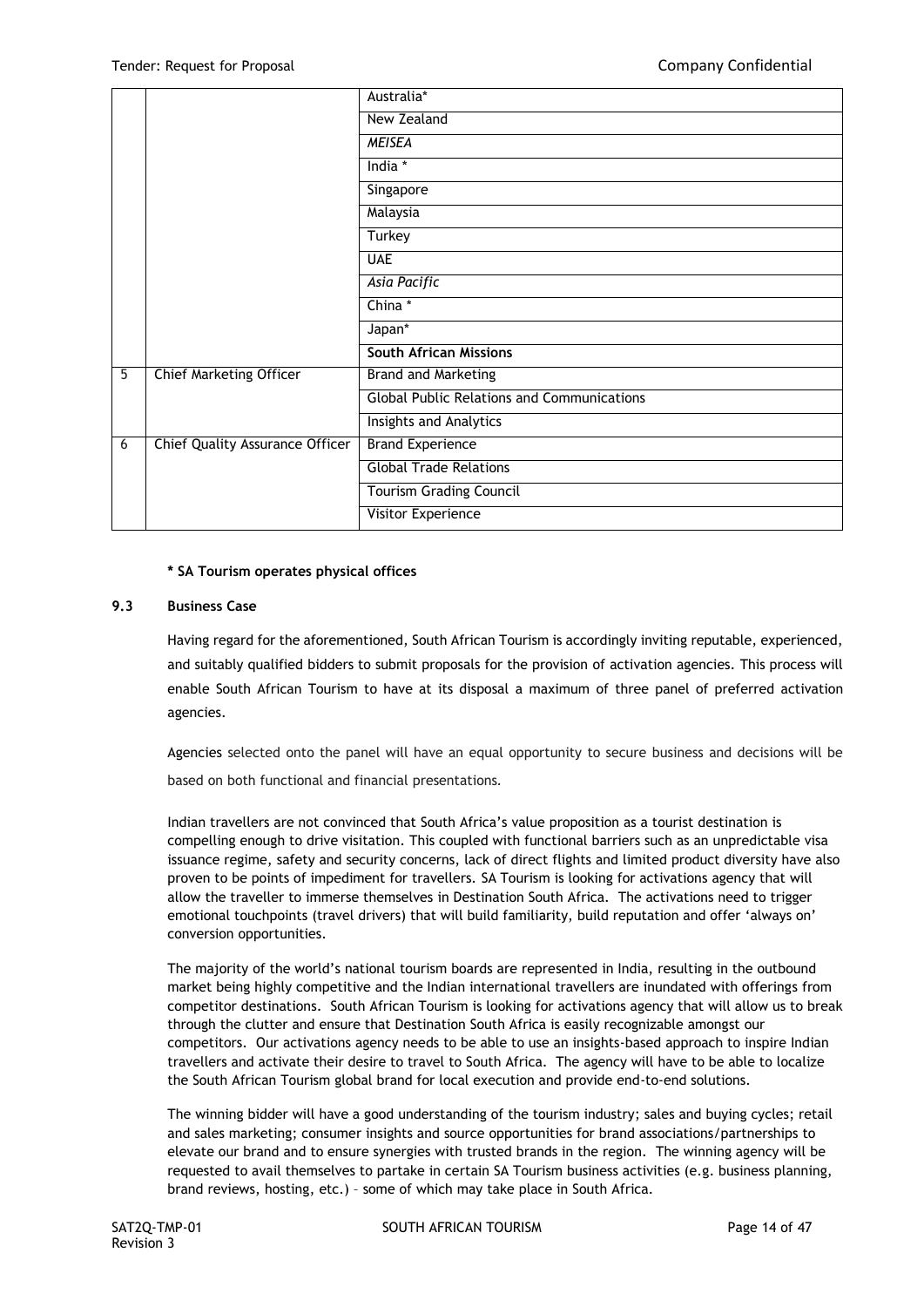This tender is for India but the South African Tourism India office can commission work for other markets (listed under paragraph 9.2) on a needs basis. The commissioned agency will need to render/bill these services through their India office only in INR. Please note:

- (i) this is NOT a global tender
- (ii) No affiliates in other countries will be required as the India agency must operate and liaise from India

## **A. OPERATING ENVIRONMENT**

South Africa's performance has grown over the past few years but still does not index as strongly as New Zealand, Australia, US, France or Thailand in terms of brand strength. Key barriers in the customer journey affect our ability to deliver arrivals. These barriers include concerns for personal safety; perceived to be expensive, uncertain about political climate; concern about health risks coupled with no direct airlift from India. Visa issuance has been problematic in the past and South Africa is launching an e-visa application scheme in India that should address one of our barriers but will require amplification to ensure that all role players are aware of the change. Post COVID-19 health and safety protocols of the country will be crucial along with the economic impact the pandemic has had on the traveler

South African Tourism in India has always worked predominantly through the trade, but we have seen a consumer shift away from traditional channels. Insights indicate that consumers are looking for new experiences and new areas of South Africa to explore. Our new approach should explore how do we reach these new consumers from awareness to conversion in a seamless manner, whilst still servicing our traditional trade market.

## B. **TARGET AUDIENCE**

The majority of travellers to South Africa fall into the 25 – 44-year-old category and most of them will be first time travellers. The configuration is very evenly split between MICE (28 %), holiday (34 %) and business travellers (18 %), with Visiting Friends and Relatives (8 %) contributing slightly less.

The majority of travellers are independent travellers (i.e. they purchase from more than two points), followed by fully inclusive travelers. Trade still plays an integral part in the channel, but we are seeing a movement to more fully independent travellers that book digitally/online and/or through alternative channels.

Lead times are short – the majority book and travel within 30 days – but this could substantially change because of the pandemic.

Lifestyle activities are very popular, followed strongly by wildlife and natural attractions. The beautiful scenery and friendly people are the biggest sources of satisfaction, with safety and security the biggest concern. Recommendation rates from travellers that have visited South Africa are very high.

The majority of travellers to South Africa travel during the Indian summer period (April to June with a May peak) and we have a smaller secondary peak over Diwali.

South African Tourism India's focused target audiences are as follows:

## **I. MILLENNIALS**

Millennial travellers are the first generation of digital-natives and they have very different priorities as compared to other generations. This segment is using new channels and platforms not all yet explored by South African Tourism. There are over one billion millennials in APAC of which a third is in India. India's millennials are 30 % of the population, but they contribute 38 % of the nation's total gross income.

Indian millennials are tech-savvy and hyper-connected. They have grown up online and on social media and have an 'always on' mindset. They are fearless and open to travel. Pre-pandemic they were positive about the future and 80 % of Indian millennials expected the economy to improve.

Indian millennials require high impact, packed itineraries and are open to explore the 'unknown'. They are keen users of social media and use their travels to boast online about having visited places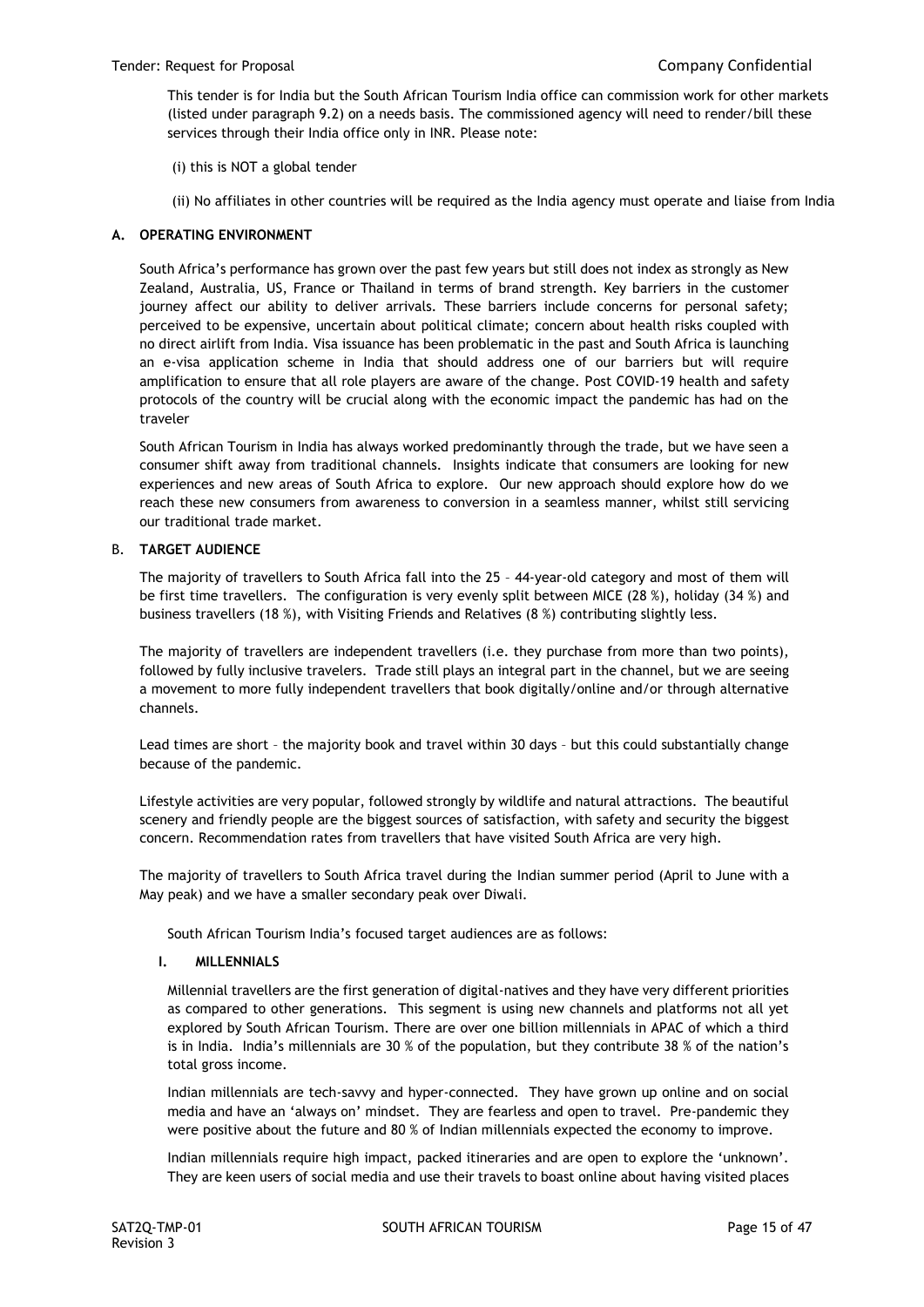never seen before, touched before, places that are off the beaten track and have not been explored before by their peers and/or tribe.

## **II. FAMILIES**

Globally, Indian travellers are the most family-orientated and prefer destinations that offer fun activities for all (multi-generational travel). Indian families are more predisposed to travel internationally than ever before: In 2013 the frequency at which Indian families took leisure trips abroad was 21 months, but today that has shrunk to 13 months.

Travel requirements include the comfort of wanting to travel in groups and experience the local culture and tasting local produce. Families often travel with children and although their spending power may be less than younger couples or solo travellers, they maximize their vacation with as many activities as possible.

The segment craves privacy, space, new products coupled with safety and assurances along the way. They want the destination to walk them through their potential journey.

## **III. MICE AND CORPORATE**

Pre-pandemic India expected to witness an impressive rise in MICE travel. The country's outbound MICE travel was expected to ready USD9 billion by 2025. South Africa's beautiful scenery, wildlife, beaches and wine have kept leisure tourism as the sector's key contributor, but the contribution from the MICE sector has increased in recent years. South African Tourism has recognized the untapped potential in this market and has elevated MICE as a key priority. South Africa is the leading MICE destination in Africa and is aiming to expand the product offering beyond Cape Town to include other metros (e.g. Johannesburg and Durban) and to introduce the potential and offering of secondary cities.

Business travel and tourism are an investment that drives great return over a period of time. This does not only include the conference and meetings industry (i.e. corporates travelling to meet international buyers and sellers and attending important global events), but the incentive industry also plays a crucial role. Corporates often incentivize suppliers and their own staff to travel to exotic locations as part of their strategy to enhance and reward performance.

Companies in India are realizing the benefits that accrue to their businesses from organizing MICE trips and travelling happens throughout the year. In additional to Indian corporates expanding their global footprint, we have seen a rise in leisure travel – business executives travelling overseas incorporating leisure into their business trips. Often families are incorporated in these trips and the majority of time this leads to an extension on length of stay. The expectation is that this trend will grow even more in the future.

Awareness of newer destination, flight connectivity and cheaper airfares are the major demand drivers for outbound MICE from India. Travellers in this segment are seeking something new, require a seamless ease of accessing South Africa and want their employees/suppliers/clients to explore more and experience things beyond the norm.

## **IV. TRADE**

Trade (Travel agents, OTAs tour operators, airlines, alternative sales channels etc.) are important distribution channel partners for South African Tourism. Trade are highly fragmented and spread across the country. There are few national retail and wholesale agencies, while rest of them are small mid-sized or independent/ family owned, brick and mortar retail shops. The national large agencies have their own retail distribution offices and also franchisees or preferred sales agents. The retails agents may have their own products to sell or are generally resellers of tourism products of larger operators. Thus, making the value chain longer. Given the economic losses caused to the travel industry due to travel bans, the landscape of the distribution network may completely change in the post pandemic world.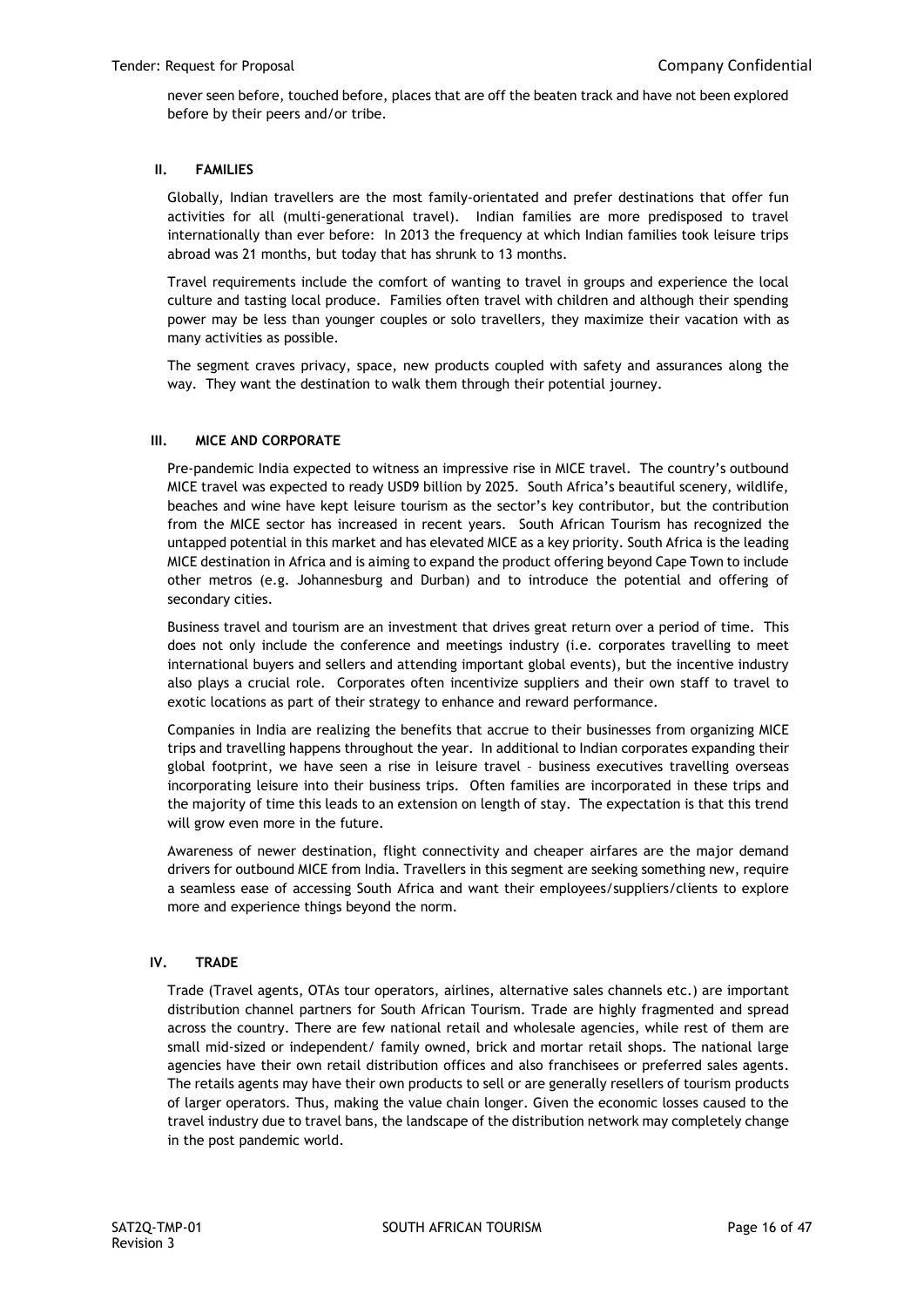## **9.3.1 SCOPE OF WORK**

## **A. STRATEGY**

SA Tourism India is looking for activation agency that will deliver a comprehensive event, experiential and activation strategy with strong integration across all platforms (SA Tourism, B2B, partners, third parties, partnership, etc.) to amplify the South African Tourism message and to drive sales and conversion. The strategy will have to include the usage and localization of global partnerships and selection and management of local partnerships.

## Evaluation:

- South African Tourism is looking for 'activation that inspires and sells' and in evaluating the strategy, we will pay particular attention to the agency's ability to interpret the global brand strategy, interpret research and insights, data analytics and the subsequent extension into activation.
- The strategy must demonstrate an understanding of the peculiarities of tourism retail and sales marketing, as well as the sales cycle and drivers.
- The strategy must validate the event vs audience and channel selection, how the brand will be built per target segment and why certain elements (e.g. partnerships, usage of Indian prominent days, etc.) were included.
- The strategy must include benchmarking and outcomes based ROI. The strategy must show longevity after the specified activation period.
- South African Tourism often works with partners (traditional and non-traditional) and part of the strategy needs to indicate the selection of partners and how the activations strategy will create a win-win for both partners.
- Due to the uncertain times around the pandemic, the strategy must address the volatile environment we operate in and contingency plans to mitigate that.
- COVID-19 crisis has severely impacted the tourism sector financially. The strategy should ensure enhancing brand presence with absolute budget optimization*.*

## **B. EXECUTION AND LOGISTICS**

Activations will always play an underlying brand role, but SA Tourism is specifically looking for an agency that brings in conversion into the execution. Activation execution could entail an adaptation of global creative or locally developed creates against market needs. South African Tourism is looking for an end-to-end solution and the activations agency appointed should also be able to buy activation platforms and or purchase all elements when required (this includes: collateral, media buy, imagery and videos from third party, etc.).

Evaluation:

- Considering the market conditions (high congestion) in India, the evaluation will be performed against how identifiable and 'ownable' the execution is for South Africa.
- The activation must resonate with our Indian target markets and display a strong call to action. The concept needs to be innovative and relevant to identified segments. The content needs to be localized to ensure brand recall with the target audience.
- The activation / event must be executable through various platforms and to various audiences on these different platforms during and after the actual activation.
- All of the executions must be suitable for the required purpose for both consumer and trade platforms, both traditional and online and cover the entire range of mediums and media (i.e. online, social media, print, television, radio, OOH or any other suggested platforms not mentioned).
- The activation must show longevity beyond the activation period and must be placed firmly in the South African Tourism India strategy – a proficiency in dealing with numerous agencies for implementation is a requirement. The execution must include an integration of consumer and trade work to drive conversion and sales.
- Marketing content pieces must be developed and produced at every activation. This will include e.g. recorded videos, social media material, etc. The agency must have proficiency in the speedy production of such and must show competency in the delivery of such over various platforms. (The marketing content support required will be included in every project brief.)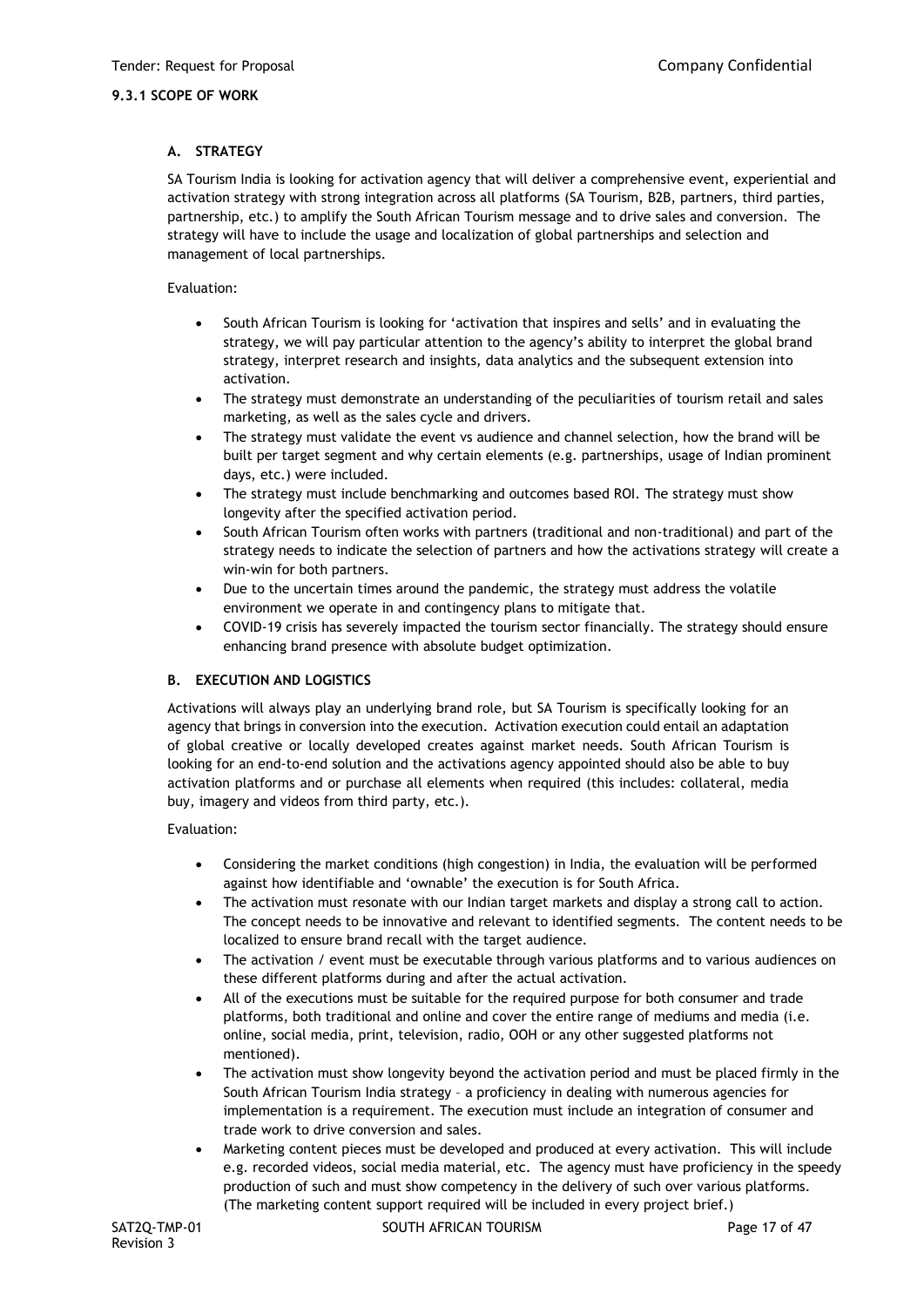- Activation and events mechanics and management must be clearly explained.
- Risk management (including e.g. medical insurance, safety & security, disaster management, etc.)
- South African Tourism is looking for an end to end solution and the activations agency appointed should be able to purchase all elements required (collateral, media, etc.), handle logistics of packaging, distribution through land, post, air and sea, clearances, storage, etc. where necessary. The activations mechanics must include a project plan on how the various executions and underlying logistics will be co-ordinated and managed.
- The agency must demonstrate a very clear execution plan for the events, especially considering safety protocols.
- Events and activations can be virtual or face to face depending on COVID-19 protocols. The agency must demonstrate both aspects and must reach all audiences i.e. business and leisure consumers, trade, corporates and all relevant stakeholders.
- Manage and implement the communications, marketing and public relations for the activations in conjunction with South African Tourism and or when required. (in regions where we have limited or no reach via our PR agency)
- Ensure complete compliance to South African Tourism corporate and brand corporate identity guidelines for all activations and collateral.
- Appoint and oversee food and beverage requirement

## **C. MEASUREMENT AND REPORTING**

We will evaluate the agency separately on their ability to monitor market conditions, including individual elements of the activation.

## Evaluation:

- Interval reporting (this will be decided on per project) must be supplied against objectives, inclusive of sentiment tracking, performance, awareness, etc.
- Post report activation results must include full decks of data (including questions asked) and the accompanying insights.
- A comprehensive framework of tools (including the maintenance of visualization tools to South African Tourism) must be included. All visual elements will have to be tagged and delivered into the South African Tourism depository.
- Database collection will form an integral part of the reporting and must be delivered into the South African CRM system. Management of data protection compliance rules and regulations will be handled by the activations agency.

## 9.3.2 **ADDITIONAL DOCUMENTATION**

## **A. AGENCY CREDENTIALS**

Please submit a brief summary of the agency, its positioning and structure

The agency will be expected to present a body of evidence that clearly illustrated their ability to interpret and localise global brand strategies, interpret data, build familiarity, enhance reputation and have a strong conversion/sales element. The agency is expected to submit 2 case studies that must include activations that were created, out of which at least one must be a non -tourism player. Please clearly indicate the linkage of the performance of the activation to the relevant sales performance. Case studies must include activations that were executed over multiple platforms and with various partners. Illustration of end to end solution.

Three client testimonials, no older than 24 months, must be submitted. These client testimonials must be on a letterhead, dated and signed or email from the client and clearly specify what work was delivered for the client.

## **B. SERVICING TEAM**

SAT2Q-TMP-01 SOUTH AFRICAN TOURISM SAT2Q-TMP-01 Page 18 of 47 Expertise and experience of the proposed activation team needs to be supplied and the service team will be requested to handle the presentation. Senior Management should be part of the servicing team. The servicing team that would potentially service the account should be active participants during the pitch along with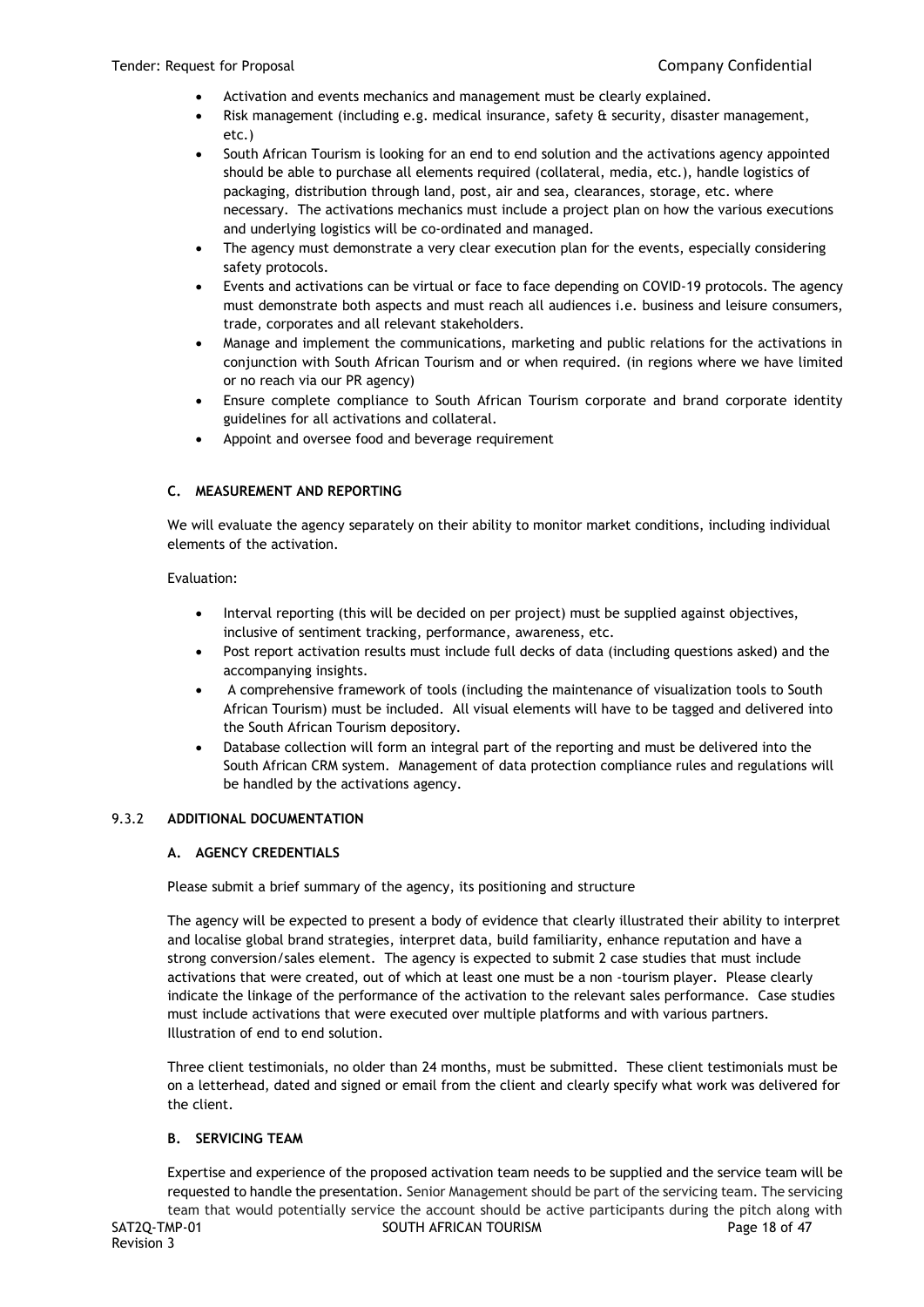the business development/sales team. The servicing team should be strategic, creative and bring the brand to life.

## **9.3.3 PITCH PRESENTATION**

All agencies will be expected to present a short pitch revert against the background, environment and scope of work stated above. The pitch presentation also needs to address the below:

Present a possible solution, with recommended partnerships, that would reignite the demand for travel to South Africa. Clearly indicate how this activation / event will reposition South Africa's offering once COVID-19 has ended and/or travel resumes as per the new normal. The plan recommended must reach out to all audiences i.e. business and leisure consumers, trade, corporates and all relevant stakeholders. The pitch presentation must include relevant partnership, messaging framework including channels, innovative concept and creatives, budget required and timings.

The activation should be innovative and ensure a top of mind recall for the destination during the current COVID-19 crisis.

Based on the current COVID-19 crisis, please show your understanding of the consumers' concerns and how South African Tourism should address them.

Evaluation:

The activation/ event would be evaluated against the evaluation criteria supplied above for the various aspects.

## **9.3.4 PRICING SCHEDULE**

## **Share a commercial proposal for a 3-year project based contract with South African Tourism Tender 005/21.**

South African Tourism will earmark realistic budgetary resources where the preparation of a well-thoughtthrough cost estimate is essential.

A detailed financial proposal needs to be provided in writing, with a cost breakdown (inclusive of VAT and all taxes) based on your proposed solution, as per your pitch presentation and refer to annexure. It is advisable to provide detailed information in the financial proposal, i.e. once off costs and any other opportunities to enhance brand activations

#### **Table below indicates the annual budgets estimates per category:**

| # | Tender 005/21                  | Budget approximation for 12<br>months |
|---|--------------------------------|---------------------------------------|
|   | <b>Activation Agency India</b> | INR 1,44,21,100                       |

*This budget is not fixed and is ONLY an approximate for this RFP. Actual budgets will be finalized on a project basis during the year. The above budget is inclusive of VAT and all taxes.*

Key considerations: -

The entire project management and execution of exhibition, consumer and trade activations:

South African Tourism will not consider any retainer fees under this scope of services. Bidders should therefore only propose a remuneration model that is based on a project management fee as a % of the net procurement value of the project.

A detailed price schedule should be included in the proposal where the following should be considered: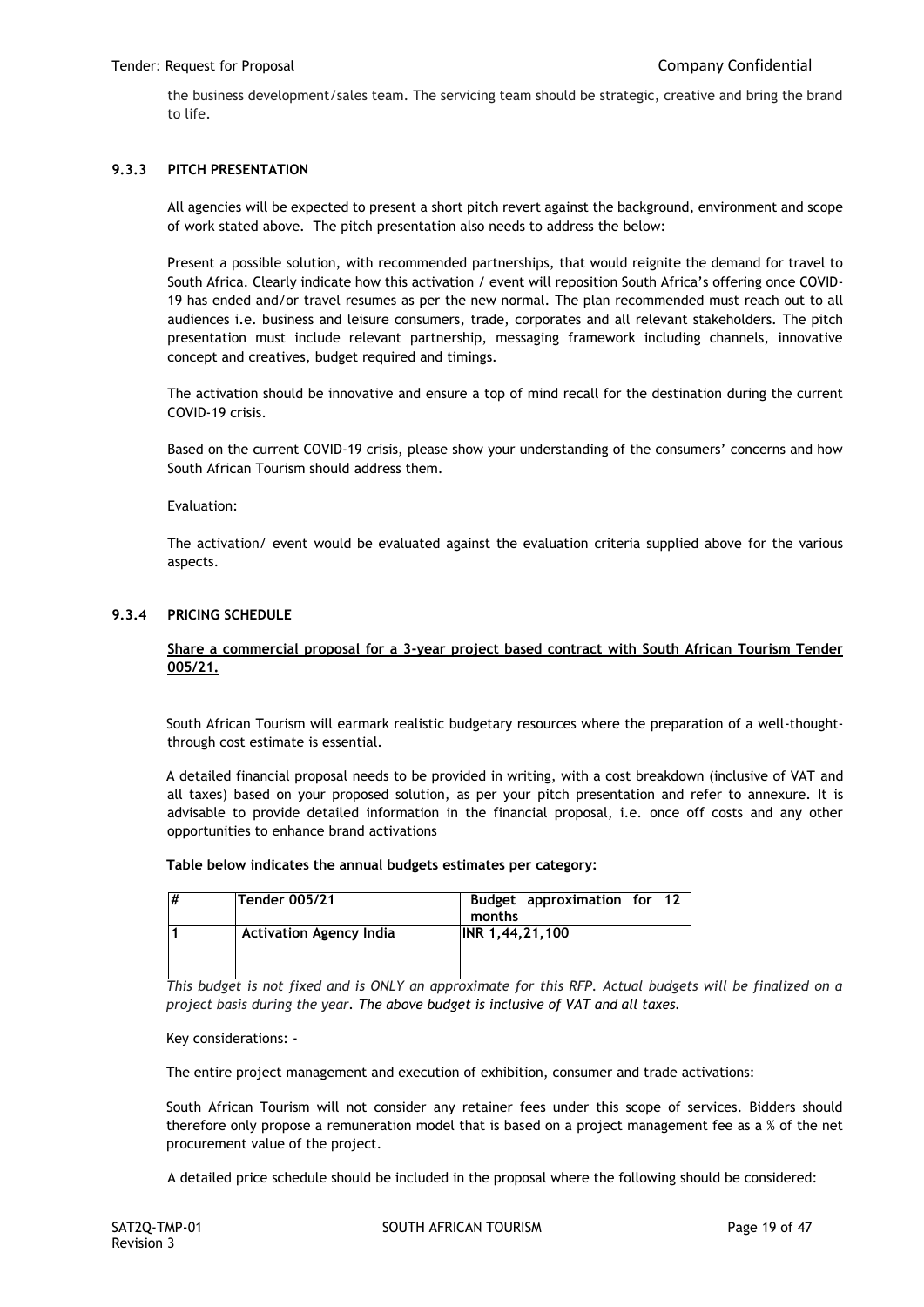- Agency fees basis projects i.e. responsibilities, levels of seniority, client service, strategy, production management, etc.
- In-house resources rates
- Mark-up policy on external costs, i.e. third-party production, etc.
- Annual fee increase proposal over the 3-year term
- Full disclosure of commercial agreements with partners, where South African Tourism is a beneficiary, where gratuitous services and inter-agency agreements are applied, i.e. total transparency for all commercial deals relating to South African Tourism
- Indicate any once-off costs that may occur

**It is however important to note that South African tourism will contract based on project fee model structure only.**

## **9.4 COMPETITIVE BIDDING PROCEDURE:**

South African Tourism is issuing this tender through a competitive bidding procedure because there are sufficient suppliers/service providers in the market to afford the opportunity to be considered for the bid. As a schedule 3A Public Entity in terms of schedule 3 of the Public Finance Management Act 1 of 1999, South African Tourism fully conforms and supports the obligatory transformation initiatives embedded in the Preferential Procurement Regulations, 2017 issued in terms of section 5 of the Preferential Procurement Policy Framework Act, Act Number 5 of 2000 (PPPFA) when procuring goods or services from suppliers.

## **9.5 BID PROTOCOL AND PACKAGING OF BIDS**

Bidders should take precaution to not contravene the provisions of Section 4 (1) (b) (iii) of the Competition Act No. 89 of 1998, as amended, which prohibits an agreement between, or concerted practice by, firms, or a decision by an association of firms, if it is between parties in a horizontal relationship and if it involves collusive bidding (or bid rigging).

An agreement to engage in a restrictive horizontal practice is presumed to exist between two or more firms if –

- a) any one of those firms owns a significant interest in the other, or they have at least one director or substantial shareholder in common; and
- b) any combination of those firms engages in that restrictive horizontal practice;
- c) an agreement for co-operation between two or more competing businesses operating at the same level in the market;
- d) Price fixing- an arrangement in which several competing businesses make a secret agreement to set prices for their products to prevent real competition.

South African Tourism requires bidder(s) to declare the following in the Bidder's Technical response:

Confirm that the bidder(s) is to: –

- (a) Act honestly, fairly, and with due skill, care and diligence, in the interests of South African Tourism;
- (b) Have and employ effectively the resources, procedures and appropriate technological systems for the proper performance of the services;
- (c) Act with circumspection and treat South African Tourism fairly in a situation of conflicting interests;
- (d) Comply with all applicable statutory or common law requirements applicable to the conduct of business;
- (e) Make adequate disclosures of relevant material information including disclosures of actual or potential own interests, in relation to dealings with South African Tourism;
- (f) Avoidance of fraudulent and misleading advertising, canvassing and marketing;
- (g) To conduct their business activities with transparency and consistently uphold the interests and needs of South African Tourism as a client before any other consideration; and
- (h) To ensure that any information acquired by the bidder(s) from South African Tourism will not be used or disclosed unless the written consent of the client has been obtained to do so.
- 9.5.1 Proposals are expected to be presented in one pack where the pack, however, should be noticeably **subdivided into 3 sections** under the following headings: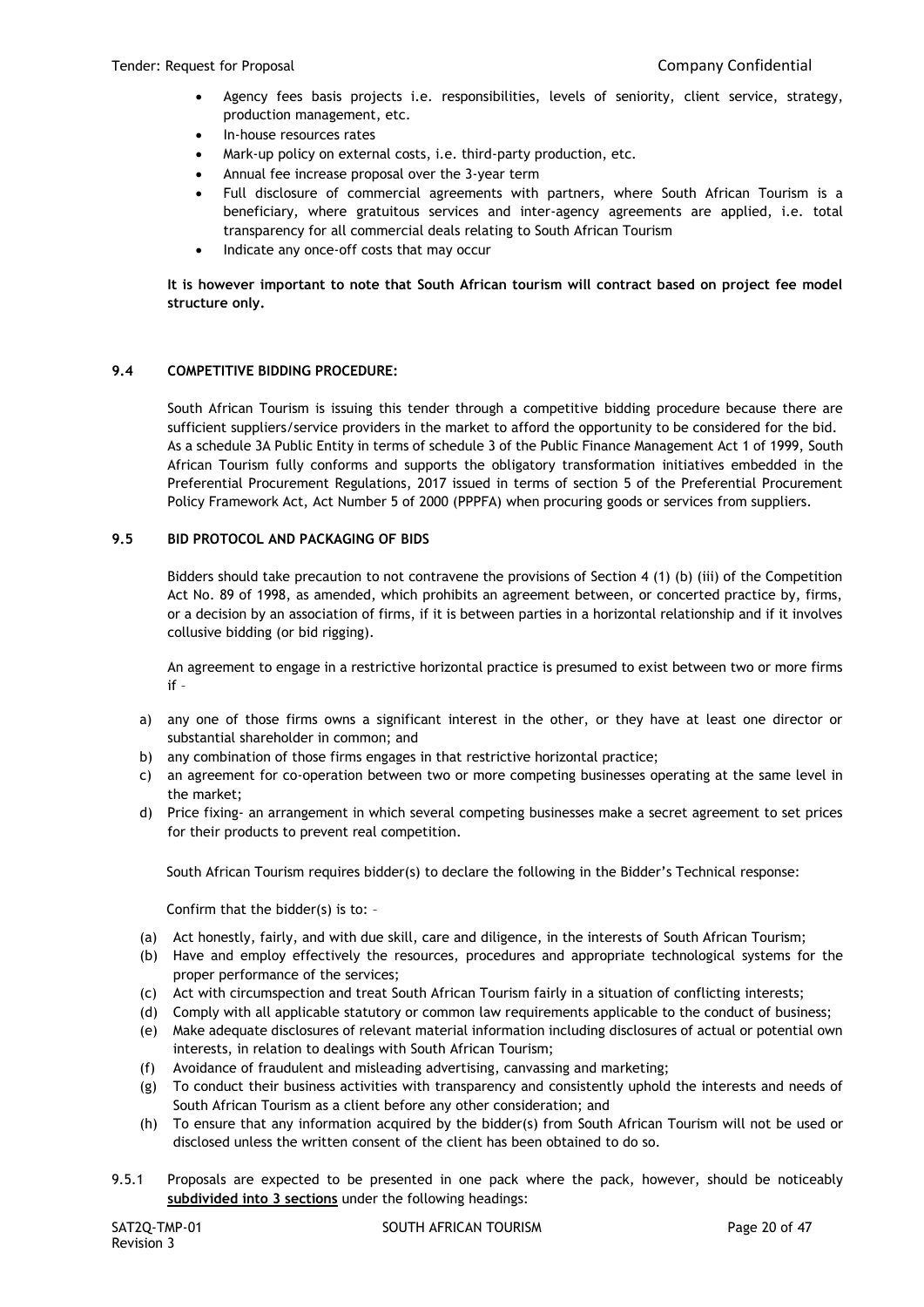## **PART A- Legal and commercial information**

This refers to documents and information relating to the vetting of company information of all bidders where the below portfolio of evidence and supporting documents should be provided in sequential order:

- a) A cover letter introducing your company and any sub-contractor who will participate in the bid/contract;
- b) Bidder credentials (comprehensive company profile, the ownership structure of the company, B-BBEE profile, etc.);
- *c)* Confirmation of valid tax status (refer to paragraph 6.16 for the acceptable method(s) of proof);
- *d)* Valid certified copy of B-BBEE certificate (if applicable South African companies only);
- *e)* Proof of VAT/GST registration (if applicable);
- f) Copies of latest audited Statement of financial position, Statement of financial performance and Cash flow statement and latest audit report (issued by independent auditors). Shortlisted bidders will be required to submit a full set of latest financials upon request from South African Tourism;
- g) Proof of registration with Unemployment Insurance Fund and Workmen's Compensation Fund (South African companies only – international companies any proofs of employee insurance);
- h) Certified copy of the Companies and Intellectual Property Commission (CIPC) registration documents (if applicable);
- i) Certified copies of South African Identity Documents or Valid Passports of Members, Directors or owner *(Copy with original stamp)*;
- j) Certified copies of all latest share certificates, in case of a company *(Copy with original stamp)*;
- k) Bidders must have specific experience and submit at least three recent references (in a form of written proof(s) on their client's letterhead including relevant contact person(s), office telephone & fax number, website and email address) where similar work was undertaken.

**Part B**- All documents and completed annexures of the Request for Proposal (RFP) in sequential order as they have been issued where bidders are required to:

- a) Initial each page of the Request for Proposal (RFP) to confirm that they have read and understood the contents of the bid;
- b) Duly complete all Standard Bidding Documentations (SBD's) and Declarations.
- **Part C** Credentials against the proposed scope of services considering the criteria that will be used to evaluate bid proposals as outlined under section 9.7.2 and also a cover letter introducing your company and any information which will demonstrate:
- a) Bidders' capability and any partnerships or sub-contractors to provide the required services, this may include but not limited to resources e.g. equipment, staff, asset register, etc. in line with SA Tourism's request for proposals (RFP);
- b) Proof of previous relevant experience;
- c) Proposed team structure and skills of team members who will be assigned to the contract;
- d) Proposed project implementation plan and timelines;
- e) Mini-pitch proposal as outlined under 9.3
- f) A detailed cost breakdown is based on your understanding of what the scope of work will entail (also see paragraph 9.3).

*Companies who fail to adhere to the requirements under paragraph 9.5.1 may be disqualified from the evaluation process.*

## **9.6 ANTI-CORRUPTION COMPLIANCE**

South African Tourism is committed to conducting its business ethically and to achieving and maintaining the highest standards of corporate governance, particularly with respect to anti-corruption compliance. We require all of our business partners, suppliers, vendors, contractors and service providers, who play an important and valued role in our continuing business success, to behave ethically and to avoid engaging in corrupt business activities.

SAT2Q-TMP-01 SOUTH AFRICAN TOURISM SAT2Q-TMP-01 Page 21 of 47 Revision 3 To assist South African Tourism in respect of its commitment to ethical business practices, all successful bidders are required to complete an anti-bribery compliance questionnaire and thereafter to undergo an anti-bribery due diligence check. The outcome thereof may determine, at South African Tourism's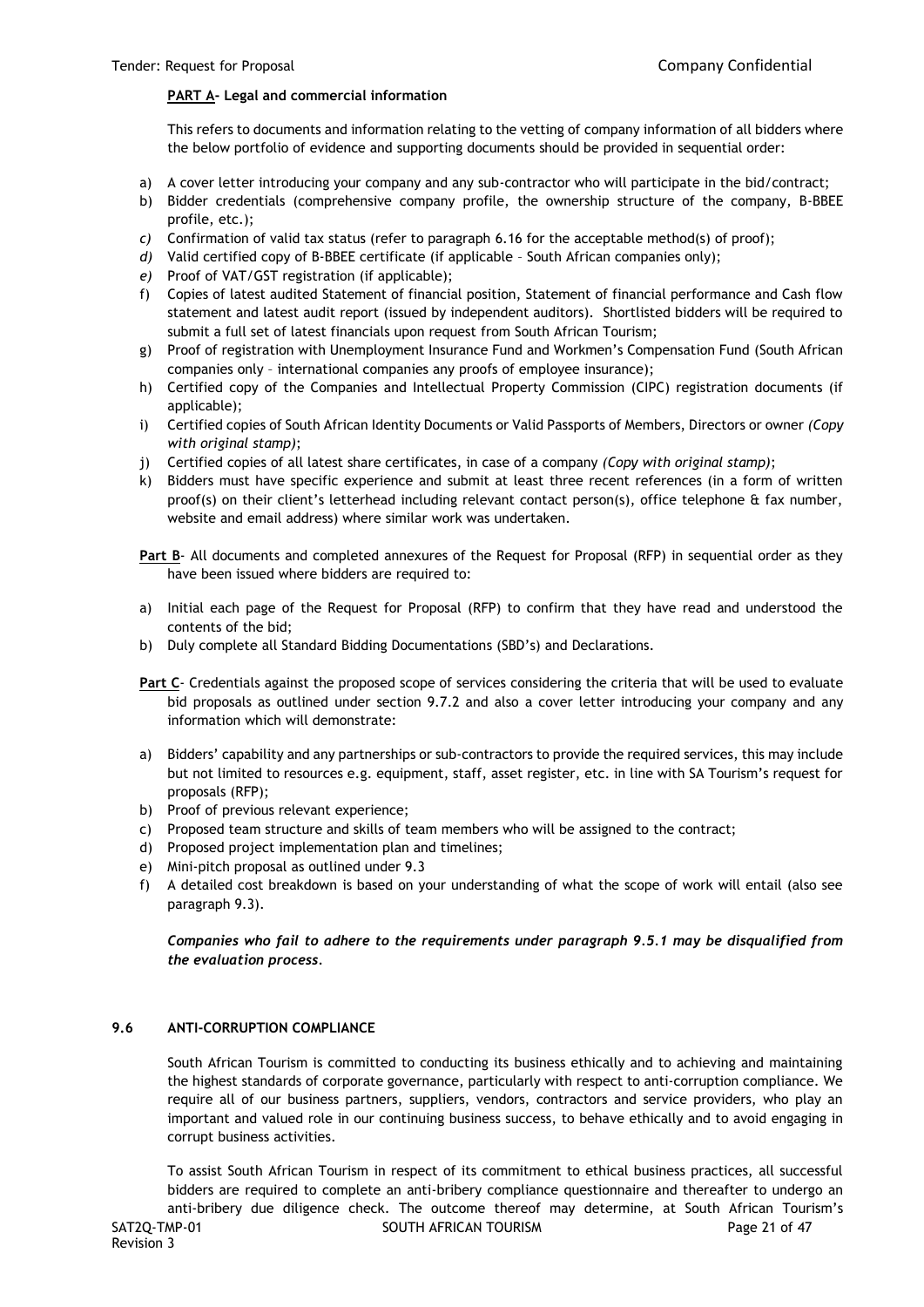discretion, whether South African Tourism will enter into any contractual agreement or other arrangements with the supplier, or not.

South African Tourism reserves the right to disqualify bidders based on the results and outcomes of its risk based anti-bribery due diligence procedures and will not furnish reasons for such decisions.

Successful bidders may further be required to sign warranties and undertake contractually that, in carrying out their responsibilities on behalf of South African Tourism, neither they nor their owners, officers, directors, employees, or their agents or subcontractors will pay, offer, or promise to pay, or authorize the payment directly or indirectly, of any money, gift, or anything of value to any government official or anyone else for the purpose of influencing any act or decision of such official or of the government to obtain or retain business, or to direct business to any person.

## **9.7 BID EVALUATION PROCESS**

South African Tourism has set minimum standards (Gates) that a bidder needs to meet to be evaluated and selected as a successful bidder. The minimum standards consist of the following:

| <b>GATE 1</b><br><b>Pre-qualification Criteria</b> | <b>GATE 2</b><br><b>Pitch Presentation and Technical</b><br><b>Evaluation</b><br>Criteria                                                                                                                                                                                                         | <b>GATE 3</b><br><b>Price and B-BBEE Evaluation</b>                                                                                                                                                                                                                                                                                                                                                                                                                                                                                                                                                                                                                                                  |
|----------------------------------------------------|---------------------------------------------------------------------------------------------------------------------------------------------------------------------------------------------------------------------------------------------------------------------------------------------------|------------------------------------------------------------------------------------------------------------------------------------------------------------------------------------------------------------------------------------------------------------------------------------------------------------------------------------------------------------------------------------------------------------------------------------------------------------------------------------------------------------------------------------------------------------------------------------------------------------------------------------------------------------------------------------------------------|
| B&C.                                               | outlined under paragraph 9.5.1 PART A, minimum threshold of 70% to proceed to the 80/20 or 90/10 preference point<br>Gate 3<br>the bid proposal. $-$ it is of vital below $\,$ R50 $\,$ million, the<br>be carried out.<br>numbers in Bid Proposals next to the<br>criteria under paragraph 9.7.2 | Bidders to submit all documents as Bidder(s) are required to achieve a The tender will be evaluated on either<br>system. Once a tender is received, the<br>lowest acceptable tender will be used<br>The Tender/Evaluation Matrix Cross to determine the preference point<br>Reference: Bidders should reference the system to be used for the evaluation.<br>criteria to the portfolio of evidence in Where the lowest acceptable tender is<br>80/20<br>importance that systematic scoring can preference point system must be used<br>and If the lowest acceptable tender is<br>million, the 90/10<br>R50<br>above<br>Bidders are required to reference page  preference point system must be used. |

## **9.7.1 GATE 1: PRE-QUALIFICATION CRITERIA**

Without limiting the generality of South African Tourism's other critical requirements for this Bid, bidder(s) must submit the documents listed in paragraph 9.5.1.

All documents must be completed and signed by the duly authorized representative of the prospective bidder(s). During this phase Bidders' response will be evaluated based on compliance with the listed administrative and mandatory bid requirements. The bidder(s) proposal may be disqualified for the nonsubmission of any of the documents.

## **9.7.2 GATE 2: PITCH PRESENTATION AND TECHNICAL EVALUATION CRITERIA = WEIGHTING OUT OF 100 BASIS POINTS**

All bidders are required to respond to the technical evaluation criteria scorecard and provide information/portfolio of evidence that they unconditionally hold the available capacity, ability, experience, and qualified staff to provide the requisite system, technical and functional support to South African Tourism under this tender.

SAT2Q-TMP-01 SOUTH AFRICAN TOURISM SAT2Q-TMP-01 Page 22 of 47 Revision 3 Bidders will be required to present their proposal and must achieve a minimum threshold of 70% in order to proceed to Gate 3. Bidders who do not achieve the minimum threshold, will not be further considered.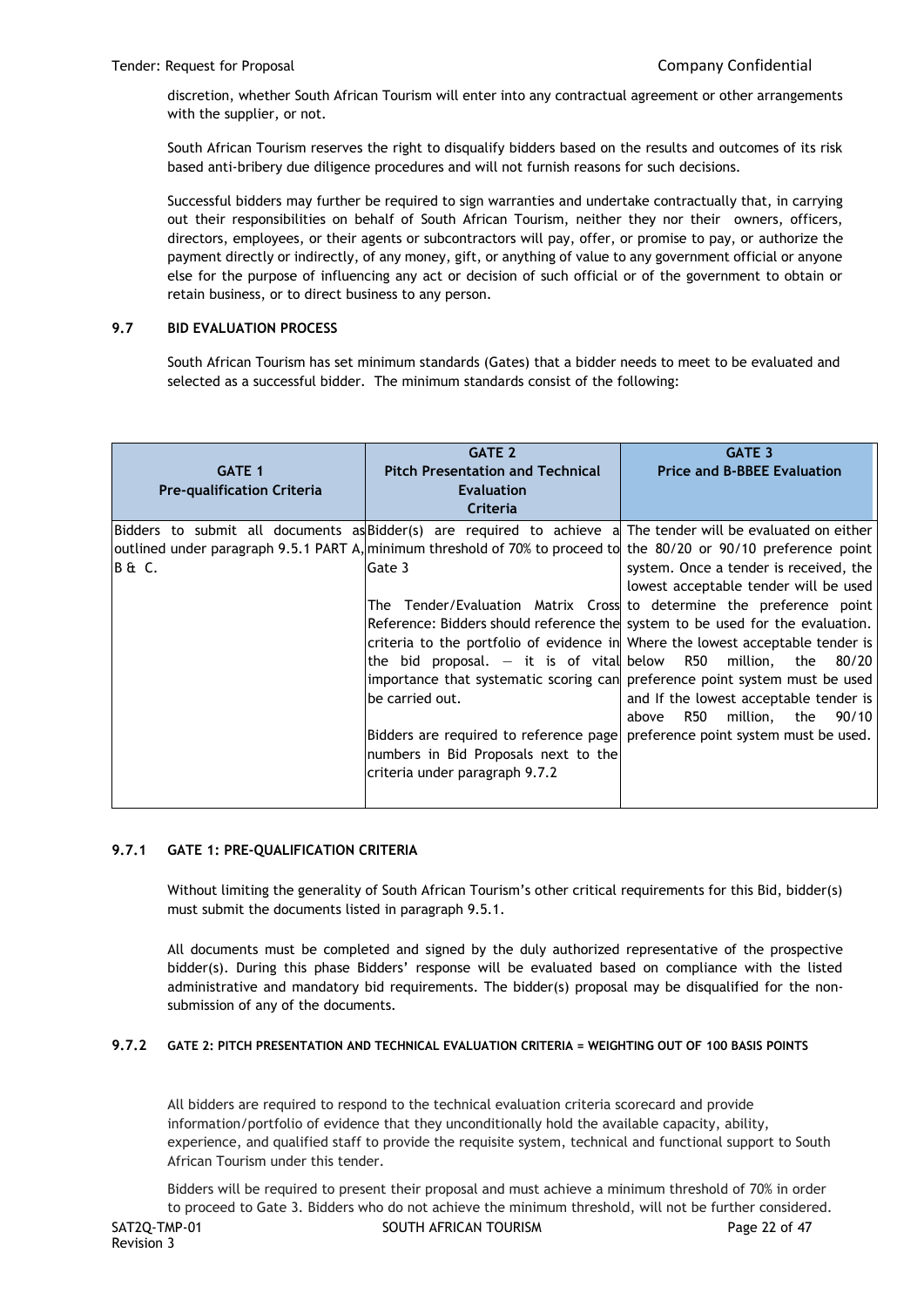#### **Category A: Activations Agency**

| 100%<br>Percentage points allocated for FUNCTIONALITY |                                                                                                                                                                                                                                                                                                                                                                 |     |                                 |  |
|-------------------------------------------------------|-----------------------------------------------------------------------------------------------------------------------------------------------------------------------------------------------------------------------------------------------------------------------------------------------------------------------------------------------------------------|-----|---------------------------------|--|
| 70%                                                   | Lowest acceptable % for FUNCTIONALITY - Tenderers with less than this score will be<br>eliminated                                                                                                                                                                                                                                                               |     |                                 |  |
|                                                       | Deliverables / Performance Indicators                                                                                                                                                                                                                                                                                                                           |     |                                 |  |
| shared above.                                         | Please refer to the detailed evaluation pointers under the scope of work $\vert$ <sup>Value allocated</sup>                                                                                                                                                                                                                                                     |     | Reference page<br>in submission |  |
|                                                       | Activations strategy: Showcase examples of what you would do for South African                                                                                                                                                                                                                                                                                  |     |                                 |  |
|                                                       | Tourism given our business problem. The strategy must recommend partnership,<br>propose innovations, and must reach out to all relevant audiences.                                                                                                                                                                                                              | 30  |                                 |  |
| project execution                                     | Activation execution: provide 2 case studies of what you have previously done<br>Case studies must be result oriented and at least one of the case study must be<br>for a non- tourism player. Please demonstrate your approach for projects roll<br>out, end to end logistic management, service levels, end to end solutions for                              | 20  |                                 |  |
| future campaigns.                                     | Measurement and reporting: Interval reporting, post activation/event reports<br>on data base collection, lead generation, conversion, performance monitoring,<br>closing reports with relevant assets and any other additional intelligence<br>information/ insights that will be made available to South African Tourism for                                   | 20  |                                 |  |
|                                                       | Client Testimonies: Provide at least 3 client testimonials. Client testimonials<br>must be signed on a letterhead or email from the client, not be older than 24<br>months and must clearly specify what work was delivered for the client.                                                                                                                     | 10  |                                 |  |
| positioning and structure.                            | Agency credential and servicing team: A brief summary of the agency, its<br>Introduction to the agency team who would work on the business if<br>appointed. The agency also needs to show proven experience of the proposed<br>team to be deployed to the project. Number of years of experience of the<br>selected team that will work on SA Tourism projects. | 15  |                                 |  |
|                                                       | Understanding of the travel and tourism industry, understanding international<br>marketing and activation that can be used for impact                                                                                                                                                                                                                           | 5   |                                 |  |
|                                                       | <b>Total Weight</b>                                                                                                                                                                                                                                                                                                                                             | 100 |                                 |  |

South African Tourism will reserve its rights to request bidders for presentations/demonstrations where these will provide an opportunity for the bid evaluation committee to look more closely at the proposals and identify gaps between how the bidder indicated that their proposed solution met the business requirements and what the team is able to discern regarding how closely it actually meets the needs of the business.

If required, they will be at a high level where criterion will be identified that the bid evaluation team might be interested in looking more closely at. The bid evaluation committee will have the opportunity to ask questions and make notes of what they consider to be gaps in the proposals compared with how well the business requirements are satisfied.

- Bids proposals will be evaluated strictly according to the bid evaluation criteria stipulated in this section.
- Bidders must, as part of their bid documents, submit supportive documentation for all functional requirements as indicated in the Terms of Reference. The panel responsible for scoring the respective bids will evaluate and score all bids based on information presented in the bid proposals in line with the RFP and the subsequent system demonstration.
- The score for functionality will be calculated as in terms of the table below where each Bid Evaluation Committee (BEC) member will rate each individual criterion on the score sheet using the following value scale: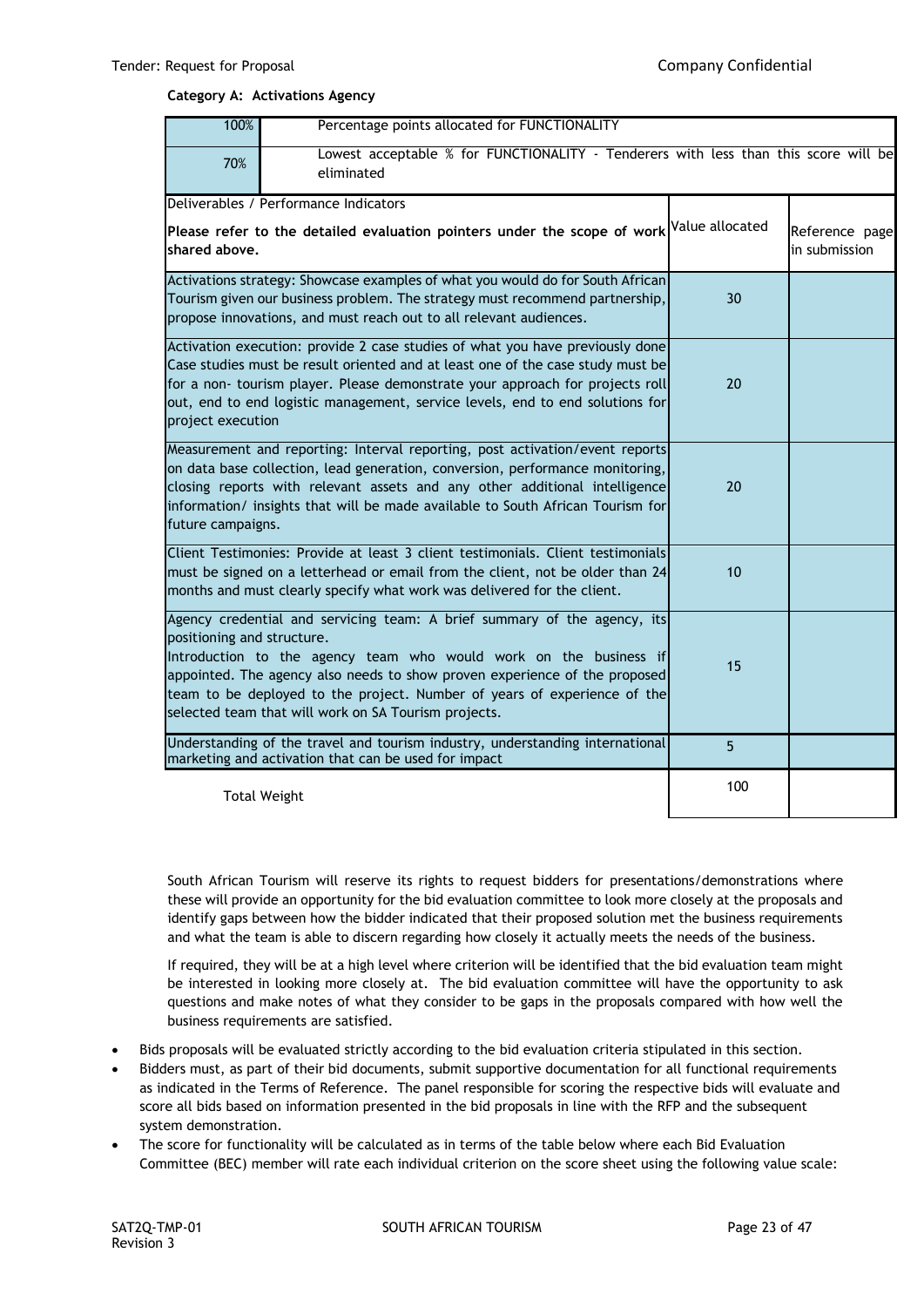| Rating                                | <b>Definition</b>                                                                                                                                                                                                                                                                                   | Score        |
|---------------------------------------|-----------------------------------------------------------------------------------------------------------------------------------------------------------------------------------------------------------------------------------------------------------------------------------------------------|--------------|
| <b>Excellent</b>                      | Exceeds the requirement. Exceptional demonstration by the bidder<br>of the relevant ability, understanding, experience, skills, resources<br>and quality measures required to provide the goods/services.                                                                                           | 5            |
| Good                                  | Satisfies the requirement with minor additional benefits. Above-<br>average demonstration by the bidder of the relevant ability,<br>understanding, experience, skills, resource and quality measures<br>required to provide the goods/services.                                                     | 4            |
| Acceptable                            | Satisfies the requirement. Demonstration by the supplier of the<br>relevant ability, understanding, experience, skills, resource, and<br>quality measures required to provide the goods/services, with<br>supporting evidence.                                                                      | 3            |
| <b>Minor</b><br><b>Reservations</b>   | Satisfies the requirement with minor reservations. Some minor<br>reservations of the supplier's relevant ability, understanding,<br>experience, skills, resources and quality measures required to<br>provide the goods/services, with little or no supporting evidence.                            | $\mathbf{2}$ |
| <b>Serious</b><br><b>Reservations</b> | Satisfies the requirement with major reservations. Considerable<br>reservations of the supplier's relevant ability, understanding,<br>experience, skills, resources and quality measures required to<br>provide the goods/services, with little or no supporting evidence.                          | 1            |
| <b>Unacceptable</b>                   | Does not meet the requirement. Does not comply and/or<br>insufficient information provided to demonstrate that the supplier<br>has the ability, understanding, experience, skills, resource & quality<br>measures required to provide the goods/services, with little or no<br>supporting evidence. | 0            |

## **9.7.3 GATE 3: PRICE AND BBBEE EVALUATION = 100 POINTS**

Only bidder(s) who meets the minimum threshold for functionality during Gate 2 will be further evaluated for comparative price and BBBEE level of contribution.

The total points for price evaluation (out of 80/90) and the total points for BBBEE evaluation (out of 20/10) will be consolidated. The bidder who scores the highest points for comparative pricing and B-BBEE status level of contributor after the consolidation of points will normally be considered as the preferred bidder who South African Tourism will enter into further negotiations with.

Upon the successful negotiation and signing of a contract and services level agreement with the preferred bidder all other bidders will be considered as unsuccessful.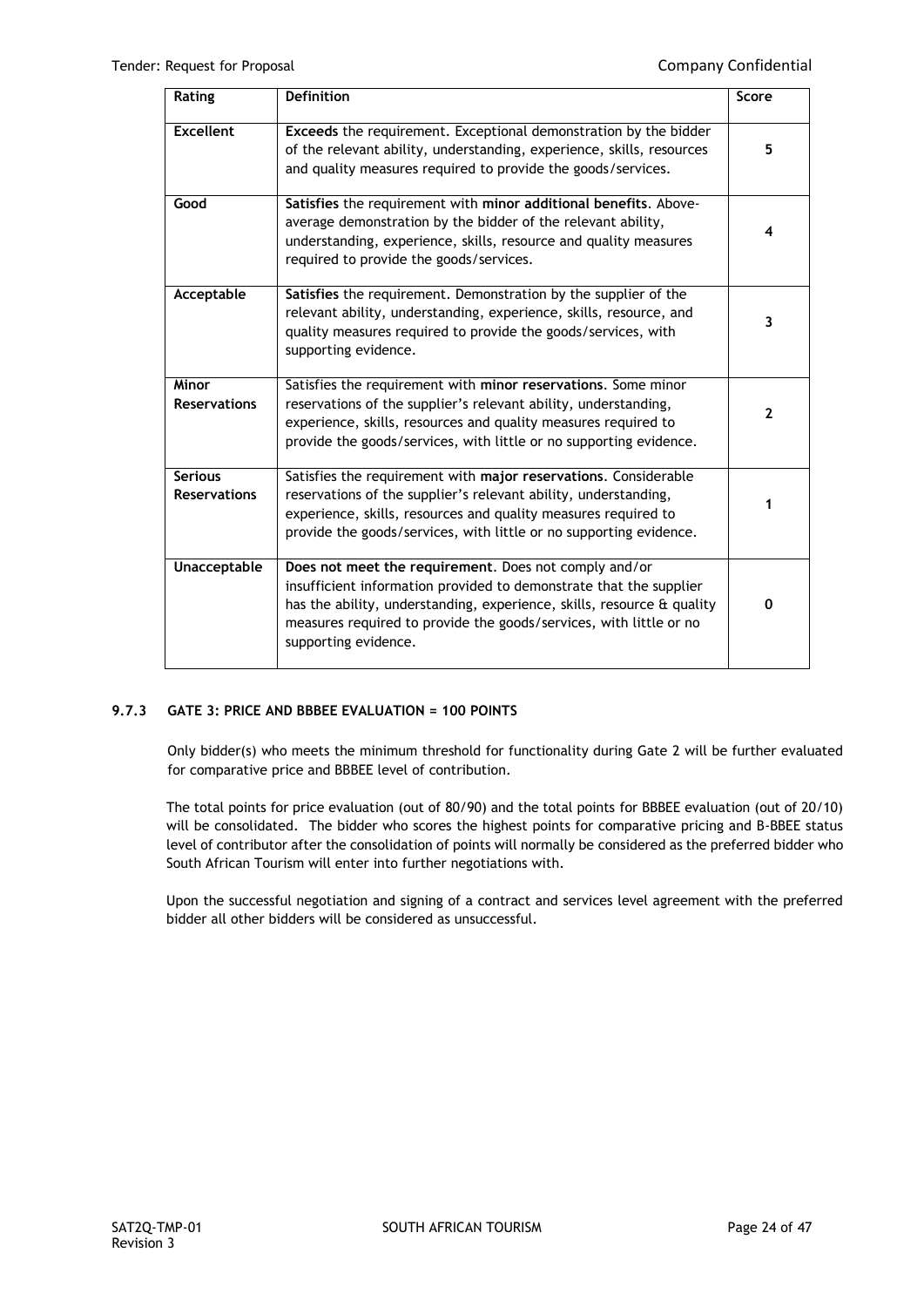# **9.7.5 PREFERENCE POINTS CLAIM FORM IN TERMS OF THE PREFERENTIAL PROCUREMENT REGULATIONS 2017**

**NB: BEFORE COMPLETING THIS FORM, BIDDERS MUST STUDY THE GENERAL CONDITIONS, DEFINITIONS AND DIRECTIVES APPLICABLE IN RESPECT OF B-BBEE, AS PRESCRIBED IN THE PREFERENTIAL PROCUREMENT REGULATIONS, 2017.** 

## **GENERAL CONDITIONS**

9.7.5.1 The following preference point systems are applicable to all bids:

Once a bidder has met the minimum qualifying threshold for functionality, where applicable, the tender will be further evaluated on either the 80/20 or 90/10 preference point system. Once a tender is received, the lowest acceptable tender will be used to determine the preference point system to be used for the evaluation of tenders.

Where the lowest acceptable tender is below R50 million, the 80/20 preference point system must be used. If the lowest acceptable tender is above R50 million, the 90/10 preference point system will be used.

- 9.7.5.2 Points for this bid shall be awarded for:
	- (a) Price; and
	- (b) B-BBEE Status Level of Contributor (This is applicable to South African bidders only.)
- 9.7.5.3 The maximum points for this bid are allocated as follows:

|                                                   | <b>POINTS</b> |
|---------------------------------------------------|---------------|
| <b>PRICE</b>                                      | 80/90         |
| <b>B-BBEE STATUS LEVEL OF CONTRIBUTOR</b>         | 20/10         |
| Total points for Price and B-BBEE must not exceed | 100           |

- 9.7.5.4 Failure on the part of a bidder to submit proof of B-BBEE Status level of contributor together with the bid, will be interpreted to mean that preference points for B-BBEE status level of contribution are not claimed. (This is applicable to South African bidders only.)
- 9.7.5.5 SA Tourism reserves the right to require of a bidder, either before a bid is adjudicated or at any time subsequently, to substantiate any claim in regard to preferences, in any manner required by the purchaser.

## **9.7.6 DEFINITIONS**

- (a) **"B-BBEE"** means broad-based black economic empowerment as defined in section 1 of the Broad-Based Black Economic Empowerment Act;
- (b) "**B-BBEE status level of contributor"** means the B-BBEE status of an entity in terms of a code of good practice on black economic empowerment, issued in terms of section 9(1) of the Broad-Based Black Economic Empowerment Act;
- (c) **"bid"** means a written offer in a prescribed or stipulated form in response to an invitation by an organ of state for the provision of goods or services, through price quotations, advertised competitive bidding processes or proposals;
- (d) **"Broad-Based Black Economic Empowerment Act"** means the Broad-Based Black Economic Empowerment Act, 2003 (Act No. 53 of 2003);
- **(e) "EME"** means an Exempted Micro Enterprise in terms of a code of good practice on black economic empowerment issued in terms of section 9 (1) of the Broad-Based Black Economic Empowerment Act;
- (f) **"functionality"** means the ability of a tenderer to provide goods or services in accordance with specifications as set out in the tender documents.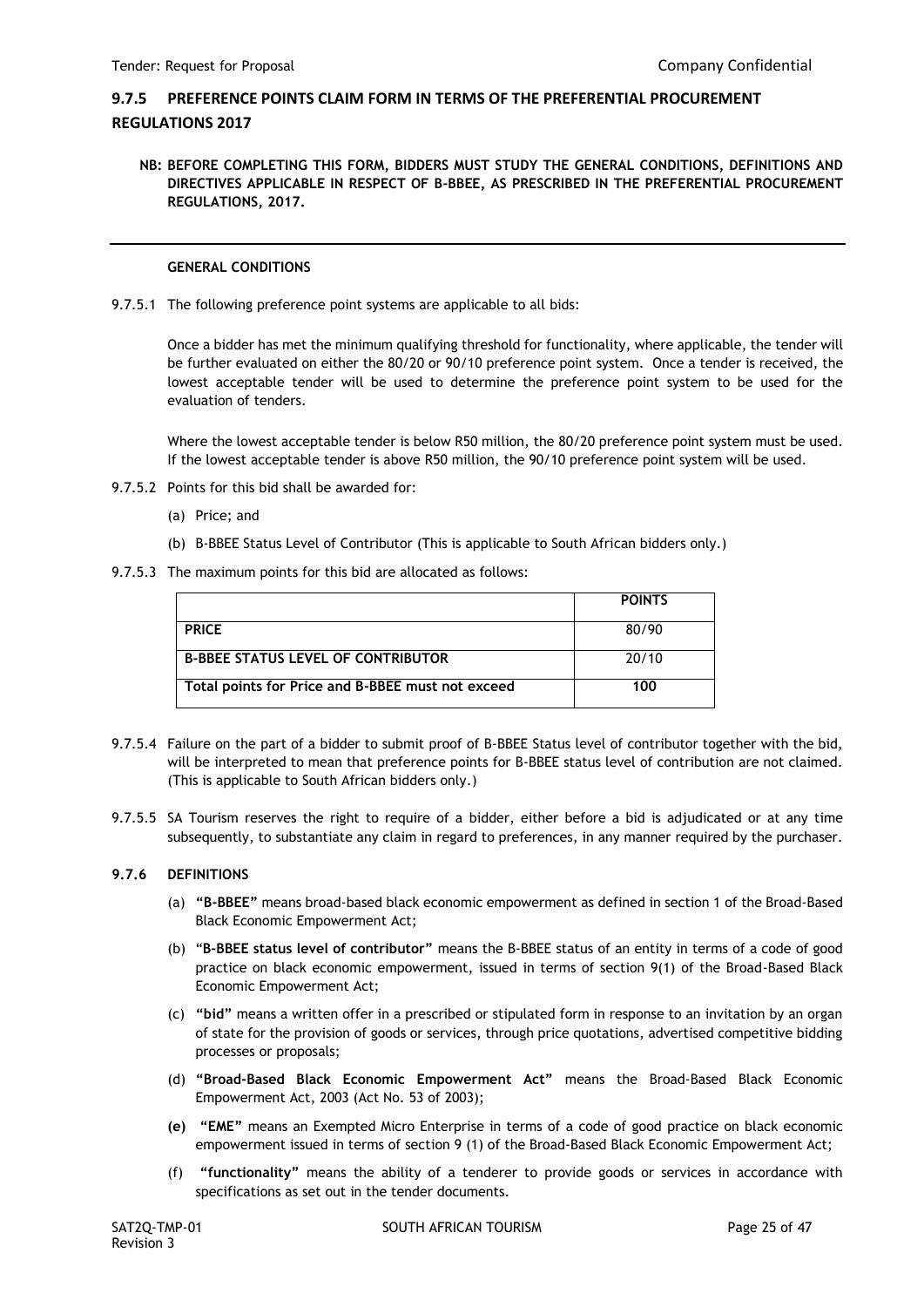- (g) **"prices"** includes all applicable taxes less all unconditional discounts;
- (h) **"proof of B-BBEE status level of contributor"** means:
	- **1)** B-BBEE Status level certificate issued by an authorized body or person;
	- **2)** A sworn affidavit as prescribed by the B-BBEE Codes of Good Practice;
	- **3)** Any other requirement prescribed in terms of the B-BBEE Act;
- (i) **"QSE"** means a qualifying small business enterprise in terms of a code of good practice on black economic empowerment issued in terms of section 9 (1) of the Broad-Based Black Economic Empowerment Act;
- *(j)* **"rand value"** means the total estimated value of a contract in Rand, calculated at the time of bid invitation, and includes all applicable taxes;

## **9.7.7 POINTS AWARDED FOR PRICE**

**9.7.7.1 THE 80/20 OR 90/10 PREFERENCE POINT SYSTEMS** (This is applicable to South African bidders only.

A maximum of 80 or 90 points is allocated for price on the following basis:

**80/20 or 90/10**

$$
Ps = 80\left(1 - \frac{Pt - P \min}{P \min}\right) \qquad \text{or} \qquad \qquad Ps = 90\left(1 - \frac{Pt - P \min}{P \min}\right)
$$

Where

| Ps   | $\equiv$                  | Points scored for price of bid under consideration |
|------|---------------------------|----------------------------------------------------|
| Pt   | $\mathbf{r} = \mathbf{r}$ | Price of bid under consideration                   |
| Pmin | $\alpha_{\rm{max}}=0.01$  | Price of lowest acceptable bid                     |

**POINTS AWARDED FOR B-BBEE STATUS LEVEL OF CONTRIBUTOR** (This is applicable to South African bidders only.)

In terms of Regulation 6 (2) and 7 (2) of the Preferential Procurement Regulations, preference points must be awarded to a bidder for attaining the B-BBEE status level of contribution in accordance with the table below:

| <b>B-BBEE Status Level of</b><br><b>Contributor</b> | <b>Number of points</b><br>(90/10 system) | <b>Number of points</b><br>(80/20 system) |
|-----------------------------------------------------|-------------------------------------------|-------------------------------------------|
|                                                     | 10                                        | 20                                        |
| 2                                                   | 9                                         | 18                                        |
| 3                                                   | 6                                         | 14                                        |
| 4                                                   | 5                                         | 12                                        |
| 5                                                   | 4                                         | 8                                         |
| 6                                                   | 3                                         | 6                                         |
|                                                     | 7                                         | 4                                         |
| 8                                                   |                                           | 7                                         |
| Non-compliant contributor                           | ŋ                                         | ŋ                                         |

#### **9.8 BID DECLARATION**

9.8.1 Bidders who claim points in respect of B-BBEE Status Level of Contribution must complete the following: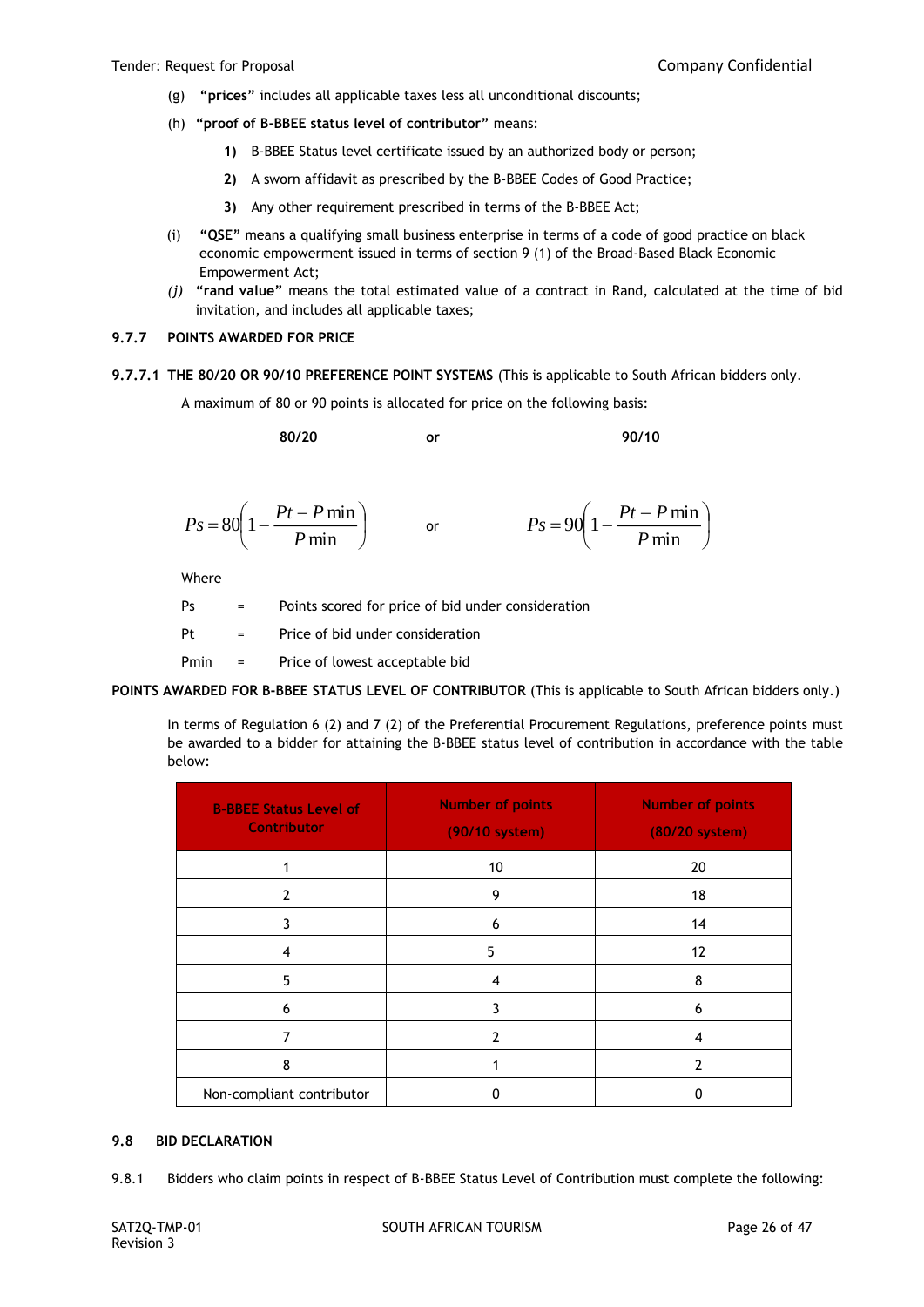## **B-BBEE STATUS LEVEL OF CONTRIBUTOR CLAIMED IN TERMS OF PARAGRAPHS 9.7.5.3 AND 9.7.7.2**

9.9 B-BBEE Status Level of Contributor:. = .......... (maximum of 10 or 20 points)

(Points claimed in respect of paragraph 9.10 must be in accordance with the table reflected in paragraph 9.7.7.2 and must be substantiated by relevant proof of B-BBEE status level of contributor.

## **9.9 SUB-CONTRACTING**

9.10.1 Will any portion of the contract be sub-contracted?

(*Tick applicable box*)

| $10 - c$ | $\overline{M}$ |  |
|----------|----------------|--|
|          |                |  |

- 9.10.2 If yes, indicate:
	- i) What percentage of the contract will be subcontracted............…………….…………%
	- ii) The name of the sub-contractor…………………….………………………………………………………..
	- iii) The B-BBEE status level of the sub-contractor.................................……………..
	- iv) Whether the sub-contractor is an EME or QSE *(Tick applicable box*)

| --     |        | NC |  |
|--------|--------|----|--|
| $\sim$ | $\sim$ |    |  |

v) Specify, by ticking the appropriate box, if subcontracting with an enterprise in terms of Preferential Procurement Regulations,2017:

| Designated Group: An EME or QSE which is at last 51% owned by:    | <b>EME</b> | QSE |
|-------------------------------------------------------------------|------------|-----|
|                                                                   |            | J   |
| <b>Black people</b>                                               |            |     |
| Black people who are youth                                        |            |     |
| Black people who are women                                        |            |     |
| Black people with disabilities                                    |            |     |
| Black people living in rural or underdeveloped areas or townships |            |     |
| Cooperative owned by black people                                 |            |     |
| Black people who are military veterans                            |            |     |
| <b>OR</b>                                                         |            |     |
| Any EME                                                           |            |     |
| Any QSE                                                           |            |     |

#### 9.11 **DECLARATION WITH REGARD TO COMPANY/FIRM**

9.11.1 Name of company/firm:………………………………………………………………………………………………………………. 9.11.2 VAT registration number:…………………………………………………………………………….………………………………… 9.11.3 Company registration number:…………….………………………………………….…………….…………………………….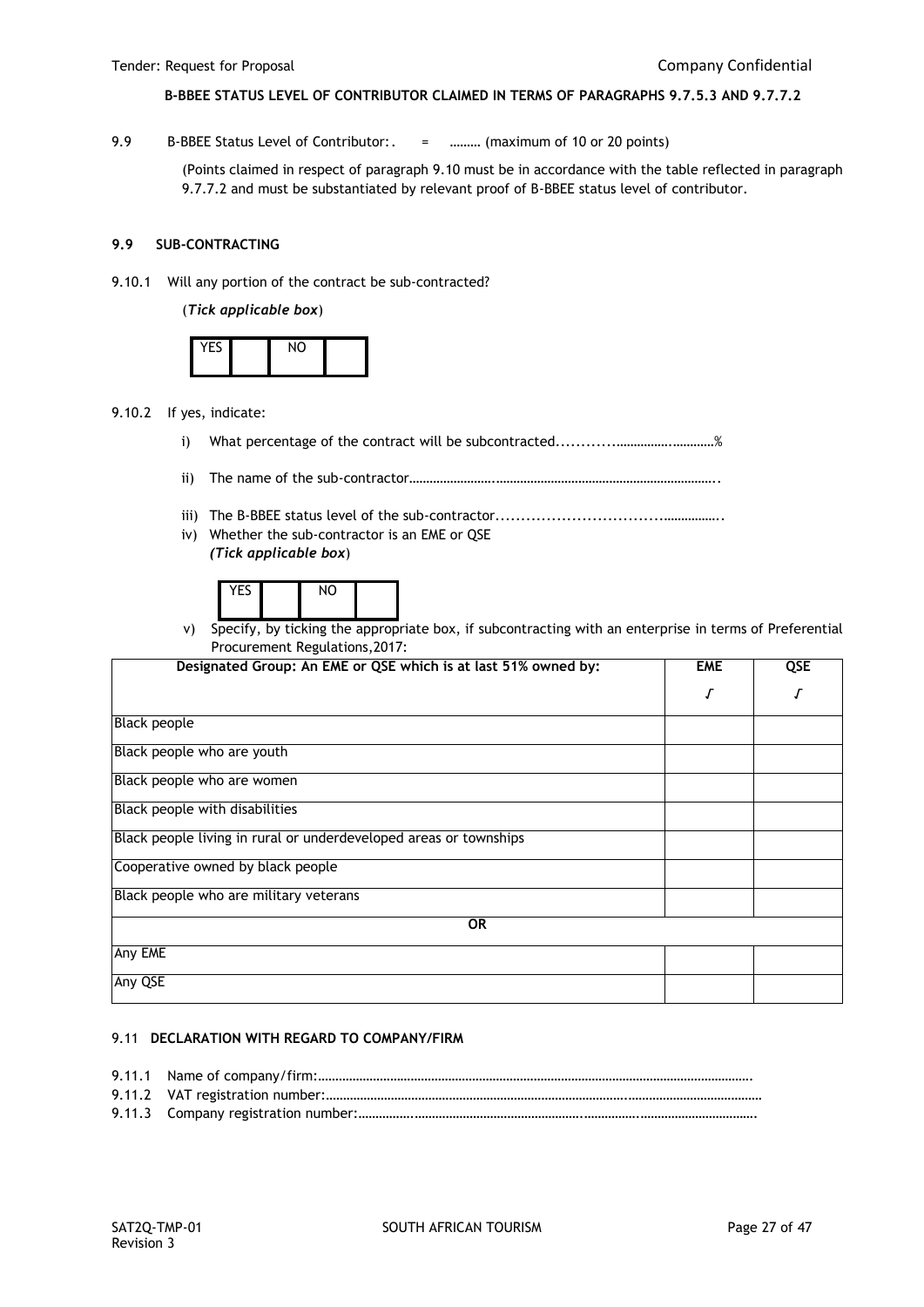## 9.11.4 TYPE OF COMPANY/ FIRM

- □ Partnership/Joint Venture / Consortium
- □ One-person business/sole propriety
- **Close corporation**
- Company
- (Pty) Limited

[TICK APPLICABLE BOX]

## 9.11.5 DESCRIBE PRINCIPAL BUSINESS ACTIVITIES

………………………………………………………………………………………………………………………………………………………………………… ………………………………………………………………………………………………………………………………………………………………………… ………………………………………………………………………………………………………………………………………………………………………… ………………………………………………………………………………………………………………………………

…………………………………………………………………………………………………………………………………………………………………………

## 9.11.6 COMPANY CLASSIFICATION

- Manufacturer
- □ Supplier
- **Professional service provider**
- $\Box$  Other service providers, e.g. transporter, etc.

[*TICK APPLICABLE BOX*]

- 9.11.7 Total number of years the company/firm has been in business:.................................
- 9.11.7.1 I/we, the undersigned, who is / are duly authorised to do so on behalf of the company/firm, certify that the points claimed, based on the B-BBEE status level of contributor indicated in paragraphs 9.7.5.3 and 9.9 of the foregoing certificate, qualifies the company/ firm for the preference(s) shown and I / we acknowledge that:
	- i) The information furnished is true and correct;
	- ii) The preference points claimed are in accordance with the General Conditions as indicated in paragraph 9.7.5 of this form;
	- iii) In the event of a contract being awarded as a result of points claimed as shown in paragraphs 9.7.5.3 and 9.9, the contractor may be required to furnish documentary proof to the satisfaction of the purchaser that the claims are correct;
	- iv) If the B-BBEE status level of contributor has been claimed or obtained on a fraudulent basis or any of the conditions of contract have not been fulfilled, the purchaser may, in addition to any other remedy it may have –
		- (a) disqualify the person from the bidding process;
		- (b) recover costs, losses or damages it has incurred or suffered as a result of that person's conduct;
		- (c) cancel the contract and claim any damages which it has suffered as a result of having to make less favourable arrangements due to such cancellation;
		- (d) recommend that the bidder or contractor, its shareholders and directors, or only the shareholders and directors who acted on a fraudulent basis, be restricted by the National Treasury from obtaining business from any organ of state for a period not exceeding 10 years, after the *audi alteram partem* (hear the other side) rule has been applied; and
		- (e) forward the matter for criminal prosecution.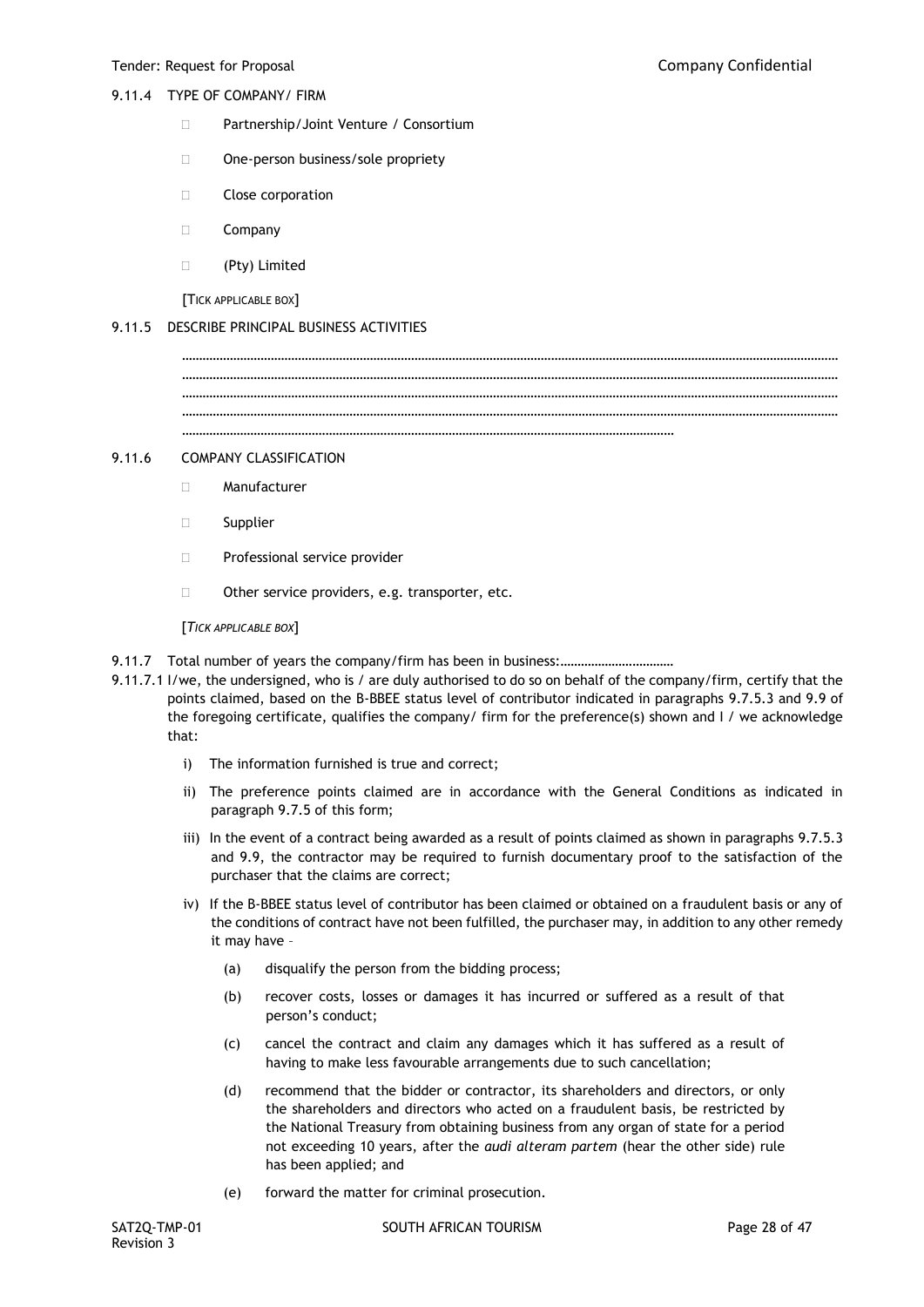| <b>WITNESSES</b> | .                          |
|------------------|----------------------------|
| . .              | SIGNATURE(S) OF BIDDERS(S) |
| $\overline{2}$   | DATE:                      |

Failure on the part of a bidder to fill in and/or to sign this form and submit a B-BBEE Verification Certificate from a Verification Agency accredited by the South African Accreditation System (SANAS) or a Registered Auditor approved<br>. by the Independent Regulatory Board of Auditors (IRBA) or an Accounting Officer as contemplated in the Close Corporation Act (CCA) together with the bid, will be interpreted to mean that preference points for B-BBEE status level of contribution are not claimed;

# **9.12 CONSOLIDATION OF POINTS FOR COMPARATIVE PRICE AND B-BBEE LEVEL OF CONTRIBUTION (GATE 3)** ……………………………

The total points for price evaluation (out of 80/90) and the total points for BBBEE evaluation (out of 20/10) will be consolidated. The bidder who scores the highest points for comparative pricing and B-BBEE status level of contributor after the consolidation of points will normally be considered as the preferred bidder who South African Tourism will enter into further negotiations with for this tender. ……..

Upon the successful negotiation and signing of a contract and services level agreement with the preferred bidder, all other bidders will be considered as unsuccessful.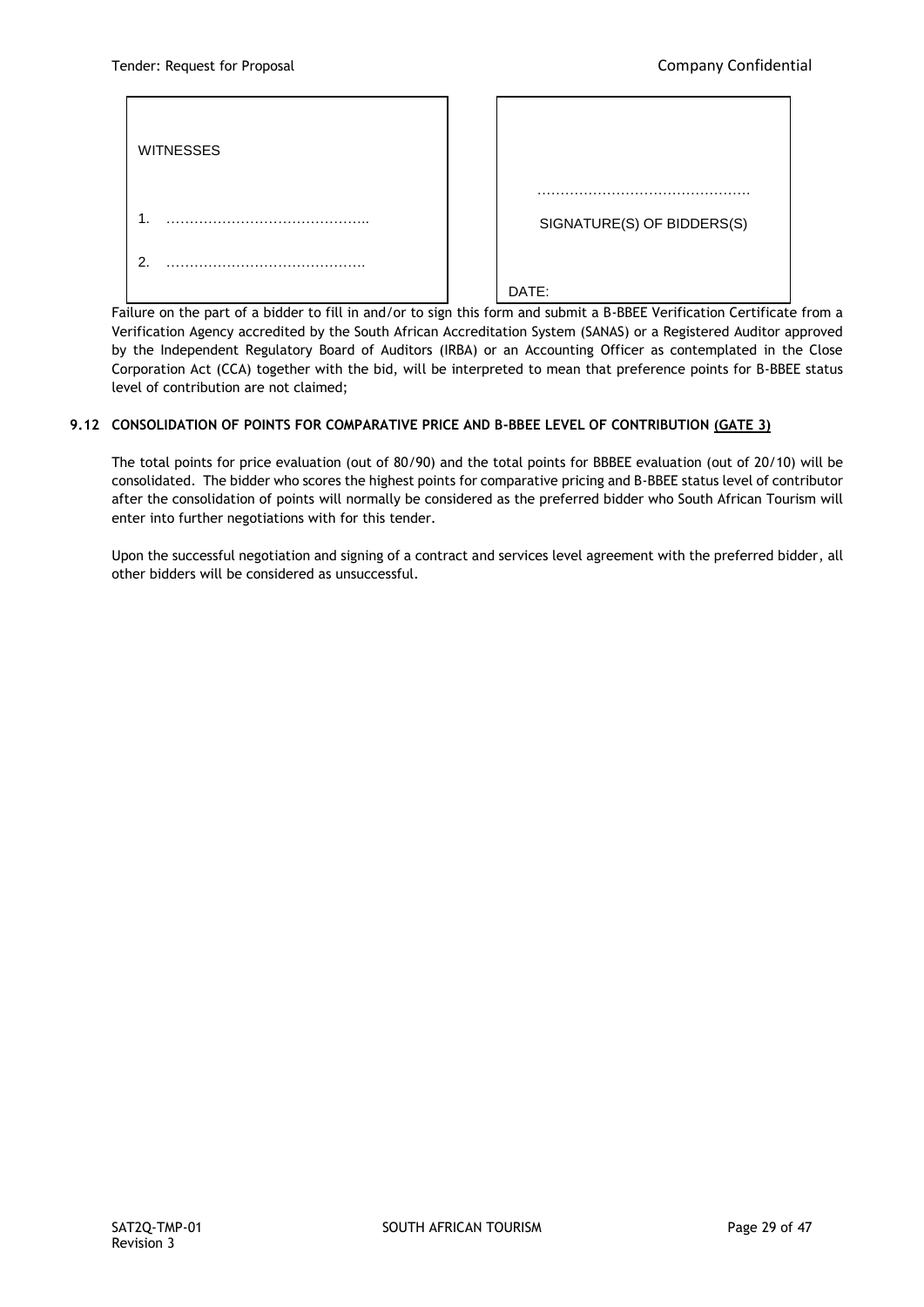# **10. ANNEXURE B - COMPANY INFORMATION**

| <b>SUPPLIER INFORMATION</b>                                                                |                             |           |           |                            |             |                                     |
|--------------------------------------------------------------------------------------------|-----------------------------|-----------|-----------|----------------------------|-------------|-------------------------------------|
| NAME OF BIDDER                                                                             |                             |           |           |                            |             |                                     |
| <b>POSTAL ADDRESS</b>                                                                      |                             |           |           |                            |             |                                     |
| <b>STREET ADDRESS</b>                                                                      |                             |           |           |                            |             |                                     |
| <b>TELEPHONE NUMBER</b>                                                                    | <b>CODE</b>                 |           |           | <b>NUMBER</b>              |             |                                     |
| <b>CELLPHONE NUMBER</b>                                                                    |                             |           |           |                            |             |                                     |
| <b>FACSIMILE NUMBER</b>                                                                    | <b>CODE</b>                 |           |           | <b>NUMBER</b>              |             |                                     |
| E-MAIL ADDRESS                                                                             |                             |           |           |                            |             |                                     |
| VAT REGISTRATION NUMBER                                                                    |                             |           |           |                            |             |                                     |
| <b>TAX CLEARANCE NUMBER</b>                                                                |                             |           |           |                            |             |                                     |
| <b>CLEARANCE</b><br><b>EXPIRY</b><br><b>TAX</b><br><b>DATE</b>                             |                             |           |           |                            |             |                                     |
| HAS PROOF OF CENTARLISED SUPPLIER DATABASE REGISTRATION BEEN SUBMITTED?                    |                             |           |           |                            |             | YES or NO                           |
| <b>SUPPLIER COMPLIANCE</b>                                                                 | <b>TAX</b>                  |           |           | <b>CENTRAL</b>             |             |                                     |
| <b>STATUS</b>                                                                              | <b>COMPLIANCE</b>           |           |           | <b>SUPPLIER</b>            |             |                                     |
|                                                                                            | <b>SYSTEM PIN:</b>          |           | <b>OR</b> | <b>DATABASE</b>            |             |                                     |
|                                                                                            |                             |           |           | No:                        | <b>MAAA</b> |                                     |
|                                                                                            |                             |           |           |                            |             |                                     |
| <b>B-BBEE STATUS LEVEL</b>                                                                 | <b>TICK APPLICABLE BOX]</b> |           |           | <b>B-BBEE STATUS LEVEL</b> |             | <b>[TICK APPLICABLE</b>             |
| <b>VERIFICATION CERTIFICATE</b>                                                            |                             |           |           | SWORN AFFIDAVIT            |             | BOX]                                |
|                                                                                            |                             |           |           |                            |             |                                     |
|                                                                                            |                             |           |           |                            |             |                                     |
|                                                                                            |                             |           |           |                            |             |                                     |
|                                                                                            | $\Box$ Yes                  | $\Box$ No |           |                            |             |                                     |
|                                                                                            |                             |           |           |                            |             | $\Box$ Yes                          |
|                                                                                            |                             |           |           |                            |             | No                                  |
|                                                                                            |                             |           |           |                            |             |                                     |
|                                                                                            |                             |           |           |                            |             |                                     |
| [A B-BBEE STATUS LEVEL VERIFICATION CERTIFICATE/ SWORN AFFIDAVIT (FOR EMES & QSEs) MUST BE |                             |           |           |                            |             |                                     |
| SUBMITTED IN ORDER TO QUALIFY FOR PREFERENCE POINTS FOR B-BBEE]                            |                             |           |           |                            |             |                                     |
| ARE YOU THE                                                                                | $\Box$ Yes                  |           |           | ARE YOU A                  |             |                                     |
| <b>ACCREDITED</b>                                                                          | No                          |           |           | <b>FOREIGN BASED</b>       |             | Yes<br>$\Box$<br>$\mathsf{L}$<br>No |
| <b>REPRESENTATIVE</b>                                                                      |                             |           |           | SUPPLIER FOR               |             |                                     |
| <b>IN SOUTH AFRICA</b>                                                                     |                             |           |           |                            |             |                                     |
|                                                                                            |                             |           |           | THE<br>GOODS               |             |                                     |
| FOR THE GOODS                                                                              |                             |           |           | /SERVICES                  |             | [IF YES, ANSWER PART<br>B:3]        |
| /SERVICES                                                                                  | [IF YES ENCLOSE PROOF]      |           |           | /WORKS                     |             |                                     |
| /WORKS                                                                                     |                             |           |           | OFFERED?                   |             |                                     |
| <b>OFFERED?</b>                                                                            |                             |           |           |                            |             |                                     |
| <b>QUESTIONNAIRE TO BIDDING FOREIGN SUPPLIERS</b>                                          |                             |           |           |                            |             |                                     |
| IS THE ENTITY A RESIDENT OF THE REPUBLIC OF SOUTH AFRICA (RSA)?                            |                             |           |           |                            |             | YES                                 |
| $\Box$ NO                                                                                  |                             |           |           |                            |             |                                     |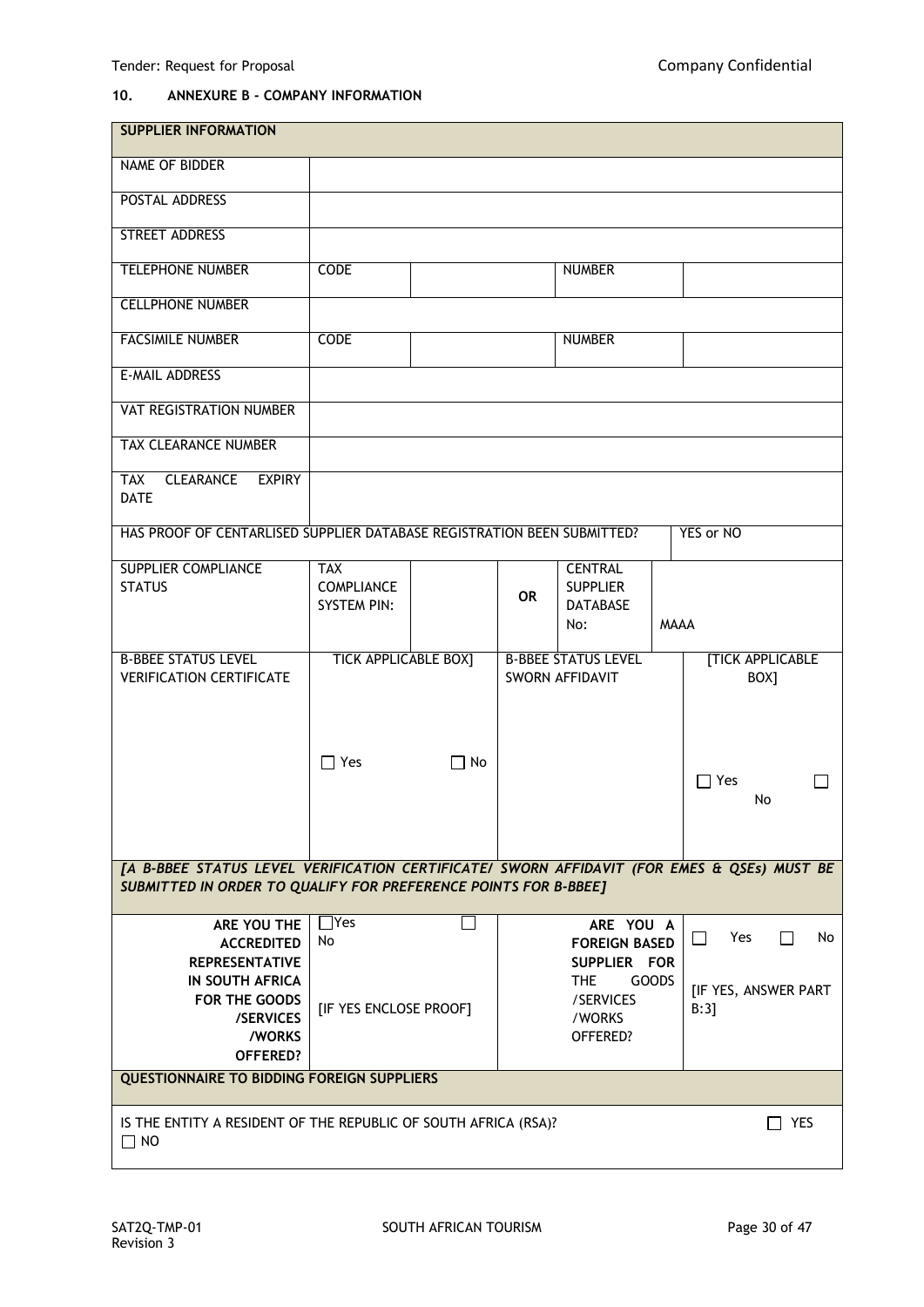| DOES THE ENTITY HAVE A BRANCH IN THE RSA?<br>$\Box$ YES $\Box$ NO                                                                                                                                                         |            |           |  |  |
|---------------------------------------------------------------------------------------------------------------------------------------------------------------------------------------------------------------------------|------------|-----------|--|--|
| DOES THE ENTITY HAVE A PERMANENT ESTABLISHMENT IN THE RSA?<br>$\Box$ YES $\Box$ NO                                                                                                                                        |            |           |  |  |
| DOES THE ENTITY HAVE ANY SOURCE OF INCOME IN THE RSA?<br>YES $\Box$ NO                                                                                                                                                    |            |           |  |  |
| IS THE ENTITY LIABLE IN THE RSA FOR ANY FORM OF TAXATION?<br>$\Box$ YES $\Box$ NO                                                                                                                                         |            |           |  |  |
| IF THE ANSWER IS "NO" TO ALL OF THE ABOVE, THEN IT IS NOT A REQUIREMENT TO REGISTER FOR A TAX<br>COMPLIANCE STATUS SYSTEM PIN CODE FROM THE SOUTH AFRICAN REVENUE SERVICE (SARS) AND IF NOT<br>REGISTER AS PER 2.3 BELOW. |            |           |  |  |
|                                                                                                                                                                                                                           |            |           |  |  |
| Total number of years the firm has been in business                                                                                                                                                                       |            |           |  |  |
| Total number of employees :                                                                                                                                                                                               |            |           |  |  |
| <b>Full Time</b>                                                                                                                                                                                                          |            |           |  |  |
| <b>Part Time</b>                                                                                                                                                                                                          |            |           |  |  |
| Street Address of all Facilities used by Firm (e.g. Warehousing, storage space, offices etc.)                                                                                                                             |            |           |  |  |
|                                                                                                                                                                                                                           |            |           |  |  |
|                                                                                                                                                                                                                           |            |           |  |  |
|                                                                                                                                                                                                                           |            |           |  |  |
|                                                                                                                                                                                                                           |            |           |  |  |
| Do you Share Facilities                                                                                                                                                                                                   | $\Box$ Yes | $\Box$ No |  |  |
| If yes, which facilities                                                                                                                                                                                                  |            |           |  |  |
| With who do you share facilities (Name of Firm / Individual)                                                                                                                                                              |            |           |  |  |
|                                                                                                                                                                                                                           |            |           |  |  |
|                                                                                                                                                                                                                           |            |           |  |  |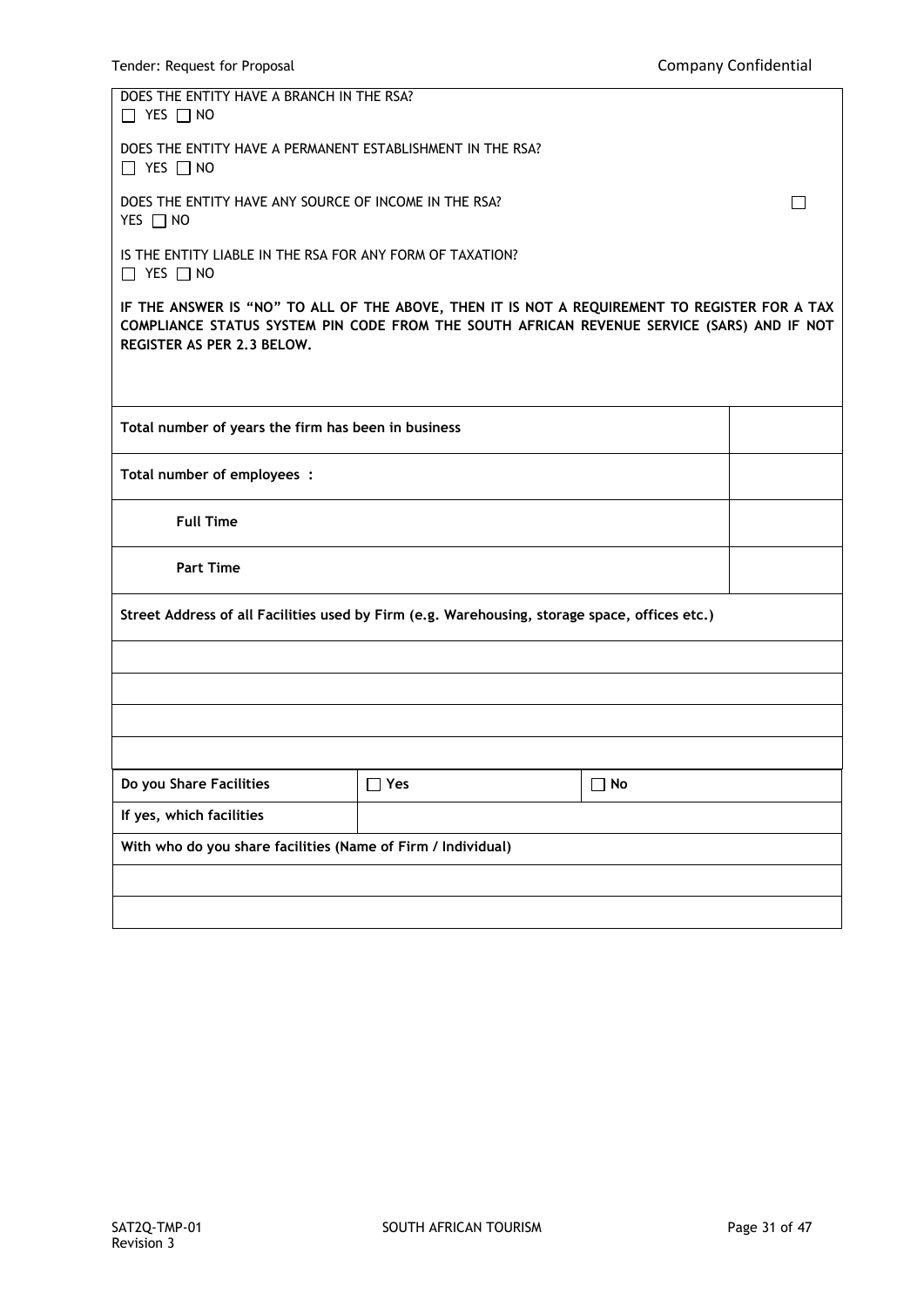What is the enterprises annual turnover (excl VAT) during the lesser period for which the business has been operating, or for the previous three financial years

| Rand amount :     | R                                                                                                  |            |      |
|-------------------|----------------------------------------------------------------------------------------------------|------------|------|
| Or Previous three | Year                                                                                               | Year       | Year |
| financial years   | R                                                                                                  | R          | R    |
|                   | Management Structure (Percentage of management on executive level in each of the following groups) |            |      |
| Group             |                                                                                                    | Percentage |      |
| African           |                                                                                                    |            |      |
| Coloured          |                                                                                                    |            |      |
| Indian            |                                                                                                    |            |      |
| White             |                                                                                                    |            |      |

|                                 | The undersigned is duly authorised on behalf of the firm and affirms that the information furnished is true and |
|---------------------------------|-----------------------------------------------------------------------------------------------------------------|
| correct                         |                                                                                                                 |
|                                 |                                                                                                                 |
| Name and surname                |                                                                                                                 |
|                                 |                                                                                                                 |
|                                 |                                                                                                                 |
| Signature                       |                                                                                                                 |
|                                 |                                                                                                                 |
| Capacity under which the bid is |                                                                                                                 |
| signed                          |                                                                                                                 |
|                                 |                                                                                                                 |
| Duly authorised to sign on      |                                                                                                                 |
| behalf of                       |                                                                                                                 |
|                                 |                                                                                                                 |
| Date                            |                                                                                                                 |
|                                 |                                                                                                                 |
|                                 |                                                                                                                 |
| Commissioner of Oath Signature  |                                                                                                                 |
|                                 |                                                                                                                 |
|                                 |                                                                                                                 |
|                                 |                                                                                                                 |
|                                 |                                                                                                                 |
|                                 |                                                                                                                 |
| Commissioner of Oath Stamp      |                                                                                                                 |
|                                 |                                                                                                                 |
|                                 |                                                                                                                 |
|                                 |                                                                                                                 |
|                                 |                                                                                                                 |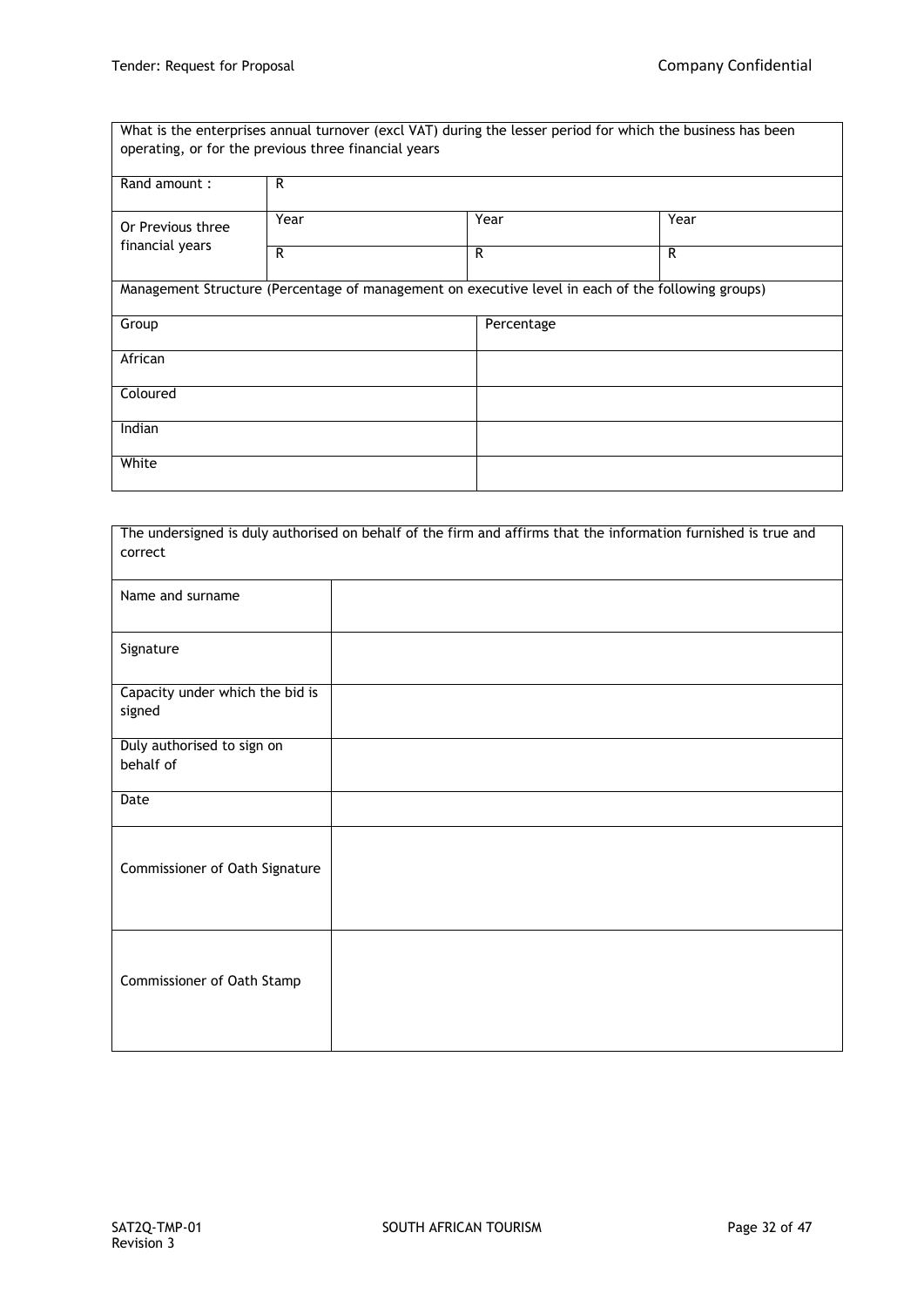## 11**. ANNEXURE C: DETAILED BREAKDOWN OF TOTAL COST AND STANDARD SERVICES**

#### **The price schedule should include a full contract value for 3 year**

 Using the table below, please summarize the total contract fees, this should include but not limited to, mark-ups on net procurement value, commissions, CPI, VAT etc. which links to your detailed financial proposal:

## SUMMARY OF TOTAL PROJECT COST FOR 3 YEARS:

| <b>PRICE</b>           | ZAR/INR (Including all<br>applicable taxes) | Projected annual<br>escalation<br>Percentage |
|------------------------|---------------------------------------------|----------------------------------------------|
| YEAR 1                 |                                             |                                              |
| YEAR 2                 |                                             |                                              |
| YEAR 3                 |                                             |                                              |
| <b>OTHER - SPECIFY</b> |                                             |                                              |
| OTHER - SPECIFY        |                                             |                                              |

## **12. TIME FRAMES**

Pricing schedule should be supported by time frames for delivery and/or execution in the form of detailed project / roll out plans where applicable.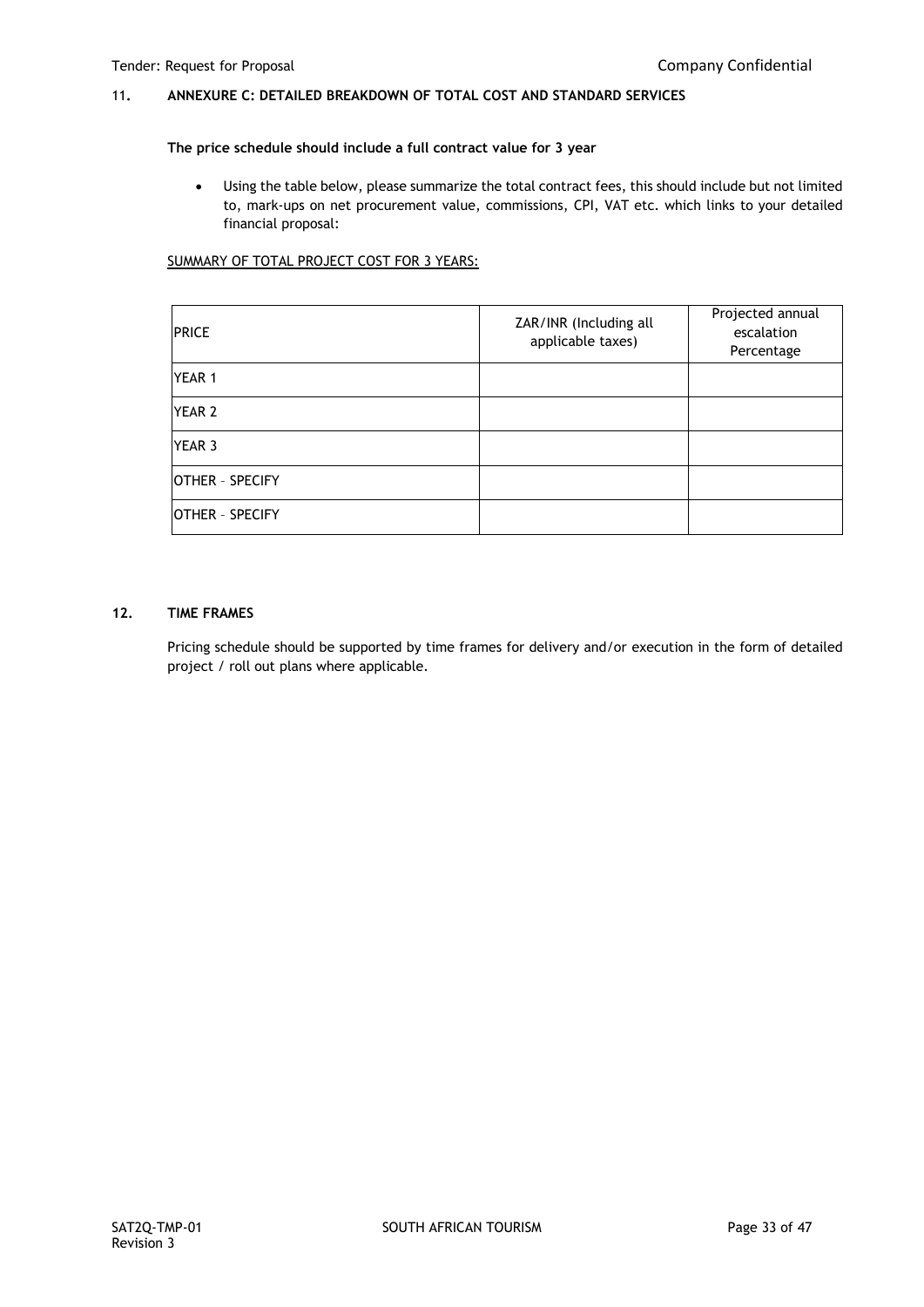## **13. ANNEXURE D: ACCEPTANCE OF GENERAL TENDER CONDITIONS OF SOUTH AFRICAN TOURISM**

I/We hereby tender to supply all or any of the services described in the Tender Request for Proposal, in accordance with the specifications stipulated therein (and which will be taken as part of, and incorporated into, this tender submission) at the prices and on the terms regarding time for delivery and/or execution inserted therein, to South African Tourism on the terms of the General Tender Conditions of South African Tourism

I/WE AGREE THAT -

- 13.1 the offer herein will remain binding upon me/us and open for acceptance by South African Tourism during the Validity Period indicated and calculated from the closing time of the tender.
- 13.2 if I/we withdraw my/our tender within the period for which I/we have agreed that the tender will remain open for acceptance, or fail to fulfill the contract when called upon to do so, South African Tourism may, without prejudice to its other rights, agree to the withdrawal of my/our tender or cancel the contract that may have been entered into between me/us and South African Tourism and I/we will then pay to South African Tourism any additional expense incurred by South African Tourism having either to accept any less favorable tender or, if fresh tenders have to be invited, the additional expenditure incurred by the invitation of fresh tenders and by the subsequent acceptance of any less favorable tender; South African Tourism will also have the right to recover such additional expenditure by set-off against moneys which may be due or become due to me/us under this or any other tender or contract or against any guarantee or deposit that may have been furnished by me/us or on my/our behalf for the due fulfillment of this or any other tender or contract and pending the ascertainment of the amount of such additional expenditure to retain such moneys, guarantee or deposit as security for any loss the Province may sustain by reason of my/our default;
- 13.3 if my/our tender is accepted the acceptance may be communicated to me/us by letter or order by ordinary post or registered post and that SA Post Office Ltd will be regarded as my/our agent; and delivery of such acceptance to SA Post Office Ltd will be treated as delivery to me/us;
- 13.4 the law of the Republic of India will govern the contract created by the acceptance of my/our tender and that I/we choose domicilium citandi et executandi in the Republic at (full address of this place)

I/We furthermore confirm that I/we have satisfied myself/ourselves as to the correctness and validity of my/our tender; that the price(s) and rate(s) quoted cover all the work/item(s) specified in the tender documents and that the price(s) and rate(s) cover all my/our obligations under a resulting contract and that I/we accept that any mistakes regarding price(s) and calculations will be at my/our risk.

I/We hereby accept full responsibility for the proper execution and fulfillment of all obligations and conditions devolving on me/us under this agreement as to the Principal(s) liable for the due fulfillment of this contract.

I/We agree that any action arising from this contract may in all respects be instituted against me/us and I/we hereby undertake to satisfy fully any sentence or judgment which may be pronounced against me/us as a result of such action.

I/We agree that background screening can be done to all directors of our legal entity that submits this bid

I/We declare that I/we have participation /no participation in the submission of any other offer for the supplies/services described in the attached documents. If in the affirmative, state name(s) of tender(s) involved: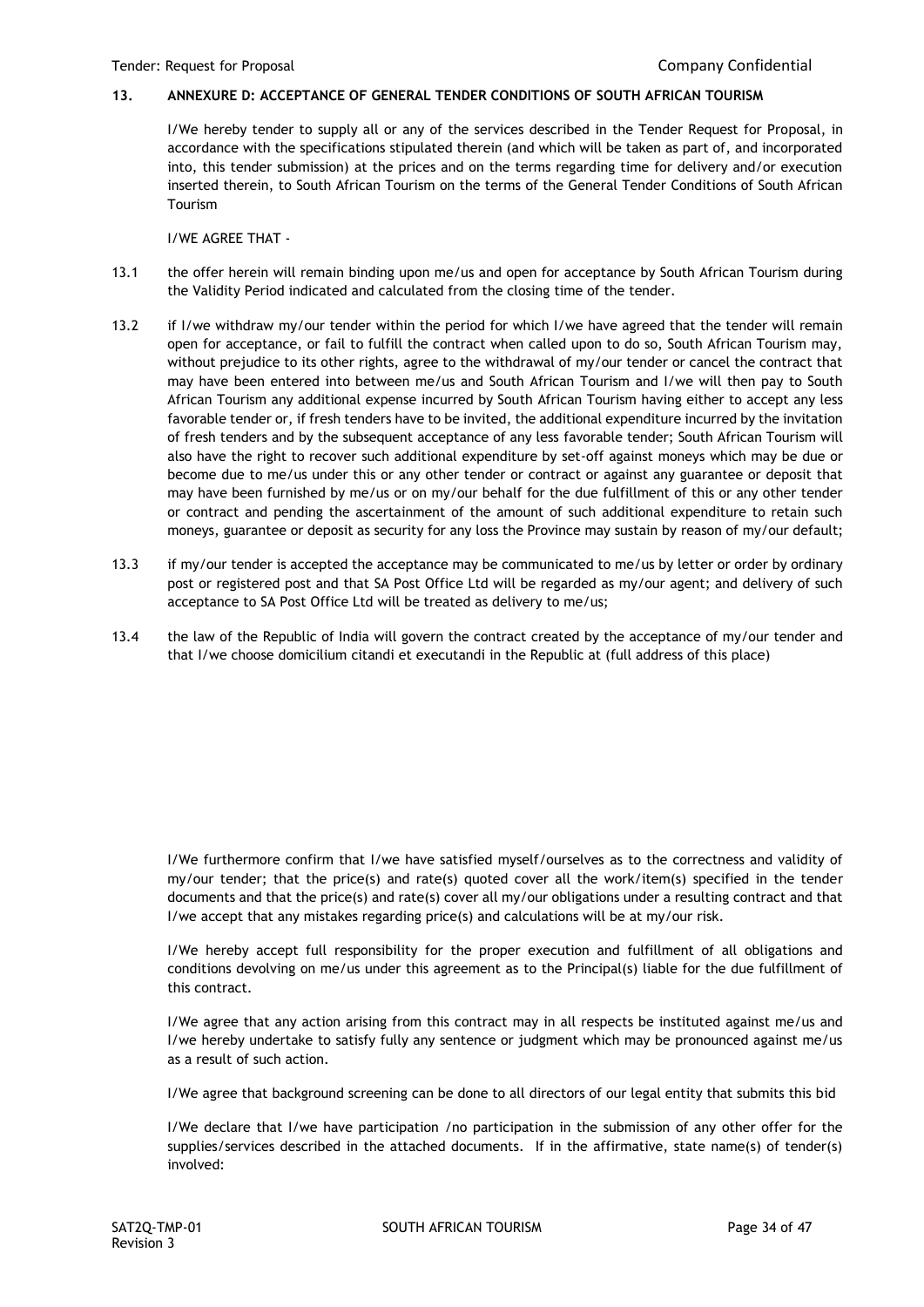$\mathbf{r}$ 

| Duly signed by authorised person on this<br>the terms and conditions of this Tender. | day of | 20_ as unconditional acceptance of |
|--------------------------------------------------------------------------------------|--------|------------------------------------|
|                                                                                      |        |                                    |
|                                                                                      |        |                                    |

**These conditions form part of the tender and failure to comply therewith may invalidate a tender.**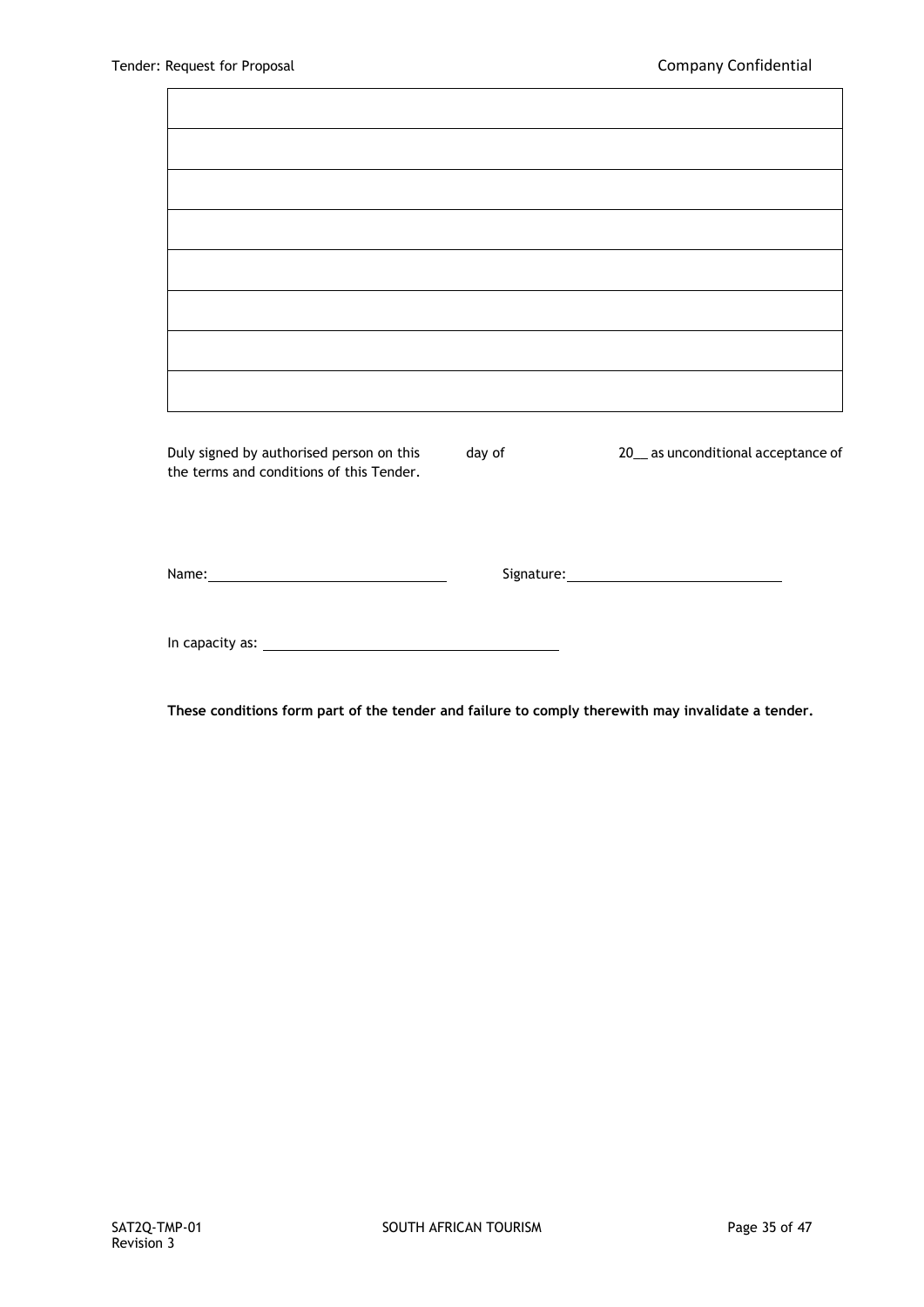## **14 ANNEXURE E: DECLARATION OF INTEREST FOR TENDERS**

This declaration must accompany tender documents submitted.

Any legal person, including persons employed by the South African Tourism or persons who act on behalf of South African Tourism or persons having a kinship with persons employed by South African Tourism including a blood relationship, may make an offer or offers in terms of this tender invitation. In view of possible allegations of favoritism, should the resulting tender, or part thereof, be awarded to persons employed by South African Tourism, or to persons who act on behalf of South African Tourism, or to persons connected with or related to them, it is required that the tenderer or his/her authorized representative will declare his/her position vis-à-vis the evaluating authority and/or take an oath declaring his/her interest, where

The tenderer is employed by South African Tourism or acts on behalf of South African Tourism; and/or the legal person on whose behalf the tender document is signed, has a relationship with persons/a person who are/is involved with the evaluation of the tender(s), or where it is known that such a relationship exists between the person or persons for or on whose behalf the declarant acts and persons who are involved with the evaluation of the tender.

In order to give effect to the above, complete the following and submit with the tender.

| Are you or any person connected with the tenderer, act on behalf of, or<br>employed by South African Tourism?                                                                                                                                                           | Yes | No |
|-------------------------------------------------------------------------------------------------------------------------------------------------------------------------------------------------------------------------------------------------------------------------|-----|----|
| If Yes, state particulars :                                                                                                                                                                                                                                             |     |    |
| Do you, or any person connected with the tenderer, have any relationship<br>(family, friend, other) with a person employed in the department concerned<br>or with South African Tourism, and who may be involved with the evaluation<br>or adjudication of this tender? | Yes | No |
| If Yes, state particulars :                                                                                                                                                                                                                                             |     |    |
| Are you or any person connected with the tenderer, aware of any relationship<br>(family, friend, other) between the tenderer and any person employed by<br>South African Tourism, who may be involved with the evaluation or<br>adjudication of this tender?            | Yes | No |
| If Yes, state particulars :                                                                                                                                                                                                                                             |     |    |

Duly signed by authorised person on this day of 20 as

Declaration of Interest for the tendering of:

TENDER REQUIREMENT, TENDER NUMBER.

| Signature:               |                              |
|--------------------------|------------------------------|
| Print Name:              | <b>Commissioner of Oath:</b> |
| In capacity as:          |                              |
| For and on behalf of:    |                              |
| COMPANY NAME (TENDERER): |                              |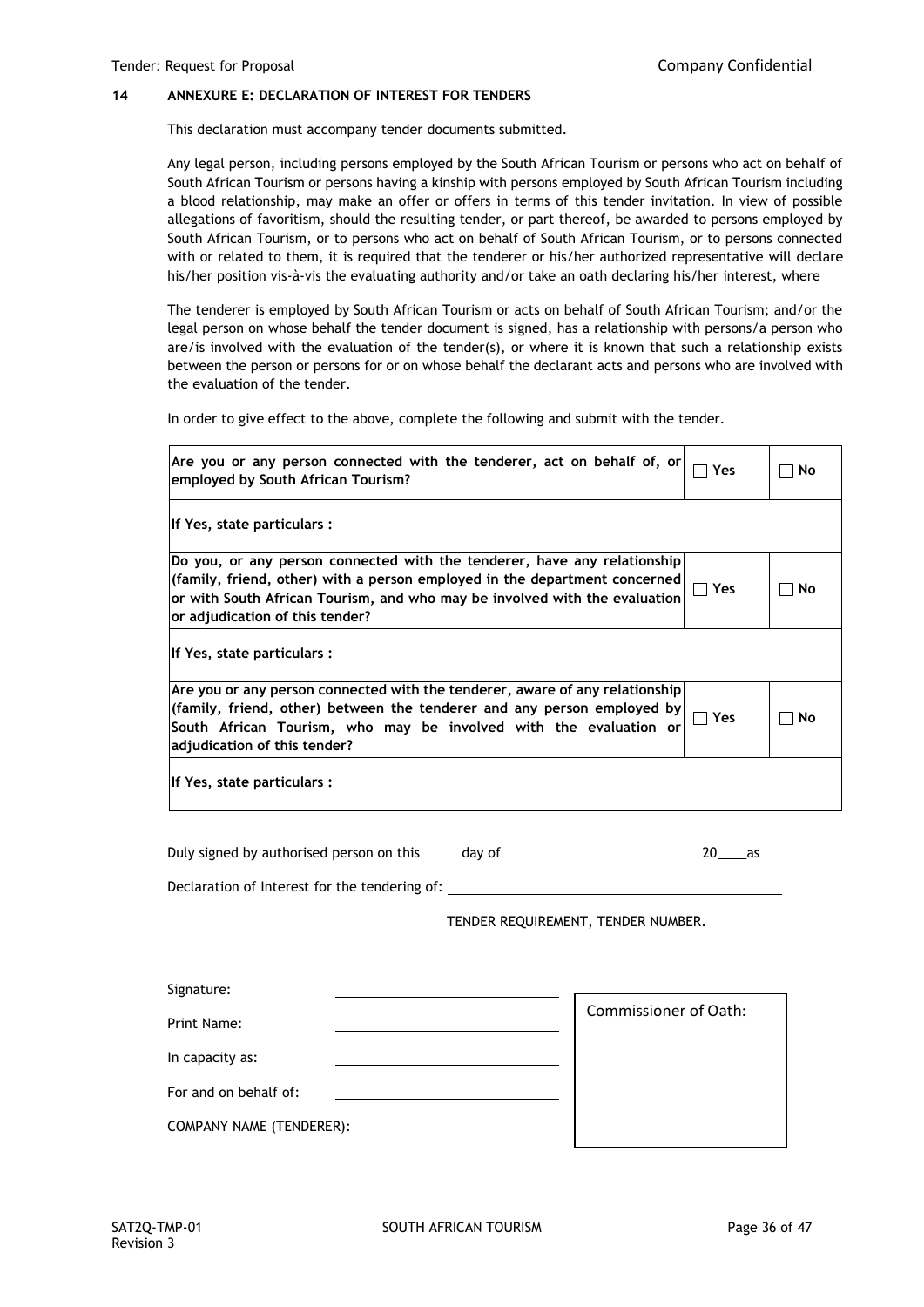## **15 ANNEXURE F: DECLARATION OF INTEREST FOR TENDERS (SBD4)**

This declaration must accompany tender documents submitted.

- 1 Any legal person, including persons employed by the state, or persons having a kinship with persons employed by the state, including a blood relationship, may make an offer or offers in terms of this invitation to bid (includes a price quotation, advertised competitive bid, limited bid or proposal). In view of possible allegations of favouritism, should be the resulting bid, or part thereof, be awarded to persons employed by the state, or to persons connected with or related to them, it is required that the bidder or his/her authorised representative declare his/her position in relation to the evaluating/adjudicating authority where
	- the bidder is self-employed by the state; and/or
	- the legal person on whose behalf the bidding document is signed, has a relationship with persons/a person who are/is involved in the evaluation and or adjudication of the bid(s), or where it is known that such a relationship exists between the person or persons for or on whose behalf the declarant acts and persons who are involved with the evaluation and or adjudication of the bid.
- 2 In order to give effect to the above, the following questionnaire must be completed and submitted with the bid.

| 2.1 | Full name of bidders or his or her<br>representative:                 |  |
|-----|-----------------------------------------------------------------------|--|
| 2.2 | Identity Number:                                                      |  |
| 2.3 | Position occupied in the company<br>(director, trustee, shareholder): |  |
| 2.4 | Company registration number:                                          |  |
| 2.5 | Tax reference number:                                                 |  |
| 2.6 | Vat registration number:                                              |  |

- 2.7 Are you or any person connected with the bidder presently employed by the state? YES / NO
- 2.7.1 If so, furnish the following particulars:

| 2.7.1.1 | Name of person / director / trustee /<br>shareholder / member:                                  |  |
|---------|-------------------------------------------------------------------------------------------------|--|
| 2.7.1.2 | Name of state institution at which you<br>or the person connected to the bidder<br>is employed: |  |
| 2.7.1.3 | Position occupied in the state<br>institution:                                                  |  |
| 2.7.1.4 | Any other particulars:                                                                          |  |

| 2.7.2 | If you are presently employed by the state, did you obtain the appropriate authority | YES / NO |
|-------|--------------------------------------------------------------------------------------|----------|
|       | to undertake remunerative work outside employment in the public sector?              |          |
|       | 2.7.2.1 If yes, did you attach proof of such authority to the bid document?          | YES / NO |

(Note: Failure to submit proof of such authority, where applicable, may result in the disqualification of the bid)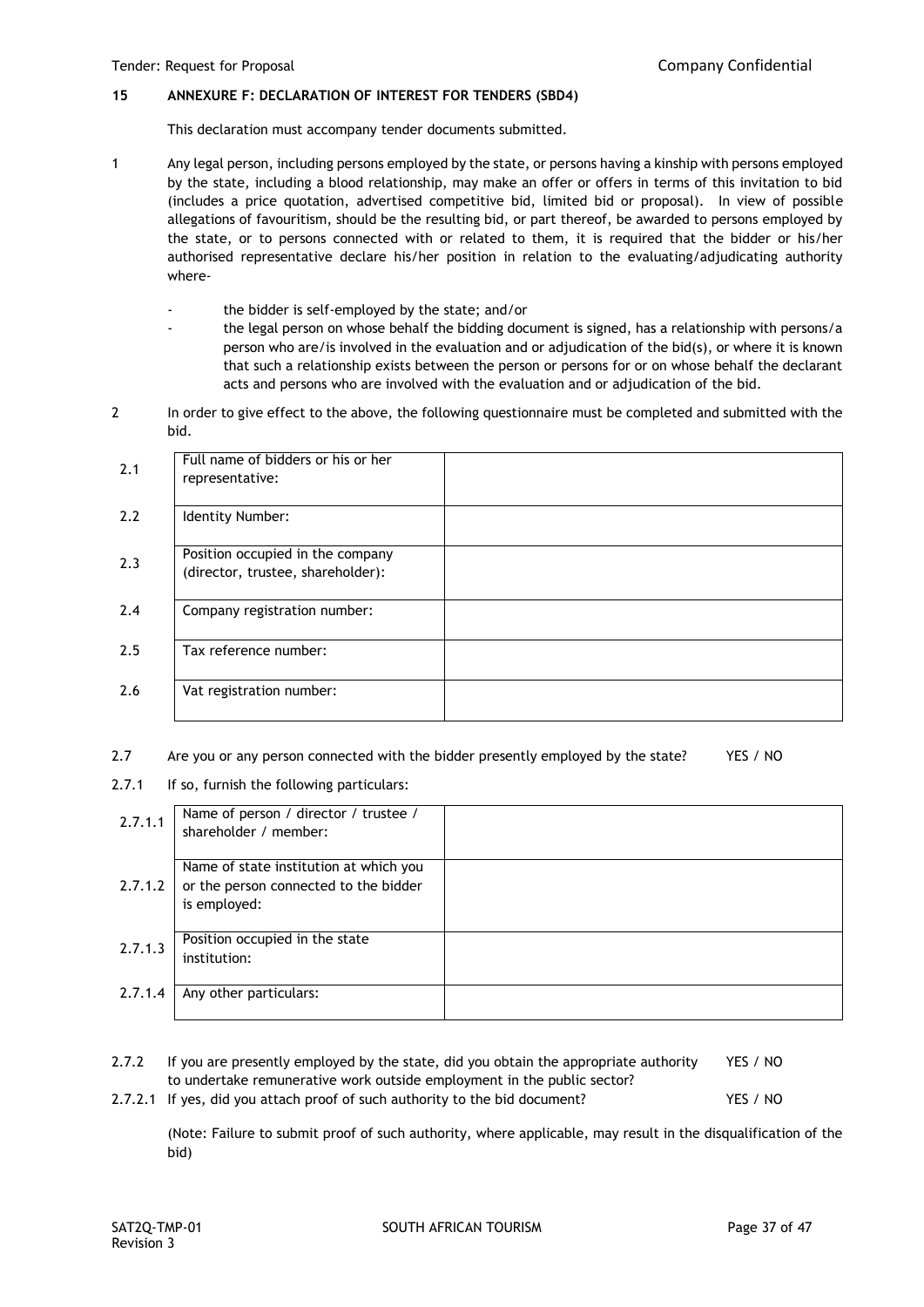- $2.7.2.2$  If no, furnish reasons for the nonsubmission of such proof:
- 2.8 Did you or your spouse, or any of the company's directors/trustees/shareholders/members YES / NO or their spouses conduct business with the state in the previous twelve months?

| 2.8.1 | If yes, furnish particulars: |  |
|-------|------------------------------|--|
|       |                              |  |
|       |                              |  |
|       |                              |  |
|       |                              |  |
|       |                              |  |
|       |                              |  |

2.9 Do you, or any person connected with the bidder, have any relationship (family, friend, YES / NO other) with a person employed by the state and who may be involved with the evaluation of this bid?



2.10 Are you, or any person connected with the bidder, aware of any relationship (family, friend, other) between any other bidder and any person employed by the state who YES / NO may be involved with the evaluation and or adjudication of this bid?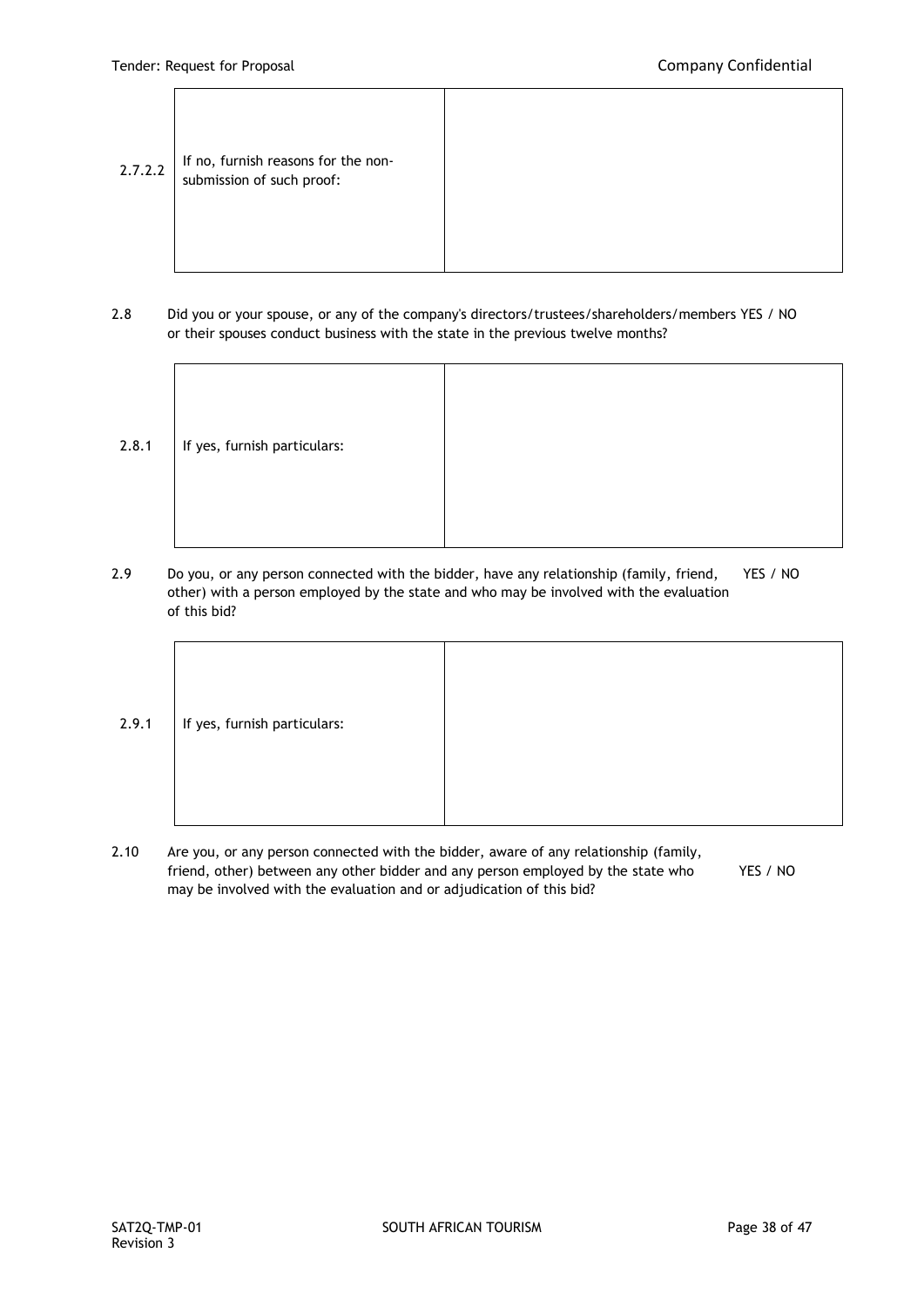.

|  | $2.10.1$   If yes, furnish particulars: |  |
|--|-----------------------------------------|--|
|--|-----------------------------------------|--|

# 2.11 Do you or any of the directors/trustees/shareholders/members of the company have YES / NO any interest in any other related companies whether or not they are bidding for this contract?

| 2.11.1 | If yes, furnish particulars: |  |
|--------|------------------------------|--|
|        |                              |  |

## 3 Full details of directors/trustees/members/shareholders

|     | <b>Full Name</b> | <b>Identity Number</b> | Personal Tax<br>Reference<br>Number | State<br>Employee<br>Number / |
|-----|------------------|------------------------|-------------------------------------|-------------------------------|
|     |                  |                        |                                     | Persal<br>Number              |
| 3.1 |                  |                        |                                     |                               |
| 3.2 |                  |                        |                                     |                               |
| 3.3 |                  |                        |                                     |                               |
| 3.4 |                  |                        |                                     |                               |
| 3.5 |                  |                        |                                     |                               |
| 3.6 |                  |                        |                                     |                               |
| 3.7 |                  |                        |                                     |                               |
| 3.8 |                  |                        |                                     |                               |
| 3.9 |                  |                        |                                     |                               |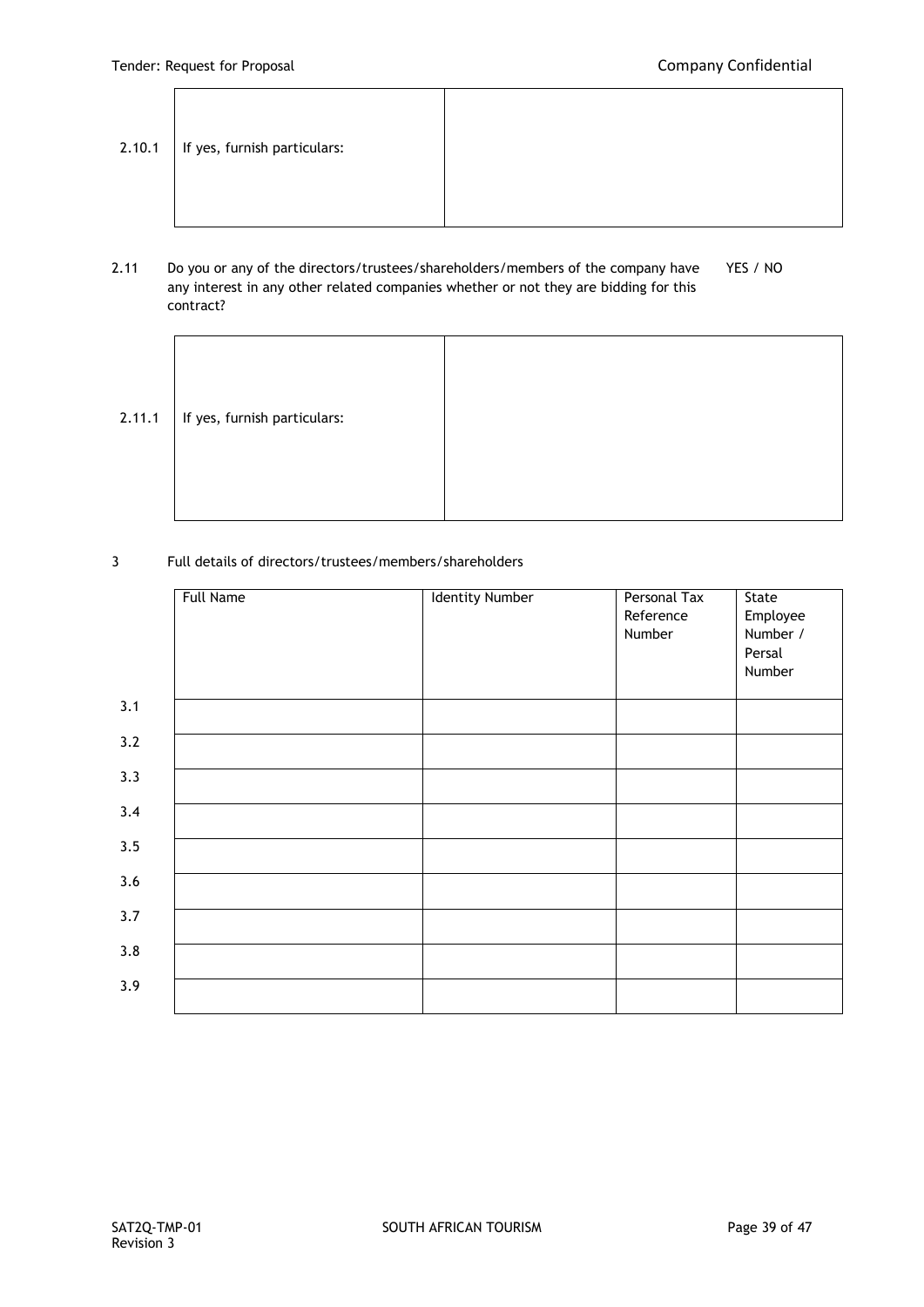## 4 DECLARATION

I, THE UNDERSIGNED (NAME)

CERTIFY THAT THE INFORMATION FURNISHED IN PARAGRAPHS 2 AND 3 ABOBE IS CORRECT.

I ACCEPT THAT THE STAE MAY REJECT THE BID OR ACT AGAINST ME IN TERMS OF PARAGRAPH 3 OF THE GENEREAL CONDITIONS OF CONTRACT SHOULD THIS DECLARATION PROVE TO BE FALSE.

SIGNATURE DATE

POSITION NAME OF

BIDDER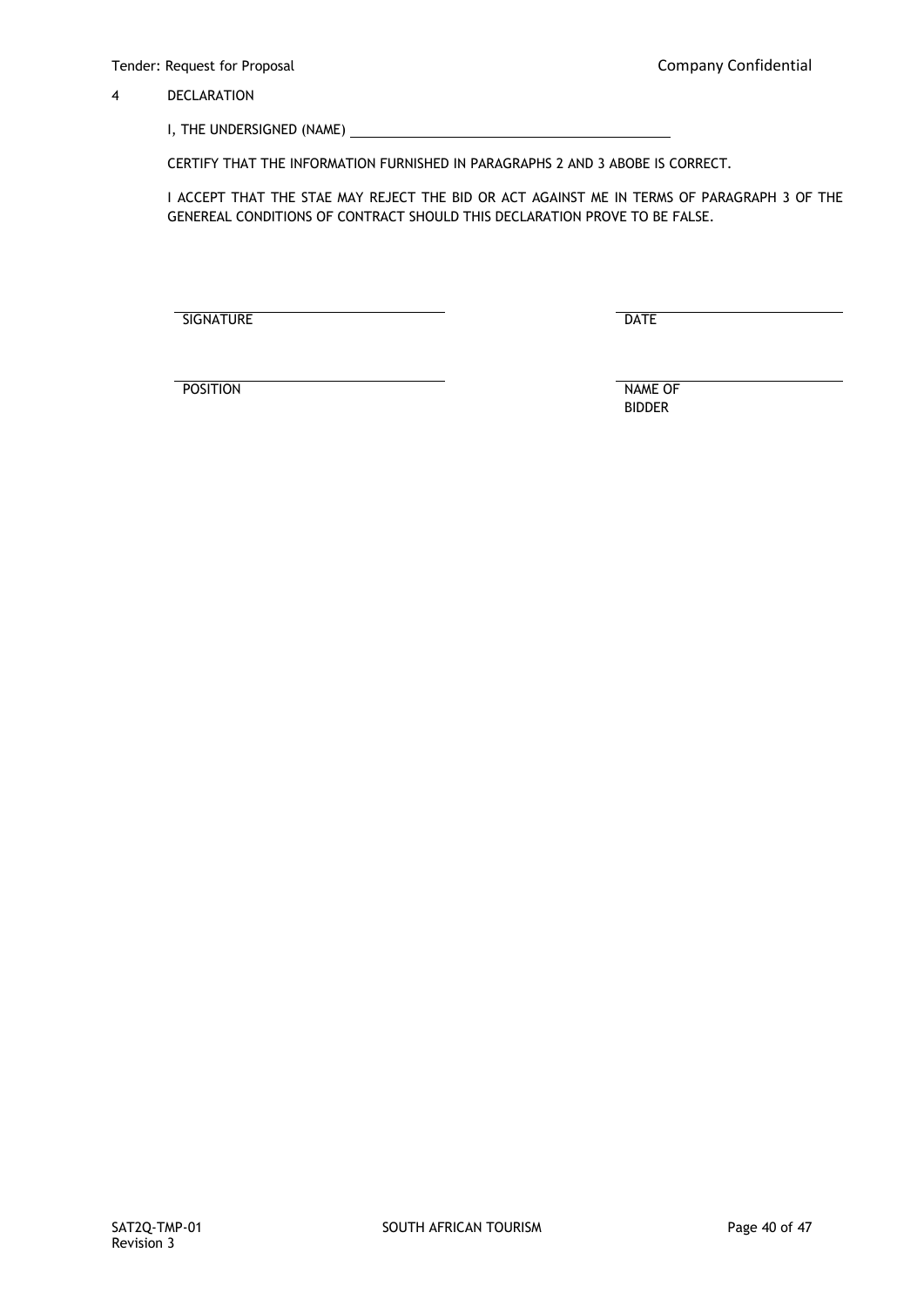## **16 ANNEXURE G – NATIONAL TREASURY CENTRALISED SUPPLIER DATABSE (this is only applicable for South African registered legal entities)**

To demonstrate compliance to commercial information bidders are required to attach proof of their successful supplier registration on National Treasury's Centralized Supplier Database (CSD).

## **SA Tourism will not consider any bids from bidders whose tax status is not valid on CSD.**

Bidders who are not registered on CSD can do so o[n https://secure.csd.gov.za/](https://secure.csd.gov.za/)

In bids where Consortia / Joint Ventures / Sub-contractors are involved, each party must submit a separate centralized supplier database registration report.

**Failure to submit proof of CSD registration shall invalidate a tender and/or inclusion in any list or database of prospective suppliers.**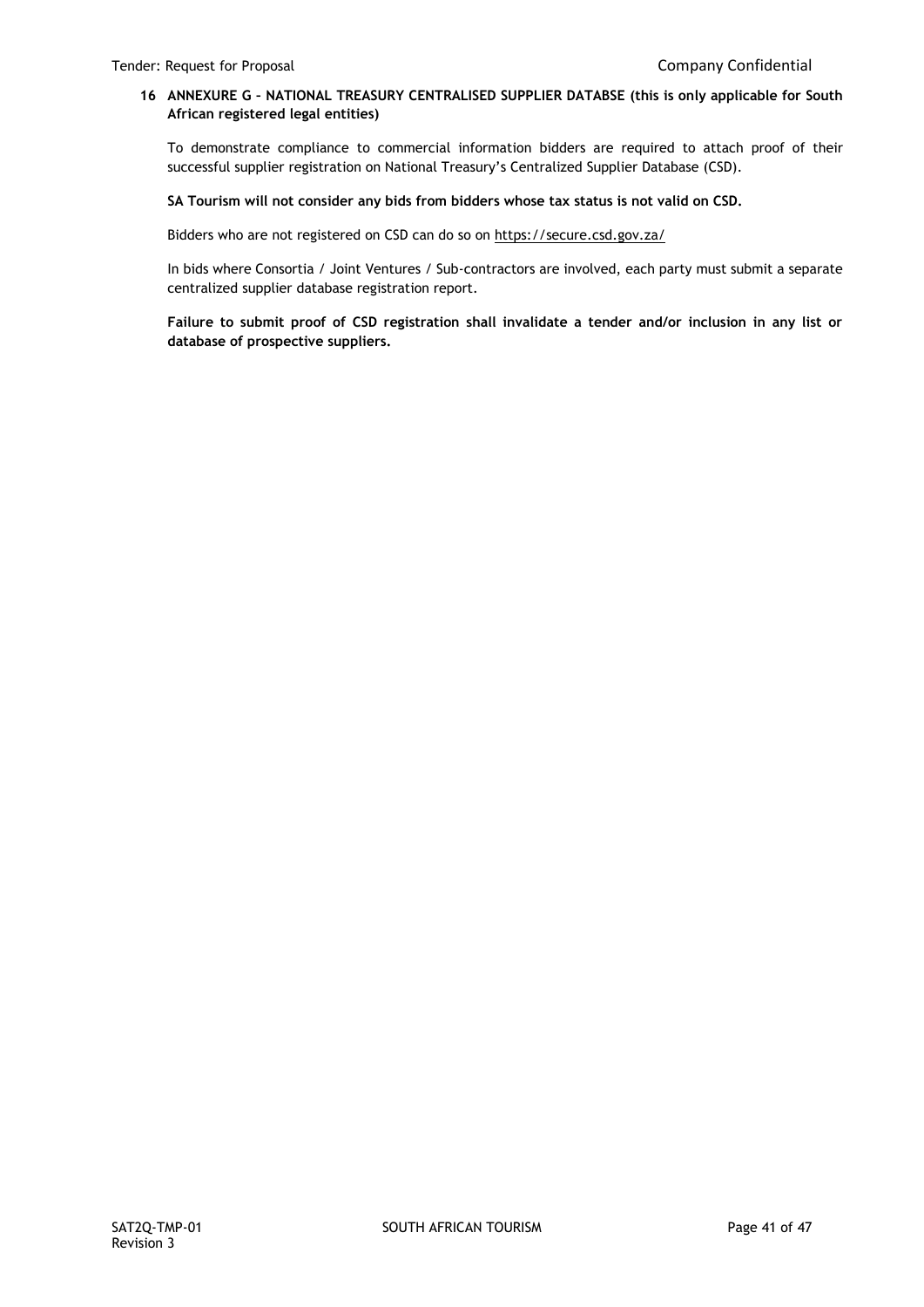# **17. ANNEXURE H - DECLARATION OF BIDDERS'S PAST SUPPLY CHAIN MANAGEMENT PRACTICES (SBD8)**

This Standard Bidding Document must form part of all bids invited.

It serves as a declaration to be used by institutions in ensuring that when goods and services are being procured, all reasonable steps are taken to combat the abuse of the supply chain management system.

The bid of any bidder may be disregarded if that bidder or any of its directors have-

- abused the institution's supply chain management system;
- committed fraud or any other improper conduct in relation to such system; or
- failed to perform on any previous contract.

In order to give effect to the above, the following questionnaire must be completed and submitted with the bid.

| Item   | Question                                                                                                                                                                                                                                      | Yes           | No                  |
|--------|-----------------------------------------------------------------------------------------------------------------------------------------------------------------------------------------------------------------------------------------------|---------------|---------------------|
| 17.1   | Is the bidder or any of its directors listed on the National Treasury's Database of                                                                                                                                                           | Yes           | No                  |
|        | Restricted Suppliers as companies or persons prohibited from doing business with the<br>public sector?                                                                                                                                        | $\Box$        | $\Box$              |
|        | (Companies or persons who are listed on this Database were informed in writing of this<br>restriction by the Accounting Officer/Authority of the institution that imposed the<br>restriction after the audi alteram partem rule was applied). |               |                     |
|        | The Database of Restricted Suppliers now resides on the National Treasury's website<br>(www.treasury.gov.za) and can be accessed by clicking on its link at the bottom of the<br>home page.                                                   |               |                     |
| 17.1.1 | If so, furnish particulars:                                                                                                                                                                                                                   |               |                     |
| 17.2   | Is the bidder or any of its directors listed on the Register for Tender Defaulters in<br>terms of section 29 of the Prevention and Combating of Corrupt Activities Act (No 12<br>of 2004)?                                                    | Yes<br>$\Box$ | <b>No</b><br>$\Box$ |
|        | The Register for Tender Defaulters can be accessed on the National Treasury's<br>website (www.treasury.gov.za) by clicking on its link at the bottom of the home<br>page.                                                                     |               |                     |
| 17.2.1 | If so, furnish particulars:                                                                                                                                                                                                                   |               |                     |
| 17.3   | Was the bidder or any of its directors convicted by a court of law (including a court<br>outside of the Republic of South Africa) for fraud or corruption during the past five                                                                | Yes           | No                  |
|        | years?                                                                                                                                                                                                                                        | □             |                     |
| 17.3.1 | If so, furnish particulars:                                                                                                                                                                                                                   |               |                     |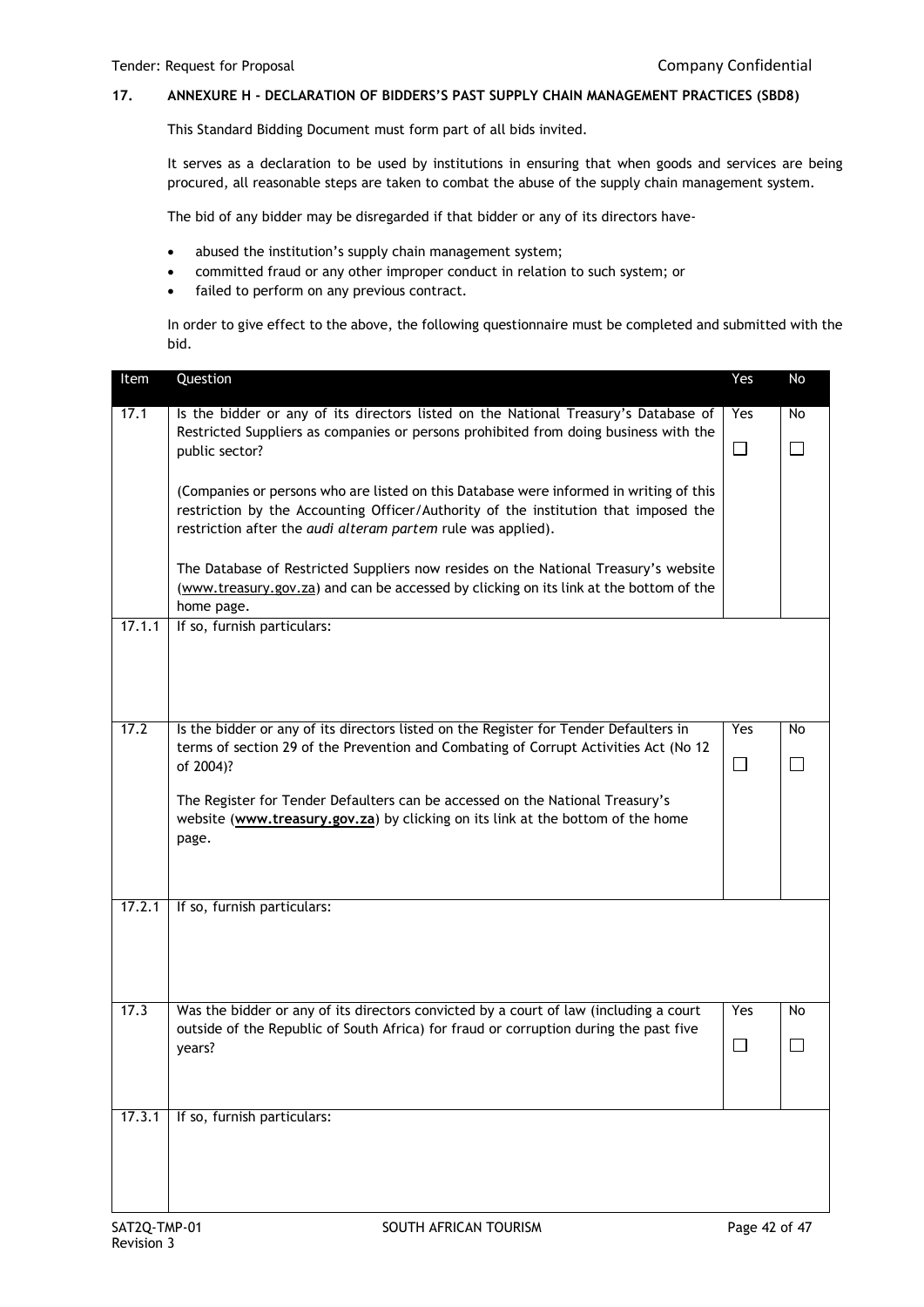| 17.4   | Was any contract between the bidder and any organ of state terminated during the<br>past five years on account of failure to perform on or comply with the contract? | Yes | No |
|--------|----------------------------------------------------------------------------------------------------------------------------------------------------------------------|-----|----|
| 17.4.1 | If so, furnish particulars:                                                                                                                                          |     |    |

## **CERTIFICATION**

I, the undersigned, (NAME IN FULL)  $\overline{\phantom{a}}$  = 0.000  $\overline{\phantom{a}}$  = 0.000  $\overline{\phantom{a}}$  , certify that the information furnished on this Declaration is true and correct.

I accept that, in addition to cancellation of a contract, action may be taken against me should this declaration, made on behalf of the tendering company, prove to be false.

Signature Date Date Date Date Date Date

Position **Name of bidder**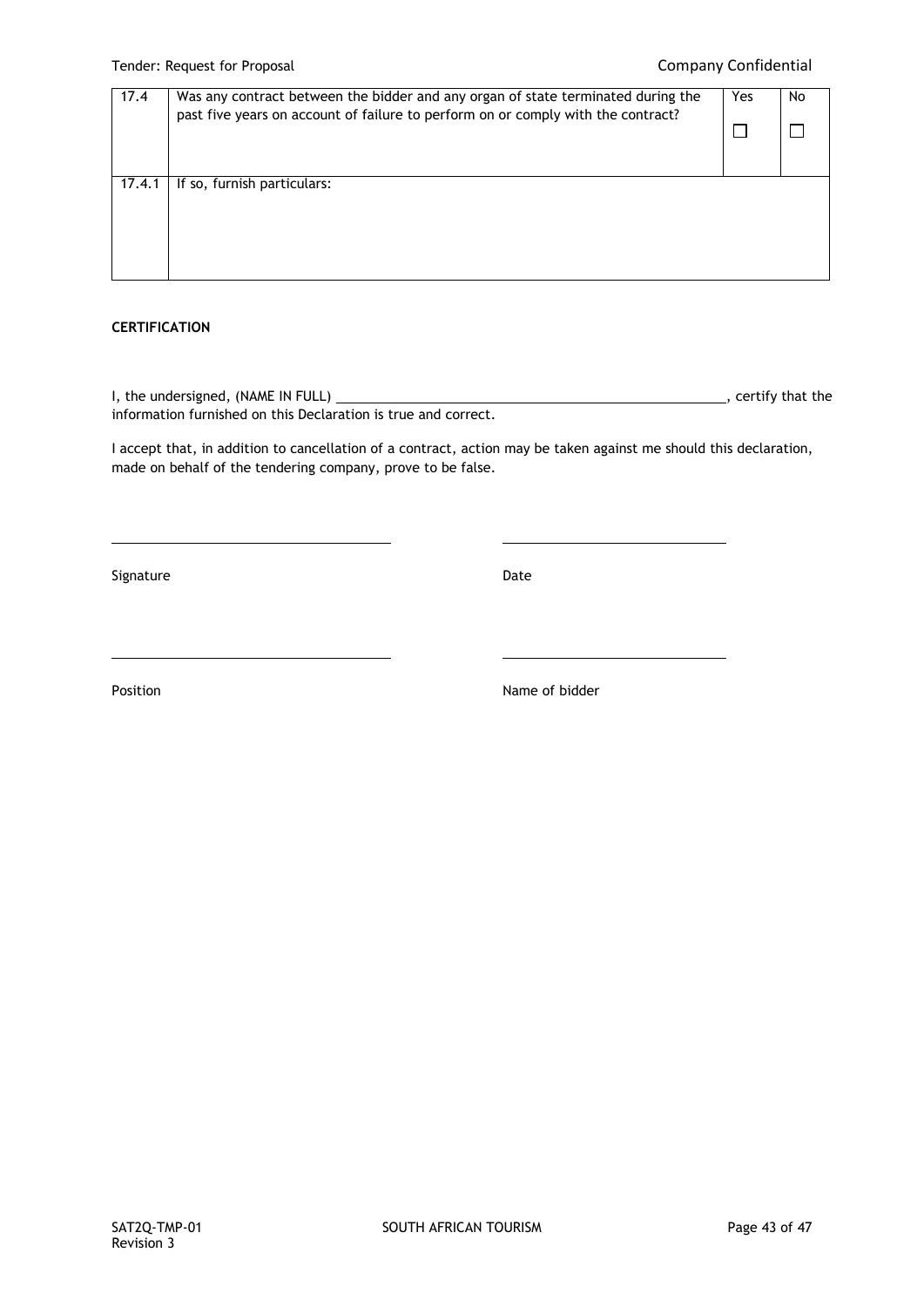## **18. ANNEXURE K - CERTIFICATE OF INDEPENDENT BID DETERMINATION (SBD9)**

- 18.1 This Standard Bidding Document (SBD) must form part of all bids<sup>1</sup> invited.
- 18.2 Section 4 (1) (b) (iii) of the Competition Act No. 89 of 1998, as amended, prohibits an agreement between, or concerted practice by, firms, or a decision by an association of firms, if it is between parties in a horizontal relationship and if it involves collusive bidding (or bid rigging).² Collusive bidding is a *per se* prohibition meaning that it cannot be justified under any grounds.
- 18.3 Treasury Regulation 16A9 prescribes that accounting officers and accounting authorities must take all reasonable steps to prevent abuse of the supply chain management system and authorizes accounting officers and accounting authorities to:

a. disregard the bid of any bidder if that bidder or any of its directors have abused the institution's supply chain management system and or committed fraud or any other improper conduct in relation to such system.

b. cancel a contract awarded to a supplier of goods and services if the supplier committed any corrupt or fraudulent act during the bidding process or the execution of that contract.

This SBD serves as a certificate of declaration that would be used by institutions to ensure that, when bids are considered, reasonable steps are taken to prevent any form of bid-rigging.

In order to give effect to the above, the attached Certificate of Bid Determination (SBD 9) must be completed and submitted with the bid:

<sup>1</sup> Includes price quotations, advertised competitive bids, limited bids and proposals.

<sup>2</sup> Bid rigging (or collusive bidding) occurs when businesses, that would otherwise be expected to compete, secretly conspire to raise prices or lower the quality of goods and/or services for purchasers who wish to acquire goods and/or services through a bidding process. Bid rigging is, therefore, an agreement between competitors not to compete.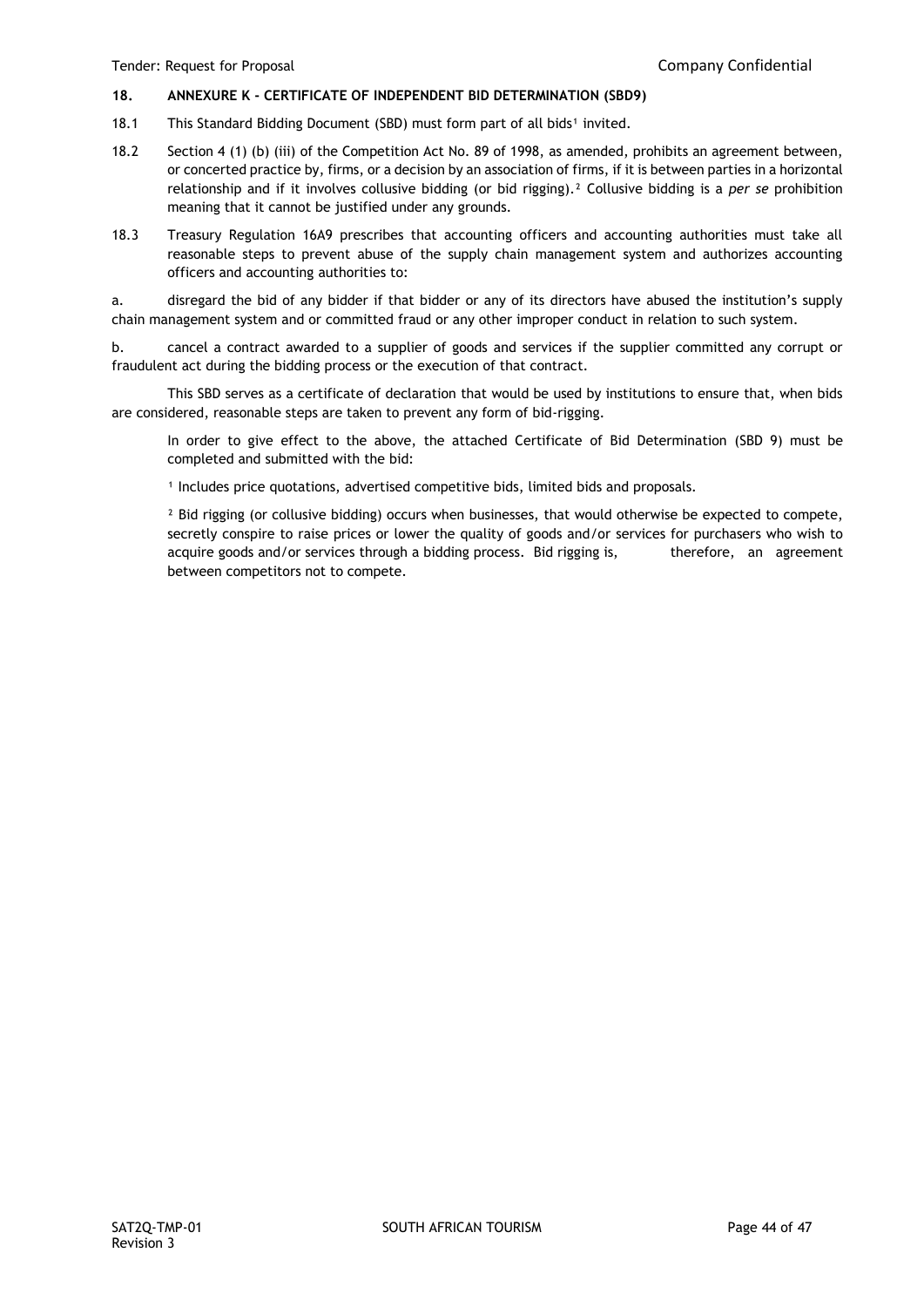## **19. CERTIFICATE OF INDEPENDENT BID DETERMINATION (SBD9)**

I, the undersigned, in submitting the accompanying bid:

...................................................................................................................................

#### (Bid number and Description)

in response to the invitation for the bid made by:

## **SOUTH AFRICAN TOURISM**

do hereby make the following statements that I certify to be true and complete in every respect:

I certify, on behalf of: …………………………………………………………………………………………………………………that:

#### (Name of Bidder)

- 19.1 I have read and I understand the contents of this Certificate;
- 19.2 I understand that the accompanying bid will be disqualified if this Certificate is found not to be true and complete in every respect;
- 19.3 I am authorized by the bidder to sign this Certificate, and to submit the accompanying bid, on behalf of the bidder;
- 19.4 Each person whose signature appears on the accompanying bid has been authorized by the bidder to determine the terms of, and to sign the bid, on behalf of the bidder;

19.5 For the purposes of this Certificate and the accompanying bid, I understand that the word "competitor" shall include any individual or organization, other than the bidder, whether or not affiliated with the bidder, who:

- (a) has been requested to submit a bid in response to this bid invitation;
- (b) could potentially submit a bid in response to this bid invitation, based on their qualifications, abilities or experience; and
- (c) provides the same goods and services as the bidder and/or is in the same line of business as the bidder.
- 19.6 The bidder has arrived at the accompanying bid independently from, and without consultation, communication, agreement or arrangement with any competitor. However communication between partners in a joint venture or consortium<sup>3</sup> will not be construed as collusive bidding.
- 19.7 In particular, without limiting the generality of paragraphs 6 above, there has been no consultation, communication, agreement or arrangement with any competitor regarding:
- (a) prices;
- (b) geographical area where product or service will be rendered (market allocation)
- (c) methods, factors or formulas used to calculate prices;
- (d) the intention or decision to submit or not to submit, a bid;
- (e) the submission of a bid which does not meet the specifications and conditions of the bid; or
- (f) bidding with the intention not to win the bid.
- 19.8 In addition, there have been no consultations, communications, agreements or arrangements with any competitor regarding the quality, quantity, specifications and conditions or delivery particulars of the products or services to which this bid invitation relates.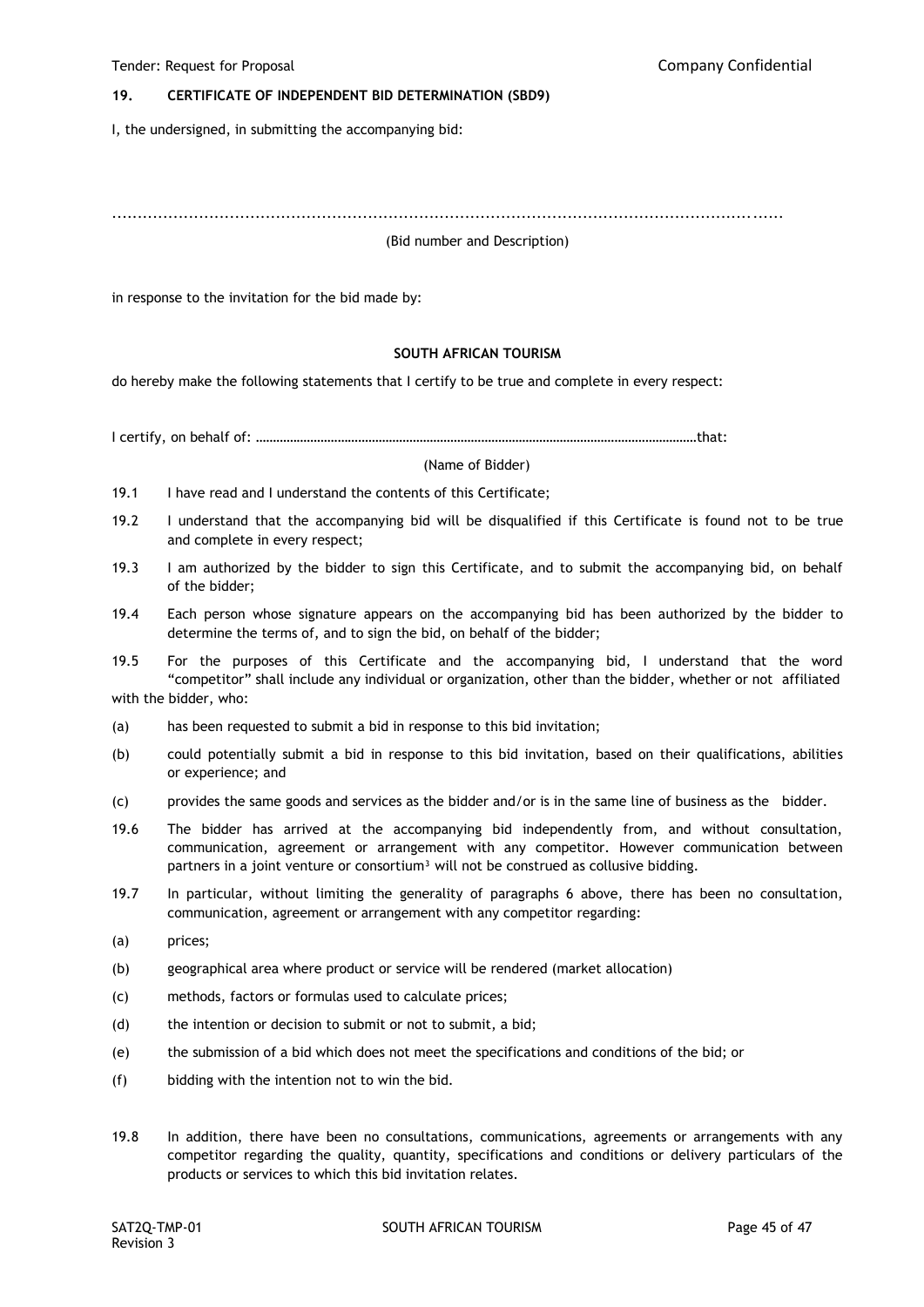19.9 The terms of the accompanying bid have not been, and will not be, disclosed by the bidder, directly or indirectly, to any competitor, prior to the date and time of the official bid opening or of the awarding of the contract.

<sup>3</sup> Joint venture or Consortium means an association of persons for the purpose of combining their expertise, property, capital, efforts, skill and knowledge in an activity for the execution of a contract.

19.10 I am aware that, in addition and without prejudice to any other remedy provided to combat any restrictive practices related to bids and contracts, bids that are suspicious will be reported to the Competition Commission for investigation and possible imposition of administrative penalties in terms of section 59 of the Competition Act No 89 of 1998 and or may be reported to the National Prosecuting Authority (NPA) for criminal investigation and or may be restricted from conducting business

with the public sector for a period not exceeding ten (10) years in terms of the Prevention and Combating of Corrupt Activities Act No 12 of 2004 or any other applicable legislation.

……………………………………………………………………… …………………………………………………………..

Signature Date

……………..………………………………………………………… ………………………………………………………..…..

Position **Position Position Position Position Position Position Position Position Position Position Position Position Position Position Position Position Position Position Position Pos**